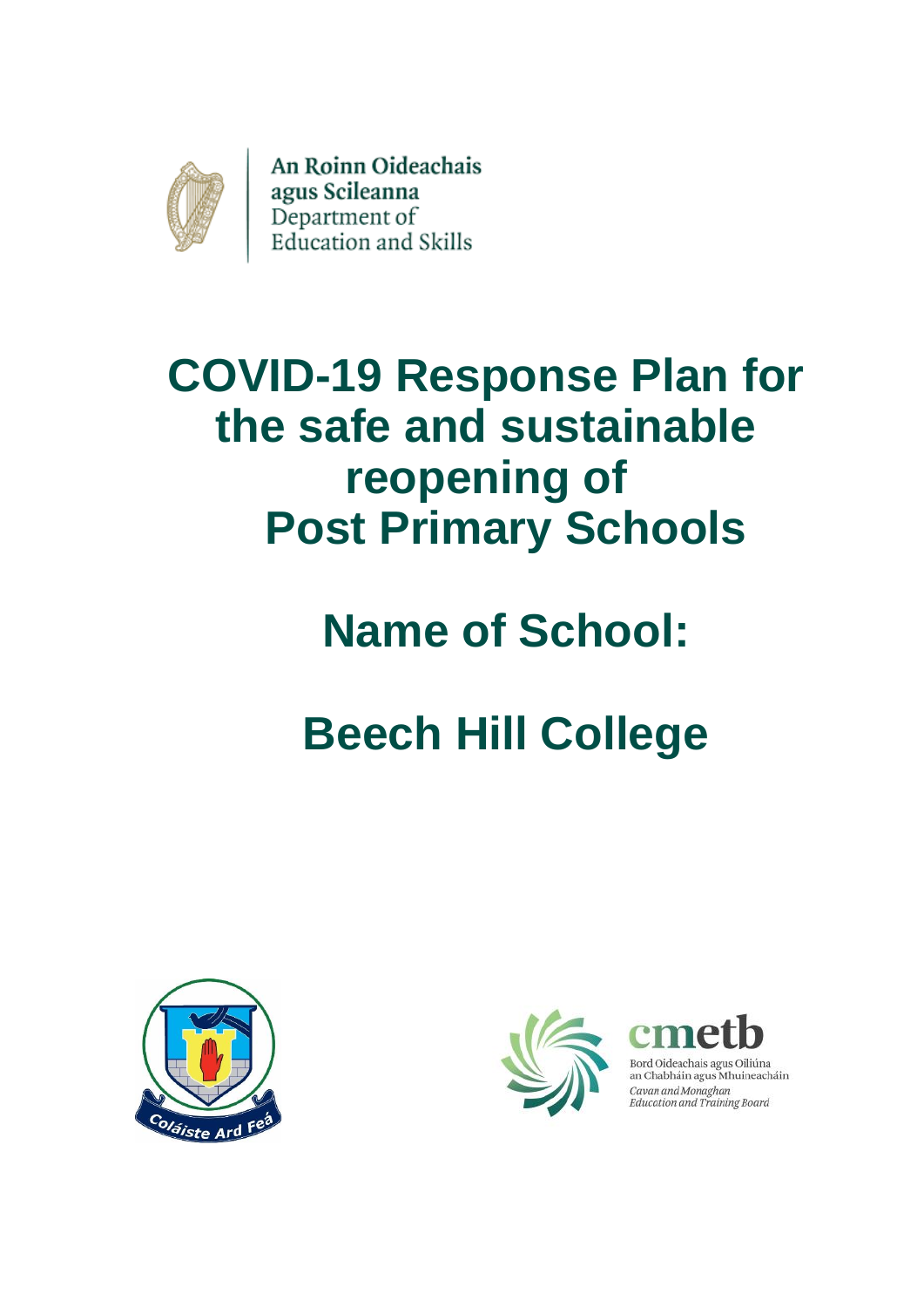# **Table of Contents**

| 1              |       |  |                                                                                  |                |  |  |  |  |  |
|----------------|-------|--|----------------------------------------------------------------------------------|----------------|--|--|--|--|--|
| 2              |       |  |                                                                                  |                |  |  |  |  |  |
| 3              |       |  |                                                                                  |                |  |  |  |  |  |
| 4              |       |  |                                                                                  |                |  |  |  |  |  |
|                | 4.1   |  |                                                                                  |                |  |  |  |  |  |
|                | 4.2   |  |                                                                                  |                |  |  |  |  |  |
|                | 4.3   |  |                                                                                  |                |  |  |  |  |  |
|                | 4.4   |  |                                                                                  |                |  |  |  |  |  |
|                | 4.5   |  |                                                                                  |                |  |  |  |  |  |
|                | 4.6   |  |                                                                                  |                |  |  |  |  |  |
|                | 4.7   |  |                                                                                  |                |  |  |  |  |  |
|                | 4.8   |  |                                                                                  |                |  |  |  |  |  |
| 5              |       |  | Control Measures - To prevent Introduction and Spread of COVID-19 in Schools 12  |                |  |  |  |  |  |
|                | 5.1   |  | How to Minimise the Risk of Introduction of COVID-19 into schools: 12            |                |  |  |  |  |  |
|                | 5.2   |  |                                                                                  |                |  |  |  |  |  |
|                | 5.3   |  |                                                                                  |                |  |  |  |  |  |
|                | 5.4   |  |                                                                                  |                |  |  |  |  |  |
|                | 5.5   |  |                                                                                  |                |  |  |  |  |  |
|                | 5.6   |  |                                                                                  |                |  |  |  |  |  |
|                | 5.6.1 |  |                                                                                  |                |  |  |  |  |  |
|                | 5.6.2 |  |                                                                                  |                |  |  |  |  |  |
|                | 5.7   |  |                                                                                  |                |  |  |  |  |  |
|                | 5.7.1 |  |                                                                                  |                |  |  |  |  |  |
|                | 5.7.2 |  |                                                                                  |                |  |  |  |  |  |
|                | 5.7.3 |  |                                                                                  |                |  |  |  |  |  |
|                | 5.7.4 |  |                                                                                  |                |  |  |  |  |  |
|                | 5.7.5 |  |                                                                                  |                |  |  |  |  |  |
|                | 5.8   |  |                                                                                  |                |  |  |  |  |  |
|                | 5.8.1 |  |                                                                                  |                |  |  |  |  |  |
|                | 5.8.2 |  |                                                                                  |                |  |  |  |  |  |
|                | 5.8.3 |  |                                                                                  |                |  |  |  |  |  |
| 6              |       |  |                                                                                  |                |  |  |  |  |  |
|                | 6.1   |  |                                                                                  |                |  |  |  |  |  |
|                | 6.2   |  |                                                                                  |                |  |  |  |  |  |
|                | 6.3   |  |                                                                                  |                |  |  |  |  |  |
| $\overline{7}$ |       |  |                                                                                  |                |  |  |  |  |  |
|                | 7.1   |  | Cleaning/Disinfecting rooms where a student/staff member with suspected COVID-19 |                |  |  |  |  |  |
|                |       |  |                                                                                  | $\overline{2}$ |  |  |  |  |  |
|                |       |  |                                                                                  |                |  |  |  |  |  |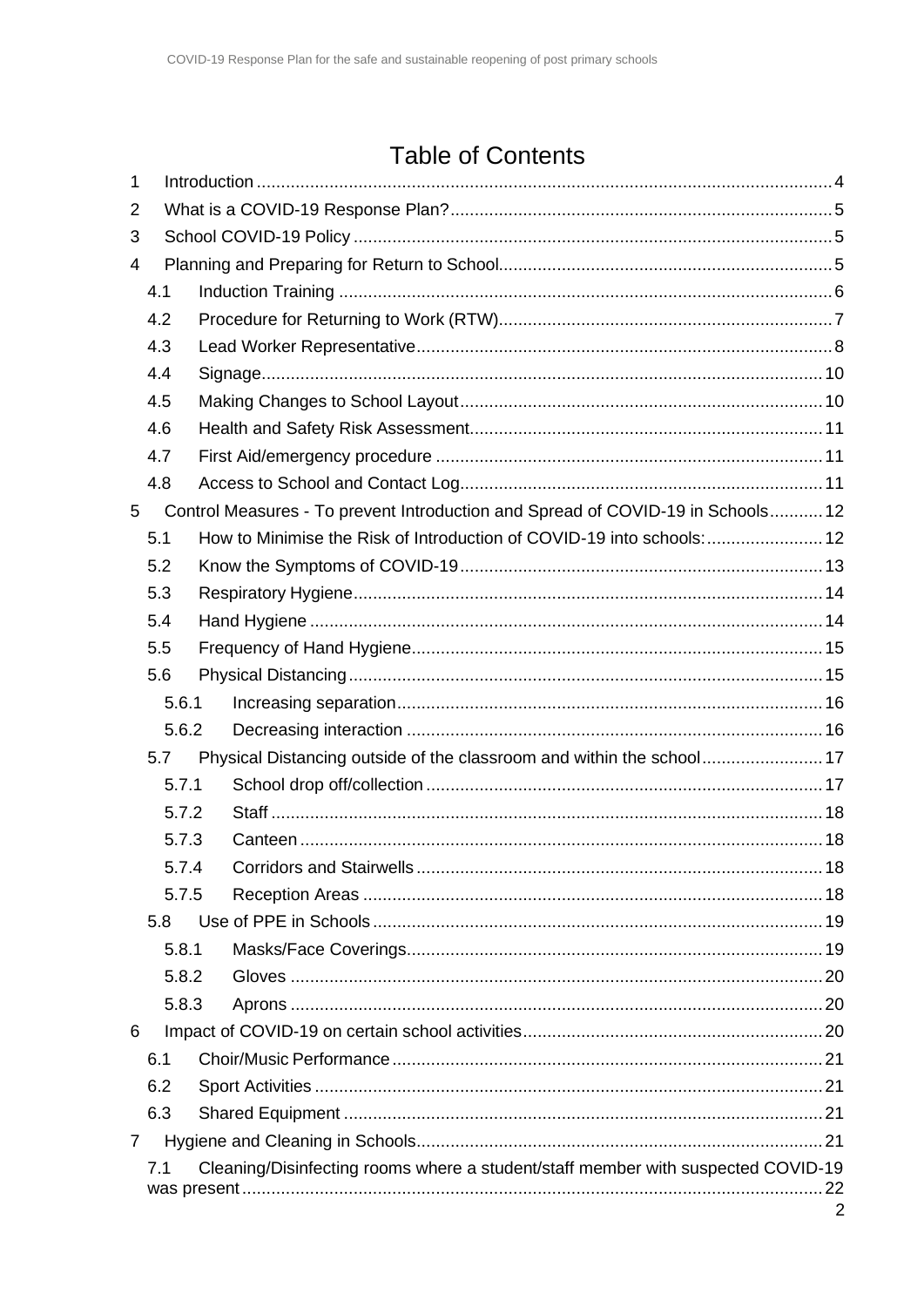| 11 |                                                                         |                                                                                                  |  |  |  |  |  |  |
|----|-------------------------------------------------------------------------|--------------------------------------------------------------------------------------------------|--|--|--|--|--|--|
|    |                                                                         |                                                                                                  |  |  |  |  |  |  |
|    |                                                                         |                                                                                                  |  |  |  |  |  |  |
|    |                                                                         |                                                                                                  |  |  |  |  |  |  |
|    |                                                                         |                                                                                                  |  |  |  |  |  |  |
|    | Risk Assessment – Note sample only CMETB Risk Assessment to be used .37 |                                                                                                  |  |  |  |  |  |  |
|    |                                                                         |                                                                                                  |  |  |  |  |  |  |
|    |                                                                         |                                                                                                  |  |  |  |  |  |  |
|    |                                                                         |                                                                                                  |  |  |  |  |  |  |
|    |                                                                         |                                                                                                  |  |  |  |  |  |  |
|    |                                                                         |                                                                                                  |  |  |  |  |  |  |
|    |                                                                         | Appendix 4<br>Appendix 5<br>Appendix 7 Checklist for dealing with a suspected case of COVID-1945 |  |  |  |  |  |  |

This is a living document and may be reviewed and amended to take into account new guidance from [www.Gov.ie,](http://www.gov.ie/) www.dbei.ie, [www.hse.ie,](http://www.hse.ie/) [www.hpsc.ie,](http://www.hpsc.ie/) [www.hsa.ie;](http://www.hsa.ie/) [www.education.ie o](http://www.education.ie/)r agreements with education partners as appropriate for post primary schools.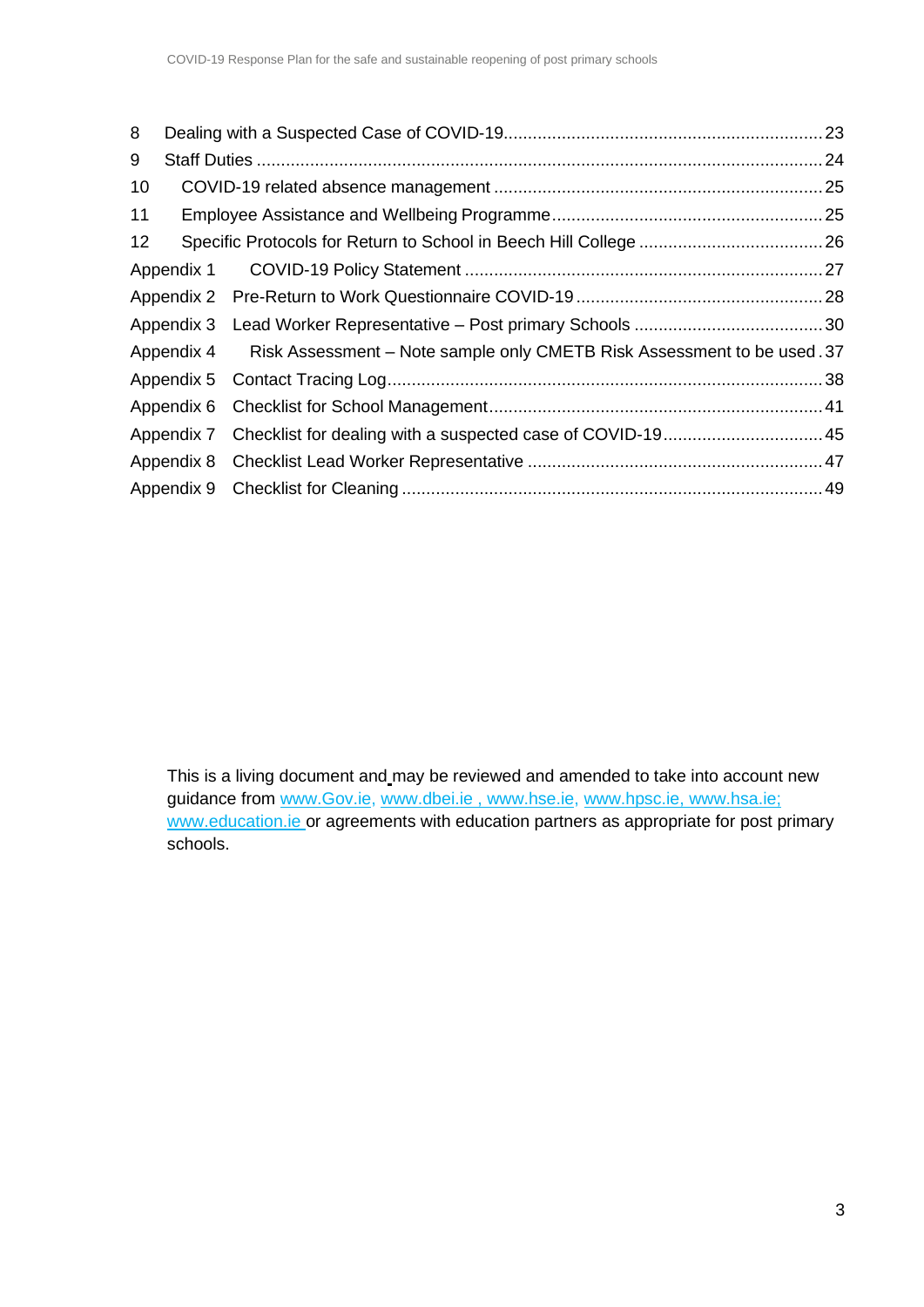# <span id="page-3-0"></span>**1 Introduction**

The Minister for Education has published "The Roadmap for the Full Return to School" on the  $27^{\degree}$  July 2020. It sets out what the operation of schools will look like and the range of supports which will be available in a COVID-19 context.

It has been developed in line with public health advice issued by the Health Protection Surveillance Centre (HPSC) and in compliance with the "Return to Work Safely Protocols" developed by the Department of Business, Enterprise and Innovation and the Department of Health with guidance documents provided by the Health and Safety Authority (HSA). Each workplace is required to have a COVID-19 Response Plan. In addition to being places of learning, schools are also places of work. This document sets out the information that post primary schools need to implement a School COVID-19 Response Plan, including a COVID-19 policy, lead worker representative/s (LWR) and a process to deal with a suspected case of COVID-19.

The purpose of this document is to provide clear and helpful guidance for the safe operation of post primary schools through the prevention, early detection and control of COVID-19. It provides key messages to minimise the risk of COVID-19 for staff, students, families and the wider community while recognising the importance of education for the health and wellbeing of students and society as a whole.

This document focuses on the practical steps which can be taken in post primary schools to minimise the risk of infection while recognising that no interpersonal activity is without risk of transmission of infection at any time. The documentation and templates in this booklet are supported by the public health advice provided by the Health Protection Surveillance Centre (HPSC) for the safe reopening of schools and educational facilities.

#### [That report is available here.](https://assets.gov.ie/78748/8796d60e-790e-4007-add1-de18e509a3c1.pdf)

One of the key challenges is to balance the need for a practical and sensible level of caution with the need to provide a supportive environment for teaching and learning. This document identifies the steps schools can take to do everything practical to avoid the introduction of COVID-19 into the school and the steps that can be taken to reduce the likelihood of the spread within the school itself in the event that COVID-19 is introduced to the school.

The Department has worked intensively with the education partners to develop consistent plans, advice, protocols and guidance for schools, including the School COVID-19 Response Plan. There is a suite of documentation available to support schools to reopen safely and fully including guidance on learning, school programmes and wellbeing for the 2020/21 school year. There is also information on funding, staffing and resources to schools to support COVID-19 measures. Schools are advised to familiarise themselves with these documents. All of the documents will be available at [gov.ie/backtoschool](https://www.gov.ie/en/campaigns/a128d-back-to-school/?referrer=http://www.gov.ie/backtoschool/)

In addition, the Department has a communication plan for school reopening which focuses on ensuring that schools, school communities and all stakeholders will have the relevant information to support the reopening and continued operation of schools. There is a particular focus on supporting parents and students through the appropriate use of media channels, through schools themselves and on **[gov.ie](https://www.gov.ie/en/campaigns/a128d-back-to-school/?referrer=http://www.gov.ie/backtoschool/)**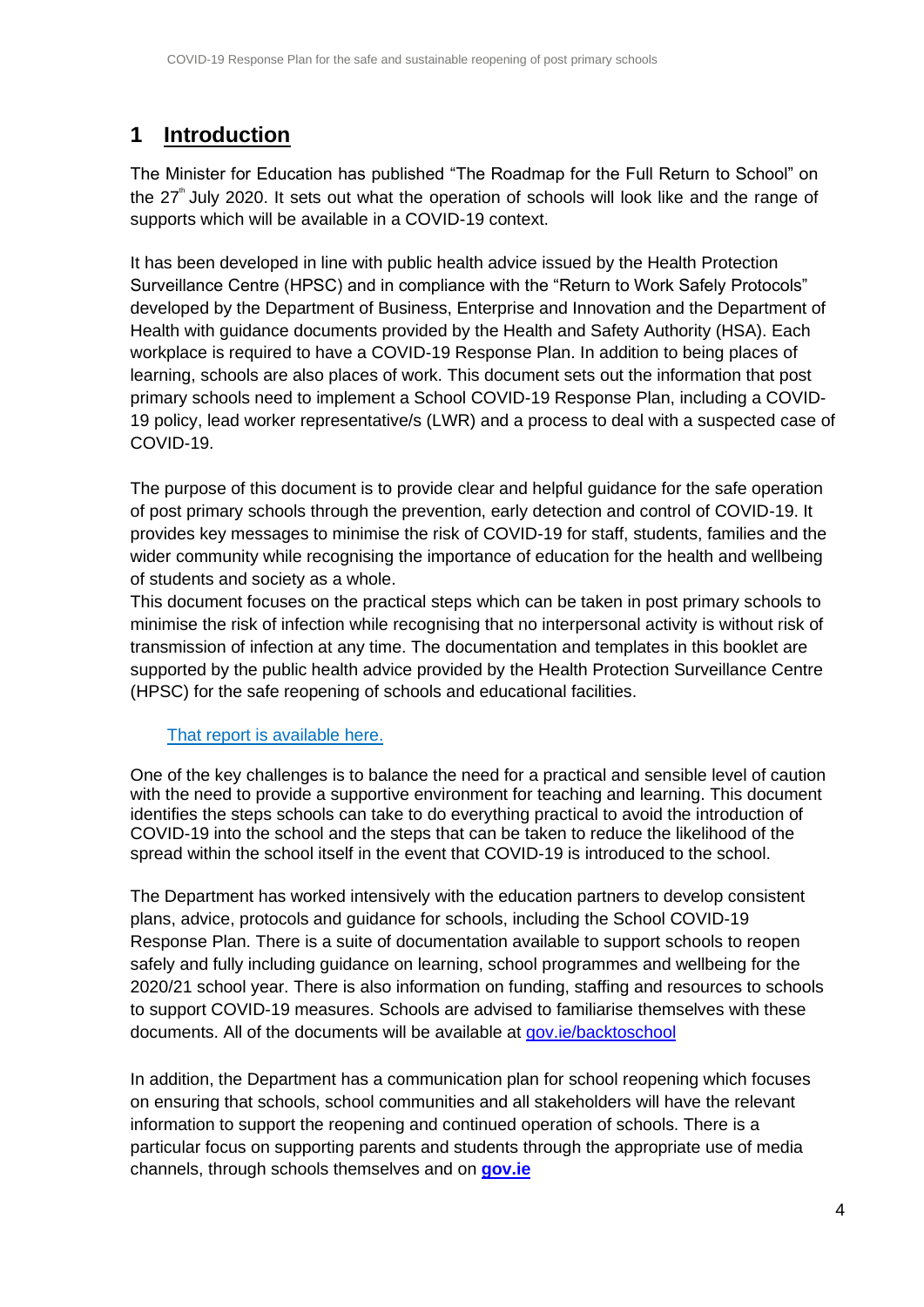# <span id="page-4-0"></span>**2 What is a COVID-19 Response Plan?**

A COVID-19 Response Plan is designed to support the staff and Education and Training Board (ETB) in putting measures in place that aim to prevent the spread of COVID-19 in the school environment

The COVID-19 Response Plan details the policies and practices necessary for a school to meet the Government's '*Return to Work Safely Protocol'*, the Department of Education plan for school reopening that will aim to prevent the introduction and spread of COVID-19 in the school environment.

It is important that the resumption of school-based teaching and learning and the reopening of schools complies with the public health advice and guidance documents prepared by the Department. Doing so minimises the risk to students, staff and others. The Response Plan supports the sustainable reopening of school where the overriding objective is to protect the health of staff and students while promoting the educational and development needs of the children in the school. The COVID-19 Response Plan is a living document and will be updated in line with the public health advice and any other relevant agreement with education partners as appropriate for post primary schools.

In line with the Return to Work Safely Protocol, the key to a safe and sustainable return to work, and reopening of schools requires strong communication and a shared collaborative approach between the ETB, staff, students and parents.

The assistance and cooperation of all staff, students, parents, contractors and visitors is critical to the success of the Plan.

*Every effort is made to ensure the accuracy of the information provided in this document. However, should errors or omissions be identified, please notify us so that appropriate measures can be taken to rectify same.*

# <span id="page-4-1"></span>**3 School COVID-19 Policy**

A COVID-19 policy outlines the commitment of the school to implement the Plan and help prevent the spread of the virus. The policy will be signed and dated by principal and the Chief Executive of the ETB and brought to the attention of the staff, students, parents and others. Schools must have a COVID-19 policy in place prior to the reopening of schools for the 2020/21 school year. Beech Hill College COVID-19 policy can be found at *Appendix 1.*

# <span id="page-4-2"></span>**4 Planning and Preparing for Return to School**

Cavan and Monaghan ETB aims to facilitate the resumption of school-based teaching and learning and the return to the workplace of staff. The return to the workplace must be done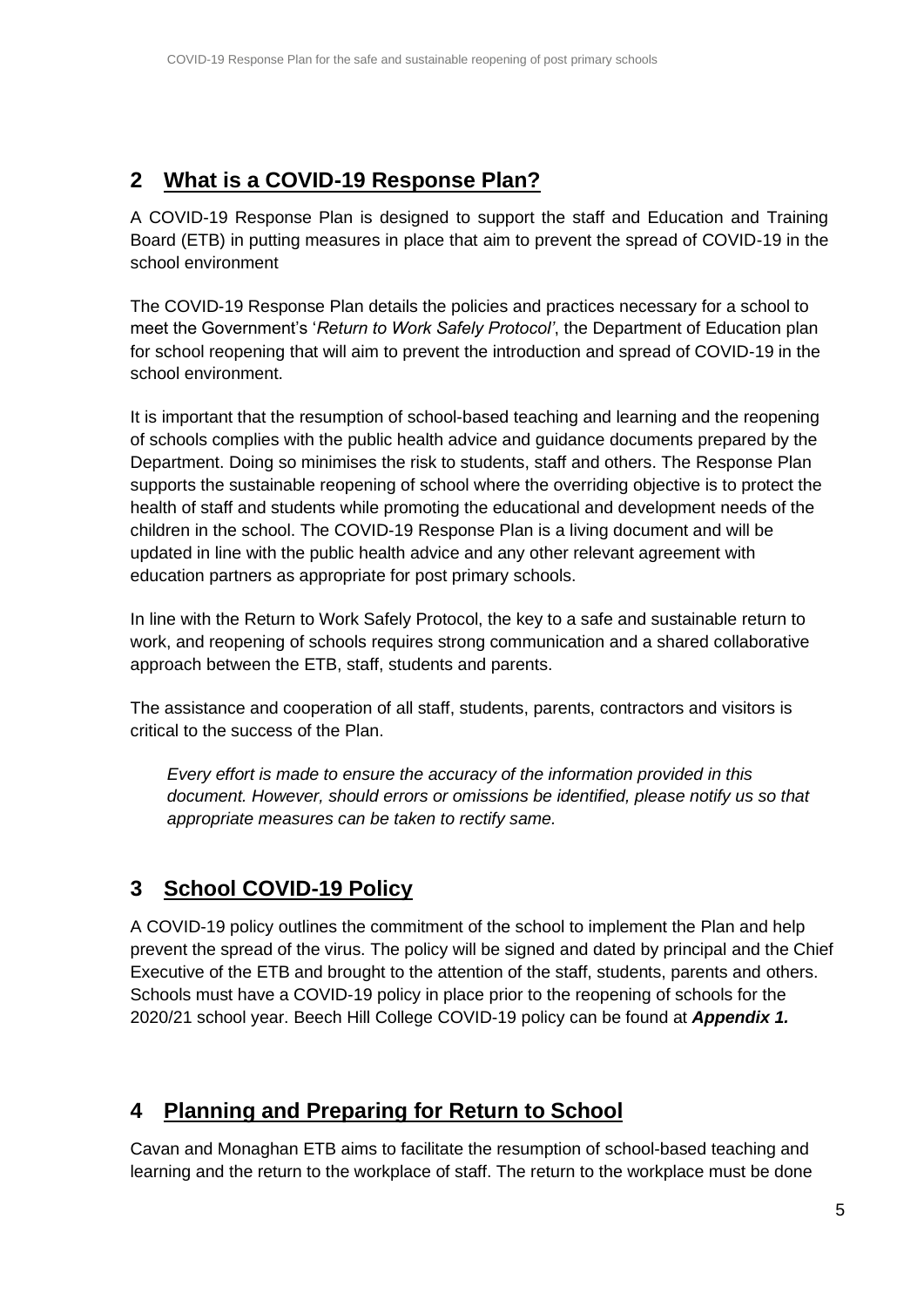safely and in strict adherence to the public health advice and any guidance issued by the Department of Education.

Details for the safe reopening of the schools and the applicable controls are outlined in this document.

Before reopening schools for the 2020/21 school year each school will need to have processes in place to include the following:

- Means of keeping up to date with public health advice, changes to any Government plans for the safe reopening of society and Department of Education updates;
- Means of passing on this information in a timely manner to staff, students, parents and others as required;
- Ensured that staff have reviewed the training materials provided by the Department of Education *(details at Section 4.1)*;
- Provided staff with access to the Return to Work (RTW) form (*details at Section 4.2)*;
- Identified a Lead Worker representative *(details at Section 4.3)*;
- Displayed posters and other signage to prevent introduction and spread of COVID-19 *(details at Section 4.4)*;
- Made the necessary changes to the school layout to support the redesign of classrooms to support physical distancing *(details at Section 4.5)*;
- Removed unnecessary clutter to facilitate ongoing cleaning of the school but take into account the importance of having educational materials to create a stimulating learning environment;
- Updated the health and safety risk assessment *(details at Section 4.6)*;
- Made necessary arrangements to restrict access to the school and maintain records of contacts to the school *(details at 4.7)*;
- Reviewed the school buildings to check the following:
	- o Does the water system need flushing at outlets following low usage to prevent Legionella disease;
	- $\circ$  Has school equipment and mechanical ventilation been checked for signs of deterioration or damage before being used again;
	- o Have bin collections and other essential services resumed.

There are checklists in place to assist schools on the details of what is needed for these arrangements in the appendices of this plan.

## <span id="page-5-0"></span>**4.1 Induction Training**

All staff will undertake and complete COVID-19 Induction Training prior to returning to the school building. The aim of such training is to ensure that staff have full knowledge and understanding of the following:

- Latest up to-date advice and guidance on public health
- COVID-19 symptoms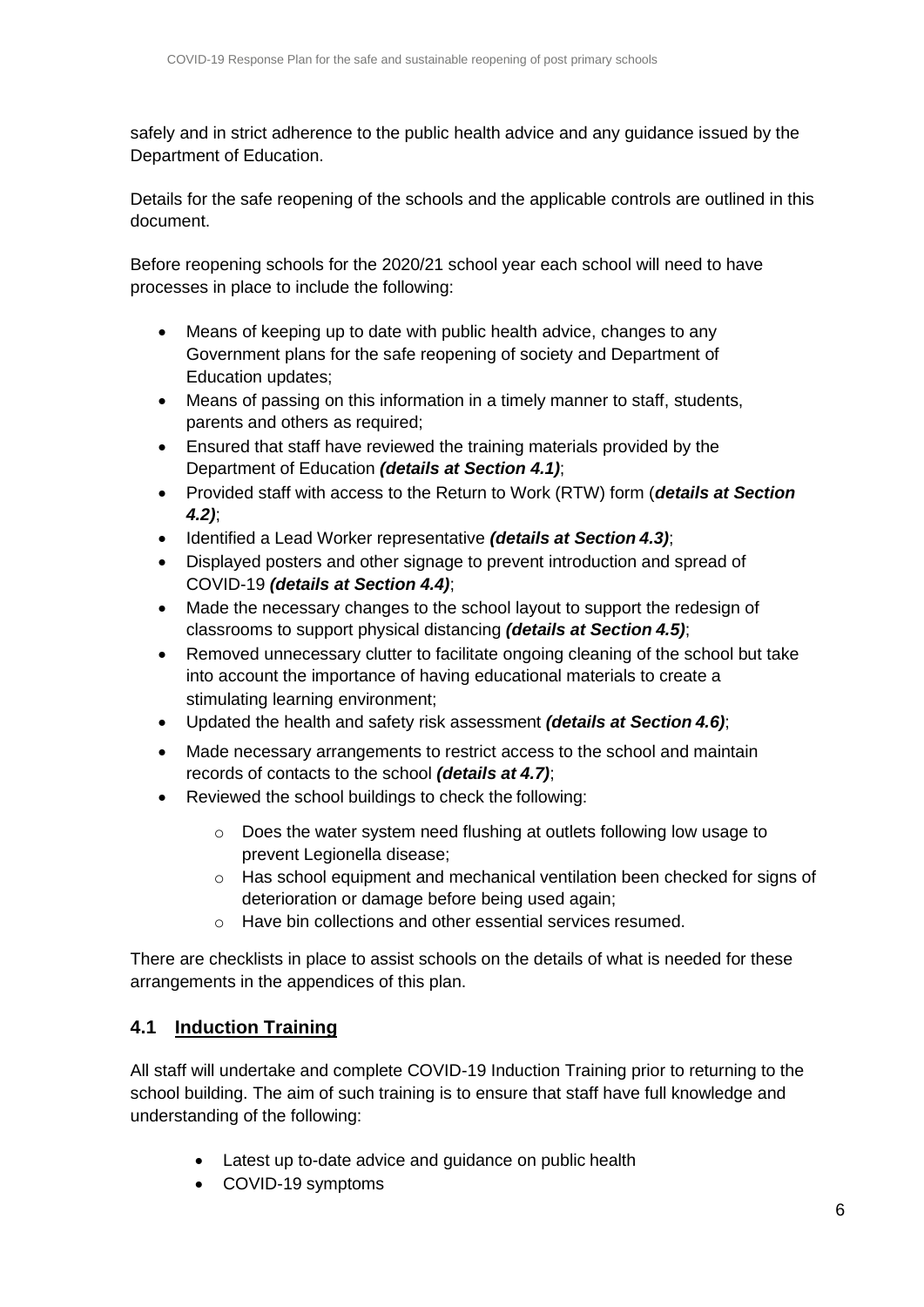- What to do if a staff member or pupil develops symptoms of COVID-19 while at school
- Outline of the COVID-19 Response Plan

Staff will be kept fully informed of the control measures in place in the school and their duties and responsibilities in preventing the spread of COVID-19 and will be updated with any changes to the control measures or guidance available from the public health authorities.

If a staff member is unsure about any aspect of the COVID-19 Response Plan, the associated control measures, or his/her duties, he/she should immediately seek guidance from the Principal who is supported in this role by CMETB.

#### **Note: Induction Training has been developed by the Department.**

#### **[Details of the training](https://www.gov.ie/en/publication/dd7fb-induction-training-for-reopening-schools/) may be found here.**

A national information campaign to support parents and students will happen in advance of schools reopening on issues such as COVID-19 awareness and to help minimise the risk of introduction and spread of the virus in schools.

#### <span id="page-6-0"></span>**4.2 Procedure for Returning to Work (RTW)**

In order to return to the workplace, staff must complete a **Return to Work (RTW)** form, which is available electronically from the HR Department or from the principal. A copy is attached also at *Appendix 2.*

A RTW form should be completed and returned to the school before returning to work. Schools should request staff (verbally or in writing) to confirm that the details in the prereturn to work form remain unchanged following subsequent periods of closure such as school holidays.

The CMETB online Return to Work Form is available here: [https://forms.office.com/Pages/ResponsePage.aspx?id=z0c6mHesd0qIU\\_tNhYhZKCXDpV](https://forms.office.com/Pages/ResponsePage.aspx?id=z0c6mHesd0qIU_tNhYhZKCXDpVsG6XlKqJSrLkPJX4VUNzkzU0NRT1NMQVI2TUZIT0Y3N0JBSkwxWi4u) [sG6XlKqJSrLkPJX4VUNzkzU0NRT1NMQVI2TUZIT0Y3N0JBSkwxWi4u](https://forms.office.com/Pages/ResponsePage.aspx?id=z0c6mHesd0qIU_tNhYhZKCXDpVsG6XlKqJSrLkPJX4VUNzkzU0NRT1NMQVI2TUZIT0Y3N0JBSkwxWi4u)

An RTW form should be completed and returned **3 days** before returning to work.

The HR Department will inform the principal of the names of staff who have completed the RTW form.

On receipt of the completed form the principal will provide details of the **Induction Training** for completion by staff prior to the return to the workplace and details of any additional health and safety measures in place in the school to facilitate the staff member's return to the school facility.

There are some school staff who may be unable to return to school. Current public health guidelines have identified these people as being in groups who are defined as being at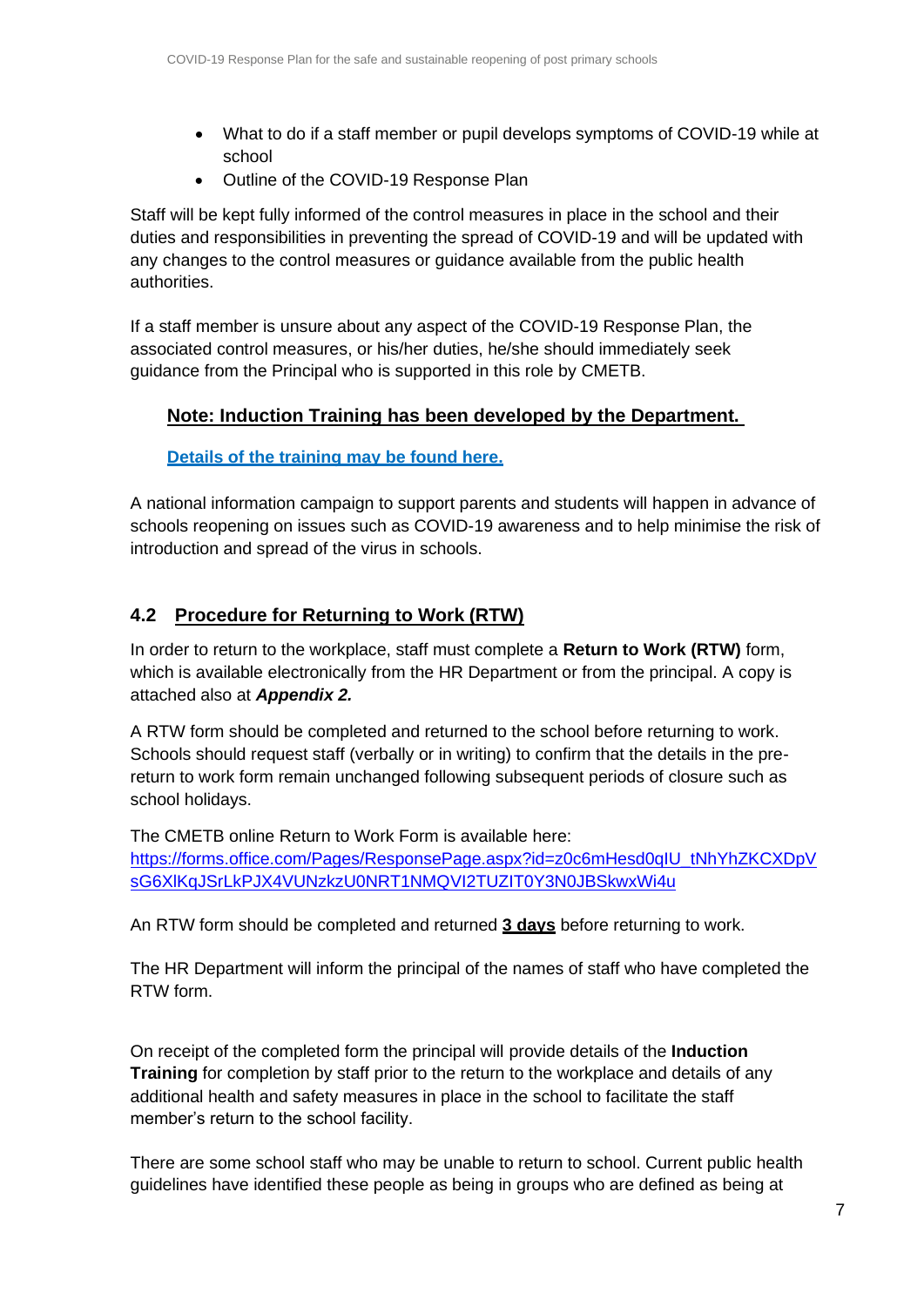#### **very high risk**.

#### **[People at very high risk \(extremely vulnerable\):](https://www2.hse.ie/conditions/coronavirus/people-at-higher-risk.html)**

The list of people in the **very high risk** groups include people who:

- are over 70 years of age even if fit and well
- have had an organ transplant
- are undergoing active chemotherapy for [cancer](https://www2.hse.ie/conditions/coronavirus/cancer-patients.html)
- are having radical radiotherapy for lung cancer
- have cancers of the blood or bone marrow such as leukaemia, lymphoma or myeloma who are at any stage of treatment
- are having immunotherapy or other continuing antibody treatments for cancer
- are having other targeted cancer treatments which can affect the immune system, such as protein kinase inhibitors or PARP inhibitors
- have had bone marrow or stem cell transplants in the last 6 months, or who are still taking immunosuppression drugs
- have severe respiratory conditions including cystic fibrosis, [severe asthma,](https://www2.hse.ie/conditions/coronavirus/asthma.html) pulmonary fibrosis, lung fibrosis, interstitial lung disease and [severe](https://www2.hse.ie/conditions/coronavirus/copd.html) COPD
- have a condition that means they have a very high risk of getting infections (such as SCID, homozygous sickle cell)
- are [taking medicine that makes you much more likely to get infections](https://www2.hse.ie/conditions/coronavirus/weak-immune-system.html) (such as high doses of steroids or immunosuppression therapies)
- have a serious heart condition and are pregnant

The advice for this group is available from the HSE [https://www2.hse.ie/conditions/coronavirus/people-at-higher-risk.html.](https://www2.hse.ie/conditions/coronavirus/people-at-higher-risk.html)

Details of the arrangements that will apply for these staff, which will be in accordance with those applying for the public service generally, will be updated by the Department of Education following consultation with management bodies and unions and a circular will issue to all schools.

## <span id="page-7-0"></span>**4.3 Lead Worker Representative**

The protocol provides for the appointment of a Lead Worker Representative (LWR) in each workplace. The LWR will work in collaboration with the employer to assist in the implementation of measures to prevent the spread of COVID-19 and monitor adherence to those measures and to be involved in communicating the health advice around COVID- 19 in the workplace.

This section sets out how the provisions will operate in respect of schools. These arrangements will operate for the 2020/21 school year and will be kept under review.

Responsibility for the development and implementation of the COVID-19 Response Plan and the associated control measures lies with the ETB and school management.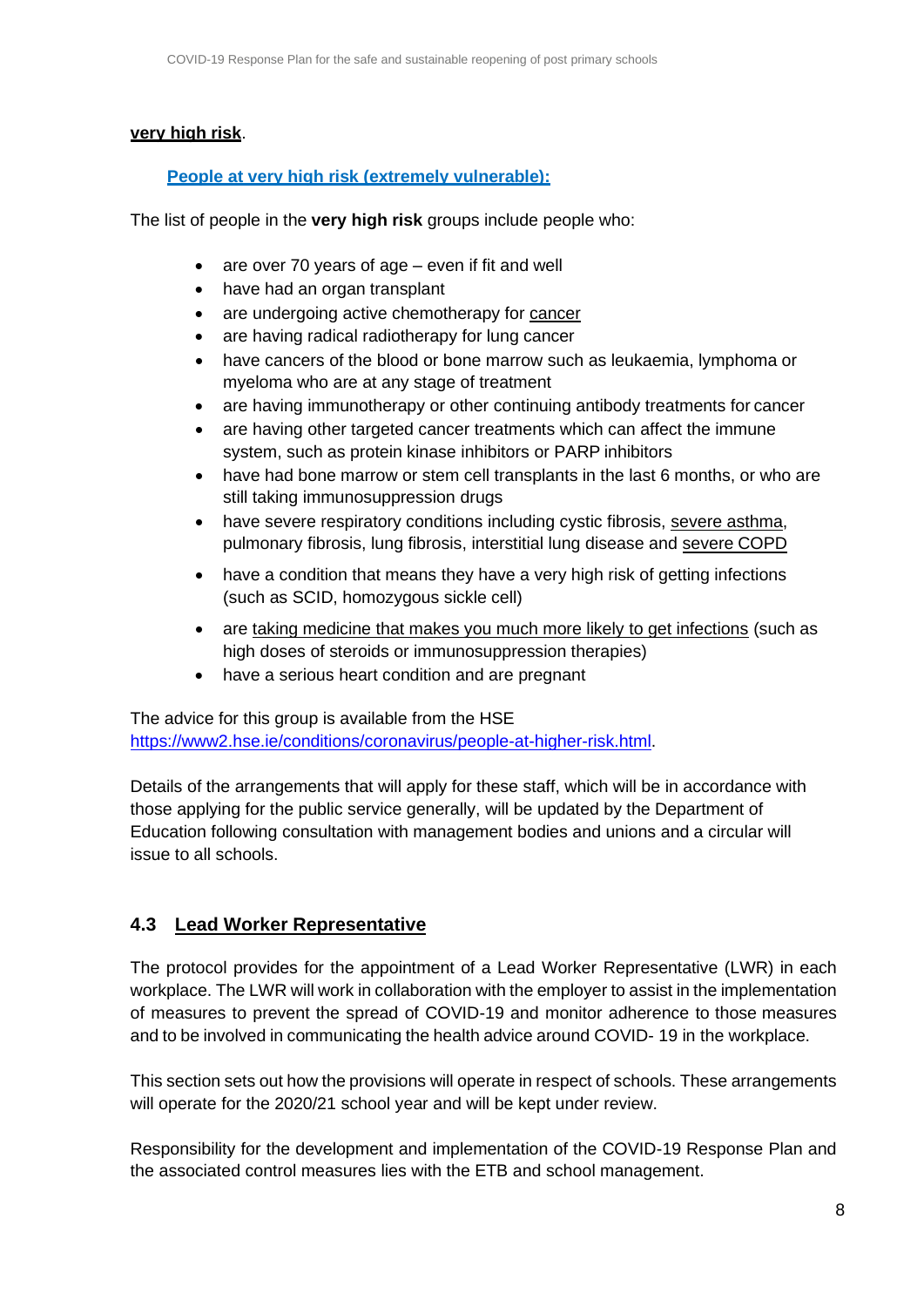Strong communication and a shared collaborative approach is key to protecting against the spread of COVID-19 in schools, and looking after the health, safety and wellbeing of staff and students. Adherence to the Return to Work Protocol will only be achieved if everyone has a shared obligation in implementing the measures contained within the Protocol in their place of work.

If a staff member has any concerns or observations in relation to the COVID-19 Response Plan, control measures or the adherence to such measures by staff, students or others, they should contact the LWR who will engage with school management.

The role of LWR is separate to that of the Safety Representative under the health and safety legislation. However, the Safety Representative may act as the LWR if selected to do so by the staff.

In summary, the role of the LWR is to:

- **•** Represent all staff in the workplace regardless of role, and be aware of specific issues that may arise in respect of different staff cohorts;
- **•** Keep up to date with the latest COVID-19 public health advice;
- **•** Work collaboratively with school management to ensure, so far as is reasonably practicable, the safety, health and welfare of employees in relation to COVID-19;
- **•** Consult with school management on the control measures required to minimise the risk of staff and students being exposed to COVID-19;
- **•** Promote good hygiene practices, in conjunction with school management, such as washing hands regularly and maintaining good respiratory etiquette along with maintaining social distancing in accordance with public health advice;
- **•** Assist school management with the implementation of measures to suppress COVID-19 in the workplace in line with the Return to Work Safely Protocol and current public health advice;
- **•** Monitor, in conjunction with school management, adherence to measures put in place to prevent the spread of COVID-19;
- **•** Conduct reviews of safety measures that are in place to address and suppress COVID-19 in the workplace. Reviews (including an examination of the workplace) should be conducted on a regular basis (at least twice per week);
- **•** Report any issues of concern immediately to school management and keep records of such issues and actions taken to rectify them;
- **•** Consult with the school management on the school's COVID-19 Response Plan in the event of someone developing COVID-19 while in school including the location of an isolation area and a safe route to that area;
- **•** Following any incident, assess with the school management any follow up action that is required;
- **•** Consult with colleagues on matters relating to COVID-19 in the workplace;
- **•** Make representations to school management on behalf of their colleagues on matters relating to COVID-19 in the workplace.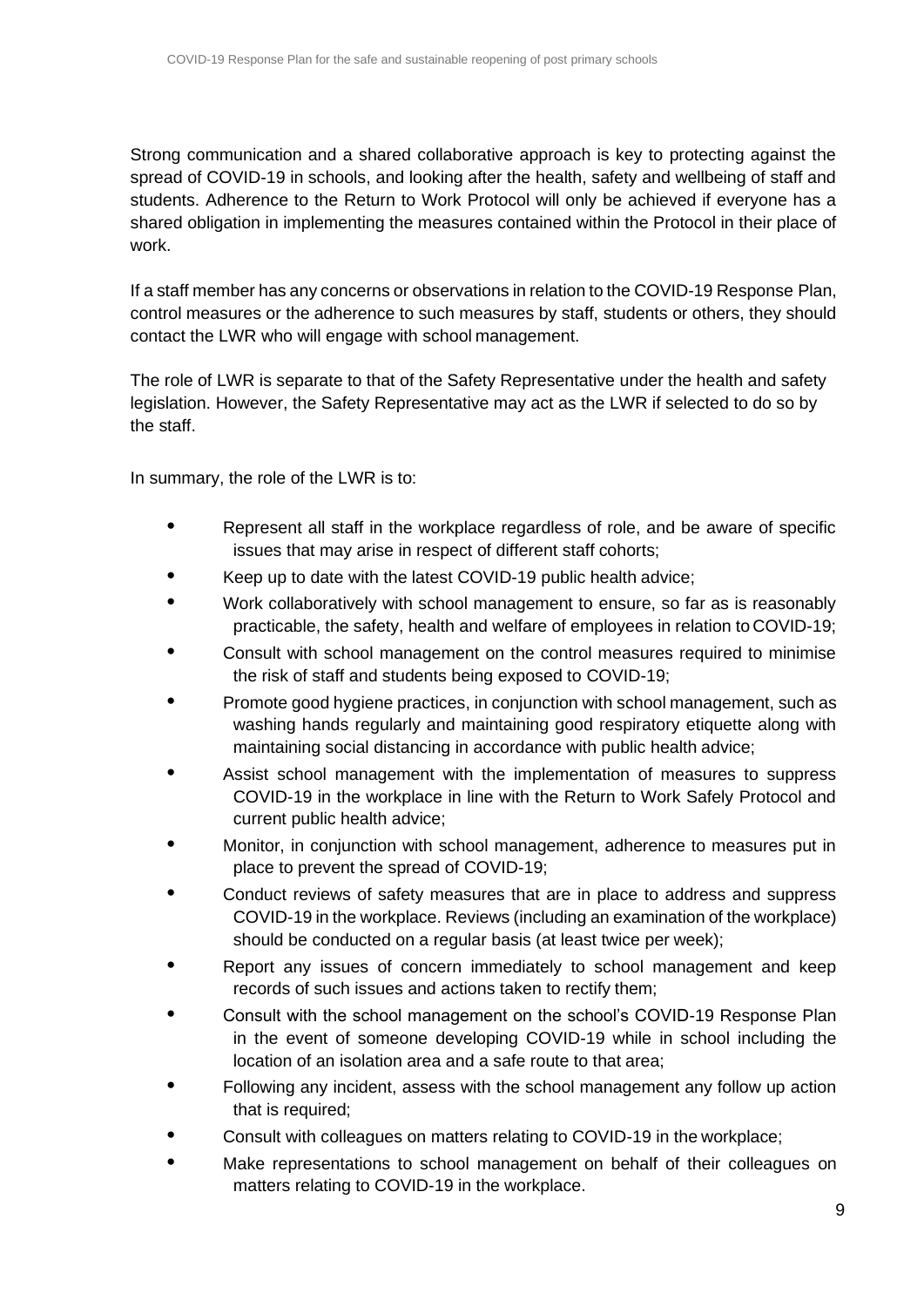If a staff member has any concerns or observations in relation to the COVID-19 response plan, control measures or the adherence to such measures by staff, students or other s/he should contact the LWR/s who will engage with the Principal/ETB.

| <b>Names of Lead Worker</b><br><b>Representative/s:</b> | <b>Contact details:</b>                            |
|---------------------------------------------------------|----------------------------------------------------|
| Ms Fiona Mulholland                                     | fionamulholland@bhc.ie<br>0872946743 or 047 81200  |
| Ms Gabrielle McKenna                                    | Gabriellemckenna@bhc.ie<br>0877448865 or 047 81200 |

All staff, students, parents, contractors and visitors have a responsibility, both as individuals and collectively to have due regard for their own health and safety and that of others and to assist with the implementation of the COVID-19 Response Plan and associated control measures.

Full details of the arrangements which apply for the LWR in post primary schools is set out at *Appendix 3***.**

## <span id="page-9-0"></span>**4.4 Signage**

Schools will be required to display signage outlining the signs and symptoms of COVID- 19 and to support good hand and respiratory hygiene. The Department will provide printed posters to schools with age appropriate key health messages – hand washing, sneeze and cough etiquette etc.

# **Note: Signage has been developed by the Department.**

## **The signage [may be found here.](https://www.gov.ie/en/publication/2da43-signage-for-reopening-of-schools/)**

Schools can then arrange to display the posters in prominent areas such as offices, corridors, staffroom area, classrooms and toilets.

## <span id="page-9-1"></span>**4.5 Making Changes to School Layout**

Maintaining physical distancing in the school environment is recommended as one of the key control measures to minimize the risk of the introduction and spread of COVID-19. Further information on how physical distancing can be used in the school environment is found at *Section 5.4* below including a link to the "*Framework to maintain Physical Distancing in the Classroom in Post Primary Schools with a full return of all students for the 2020/21 School Year.*

Schools are required to reconfigure classrooms and other areas to support physical distancing in line with the guidance in advance of school reopening.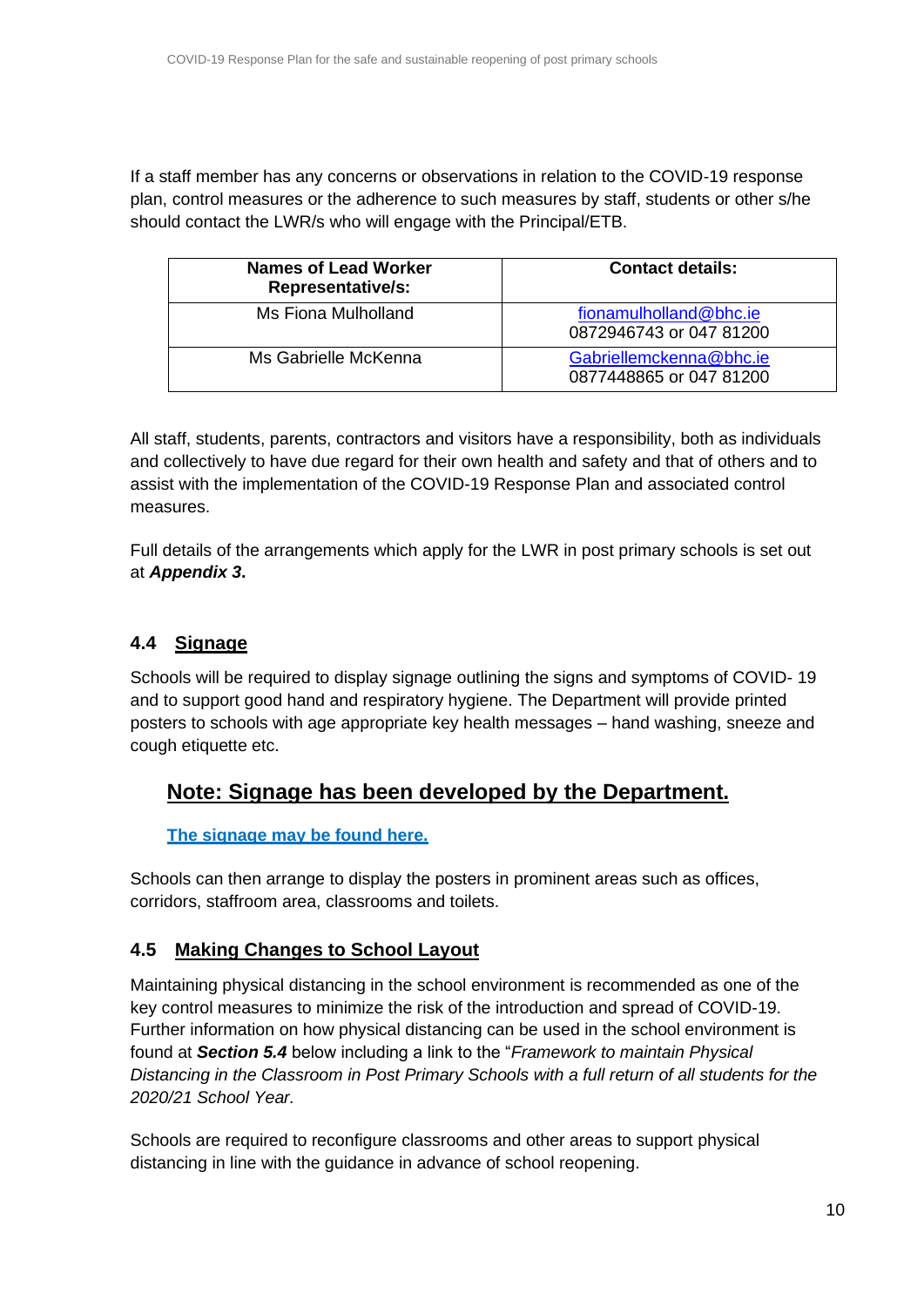## <span id="page-10-0"></span>**4.6 Health and Safety Risk Assessment**

COVID-19 represents a hazard in the context of health and safety in the school environment. A template risk assessment to identify the control measures required to mitigate the risk of COVID-19 in school settings is attached at *Appendix 4.*

It is important that schools review their emergency procedures involving fire safety, first aid, accidents and dangerous occurrences to consider any new risks that arise due to the school's COVID-19 Response Plan. Any changes to the schools existing emergency procedures should be documented and incorporated into the school's safety statement.

Schools should also review their existing risk assessments to consider any new risks that arise due to the school's COVID-19 Response Plan. Any changes to the school's current risk assessments should also be documented and be incorporated into the school's statement.

## <span id="page-10-1"></span>**4.7 First Aid/emergency procedure**

The standard First Aid/emergency procedure shall continue to apply in schools. In an emergency or in case of a serious incident, schools should call for an ambulance or the fire brigade on 112/999 giving details of location and type of medical incident.

## <span id="page-10-2"></span>**4.8 Access to School and Contact Log**

Access to school buildings will be in line with agreed school procedures.

Parents/Guardians, contractors and visitors are requested not to attend the school if they:

- are exhibiting symptoms of COVID-19;
- have been diagnosed with COVID-19 in the last 14 days;
- have been a close contact of someone diagnosed with COVID-19 in the last 14 days;
- have visited a country outside Ireland and Northern Ireland that is not on the Government 'Green List', in the last 14 days.

Parents/Guardians will be requested to contact the school office in advance of visiting. Parents/Guardians collecting students may be asked to remain in their car and phone the office. The student will then be sent out to meet them.

Arrangement for necessary visitors such as contractors and parents will be restricted to essential purposes and limited to those who have obtained prior approval from the principal. The Department of Education Inspectorate may also need to visit schools and centres for education to support them as appropriate in the implementation of public health advice relating to creating a safe learning and working environment for all.

The prompt identification and isolation of potentially infectious individuals is a crucial step in restricting the spread of the virus and protecting the health and safety of the individuals themselves and other staff, contractors and visitors at the workplace.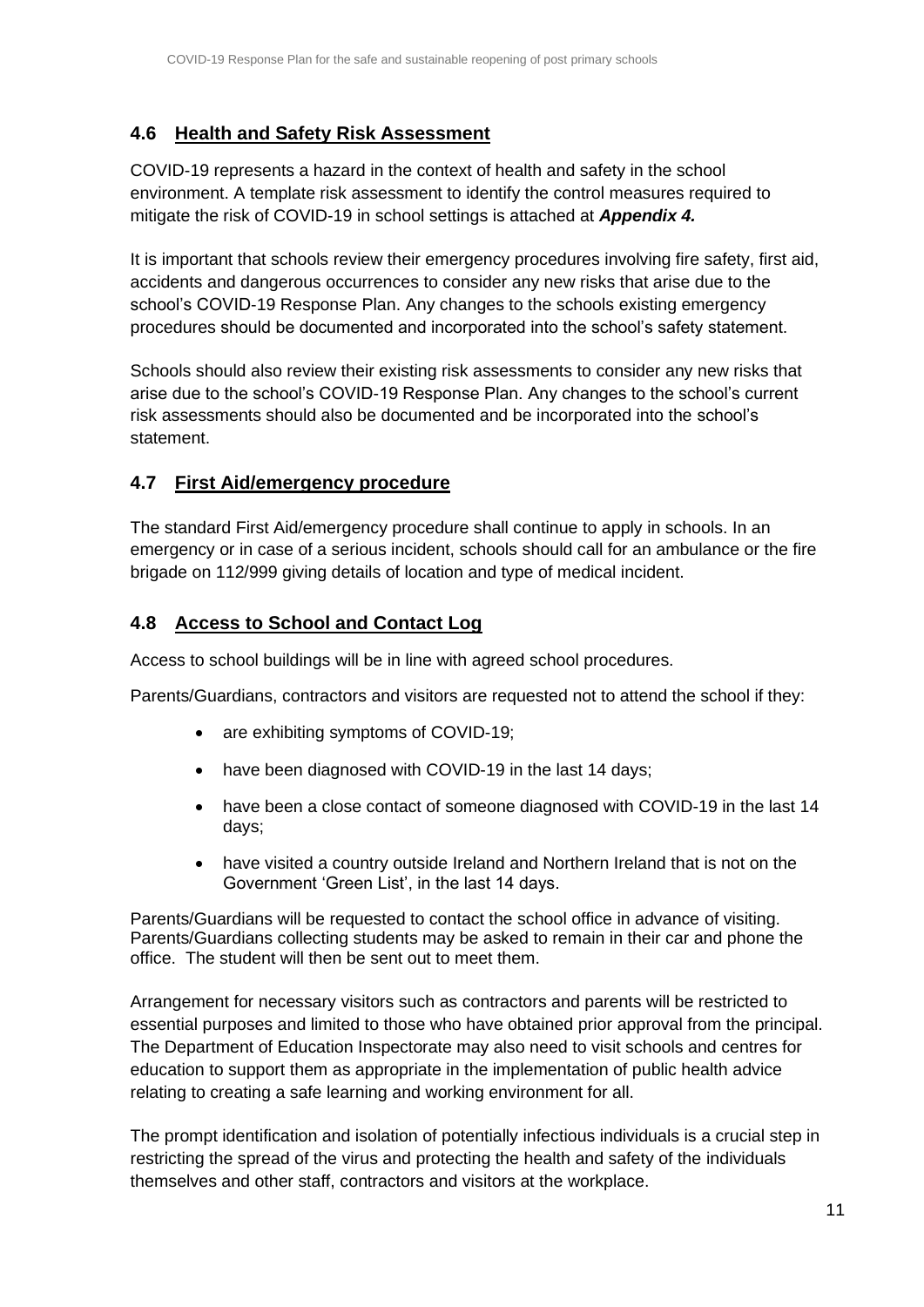A visitor questionnaire and induction should be completed in advance of visiting school premises. In addition, a detailed sign in/sign out log of those entering the school facilities should be maintained. The school should maintain a log of staff and students contacts. A sample contact log is available at *Appendix 5***.**

The Data Protection Commission has provided guidance on the data protection implications of the return to work protocols. This advice can be found here:

[https://www.dataprotection.ie/en/news-media/data-protection-implications-return-work](https://www.dataprotection.ie/en/news-media/data-protection-implications-return-work-safely-protocol)[safely-protocol](https://www.dataprotection.ie/en/news-media/data-protection-implications-return-work-safely-protocol)

Schools are reminded that all school records and data must be maintained and processed in compliance with the GDPR and the Data Protection Acts. The responsibility for compliance with the legislation rests with each school and the ETB in their role as data controller.

## <span id="page-11-0"></span>**5 Control Measures - To prevent Introduction and Spread of COVID-19 in Schools**

One of the key messages to manage the risks of COVID-19 is to do everything practical to avoid the introduction of COVID-19 into the school. If infection is not introduced, it cannot be spread. The risk of spreading the infection once introduced exists in all interpersonal interactions; student - student, teacher - teacher and teacher- student, and must be managed in all settings.

A range of essential control measures have been implemented to reduce the risk of the spread of COVID-19 virus and to protect the safety, health and welfare of staff, students, parents and visitors as far as possible within the school. The control measures shall continue to be reviewed and updated as required on an ongoing basis.

It is critical that staff, students, parents and visitors are aware of, and adhere to, the control measures outlined and that they fully cooperate with all health and safety requirements.

*Staff, should note that they have a legal obligation under Section 13 of the Safety, Health and Welfare at Work Act 2005 to comply with health and safety requirements and to take reasonable care for the health and safety of themselves, their colleagues and other parties within the workplace.*

## <span id="page-11-1"></span>**5.1 How to Minimise the Risk of Introduction of COVID-19 into schools:**

Promote awareness of COVID-19 symptoms (*details at Section 5.1*);

**•** Advise staff and students that have symptoms not to attend school, to phone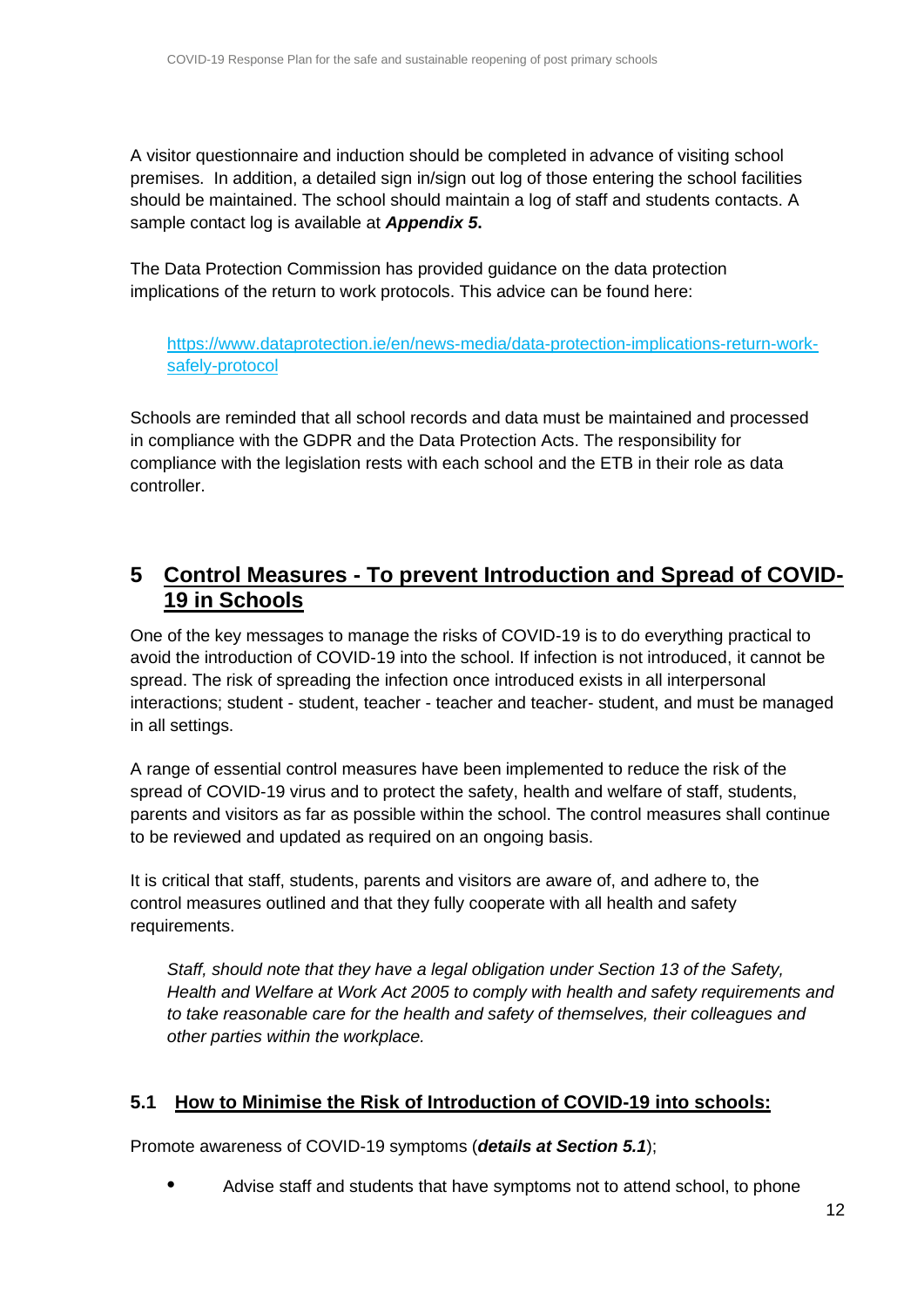their doctor and to follow HSE guidance on self-isolation;

- **•** Advise staff and pupils to self-isolate or restrict their movements at home if they display any signs or symptoms of COVID-19 and contact their family doctor to arrange a test
- **•** Advise staff and pupils not to return to or attend school in the event of the following:
	- $\triangleright$  if they are identified by the HSE as a close contact of a confirmed case of COVID-19
	- $\triangleright$  if they live with someone who has symptoms of the virus
	- $\triangleright$  If they have travelled outside of Ireland; in such instances staff are advised to consult and follow latest Government advice in relation to foreign travel.
	- $\triangleright$  Advise staff and pupils to cooperate with any public health officials and the school for contact tracing purposes and follow any public health advice in the event of a case or outbreak in the school;
- **•** Advise staff and students not to attend school if they have been identified by the HSE as contact for a person with COVID-19 and to follow the HSE advice on restriction of movement;
- **•** Advise staff and students that develop symptoms at school to bring this to the attention of the principal (or deputy principal if the principal is unavailable) promptly;
- **•** Ensure that staff and students know the protocol for managing a suspected case of COVID-19 in school *(details at Section 8);*
- **•** Advise everyone entering the school building that they need to perform hand hygiene with a hand sanitiser;
- **•** Advise all relevant parties that visitors to the school during the day should be by prior arrangement with the principal and should be received at a specific contract point;
- **•** Physical distancing of 2 metres should be maintained between staff and visitors where possible.

## <span id="page-12-0"></span>**5.2 Know the Symptoms of COVID-19**

In order to prevent the spread of COVID-19 it is important to know and recognise the symptoms. They are:

- $\checkmark$  High temperature
- ✓ Cough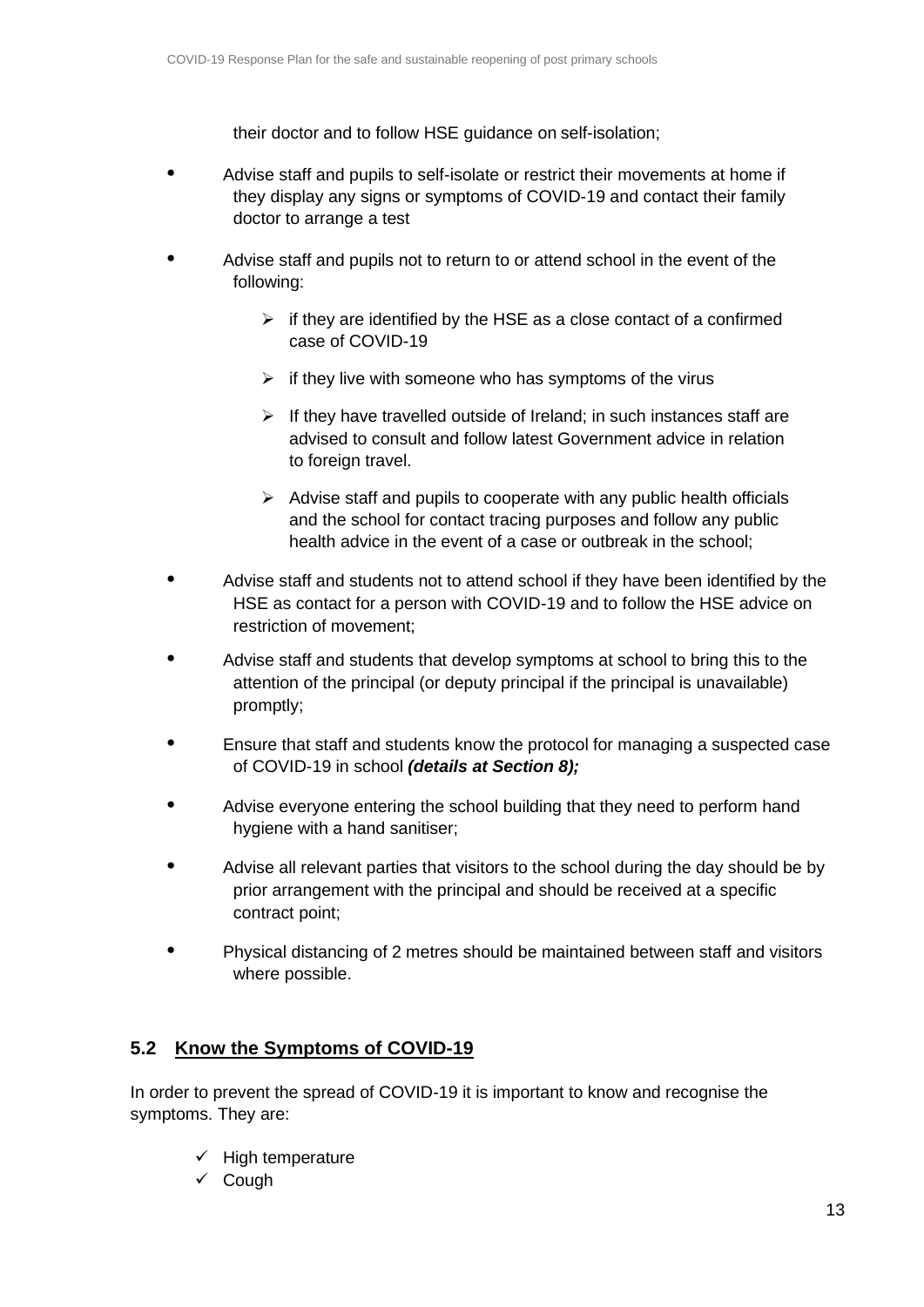- $\checkmark$  Shortness of breath or breathing difficulties
- $\checkmark$  Loss of smell, of taste or distortion of taste

For more information see:<https://www2.hse.ie/conditions/coronavirus/symptoms.html>

## <span id="page-13-0"></span>**5.3 Respiratory Hygiene**

All staff and students are required to follow good respiratory hygiene protocols **i.e.** Make sure you, and the people around you, follow good respiratory hygiene. This means covering your mouth and nose with a tissue or your bent elbow when you cough or sneeze. Then dispose of the used tissue immediately and safely into a nearby bin.

By following good respiratory hygiene, you protect the people around you from viruses such as cold, flu and COVID-19.

## <span id="page-13-1"></span>**5.4 Hand Hygiene**

Staff and students should understand why hand hygiene is important as well as when and how to wash their hands.

Schools should promote good hygiene and display posters throughout the schools on how to wash your hands. Follow the HSE guidelines on handwashing:

<https://www2.hse.ie/wellbeing/how-to-wash-your-hands.html>

Hand hygiene can be achieved by hand washing or use of a hand sanitiser (when hands look clean).

Use of hand hygiene facilities including wash hand basins needs to be managed so as to avoid congregation of people waiting to use wash hand basins and hand sanitisers.

There is a requirement for access to hand washing facilities after activities that are likely to soil hands, for example playing outside or certain sporting activities as hand sanitiser does not work on dirty hands

Hand sanitiser dispensers can be deployed more readily at exit and entry points of schools and classrooms and care should be taken to clean up any hand sanitizer spills to prevent risks of falls.

Warm water is preferable to hot or cold water for hand washing but if the plumbing system only supplies cold water, a soap that emulsifies easily in cold water should be used.

Wash hand basins, running water, liquid soap and hand drying facilities should be provided in all toilets, kitchens and any food preparation areas.

Hand washing facilities should be maintained in good condition and supplies of soap and towels should be topped up regularly to encourage everyone to use them.

Hot air dryers are an acceptable alternative for hand drying but must be regularly cleaned and maintained. There is no evidence that hand dryers are associated with increased risk of transmission of COVID-19.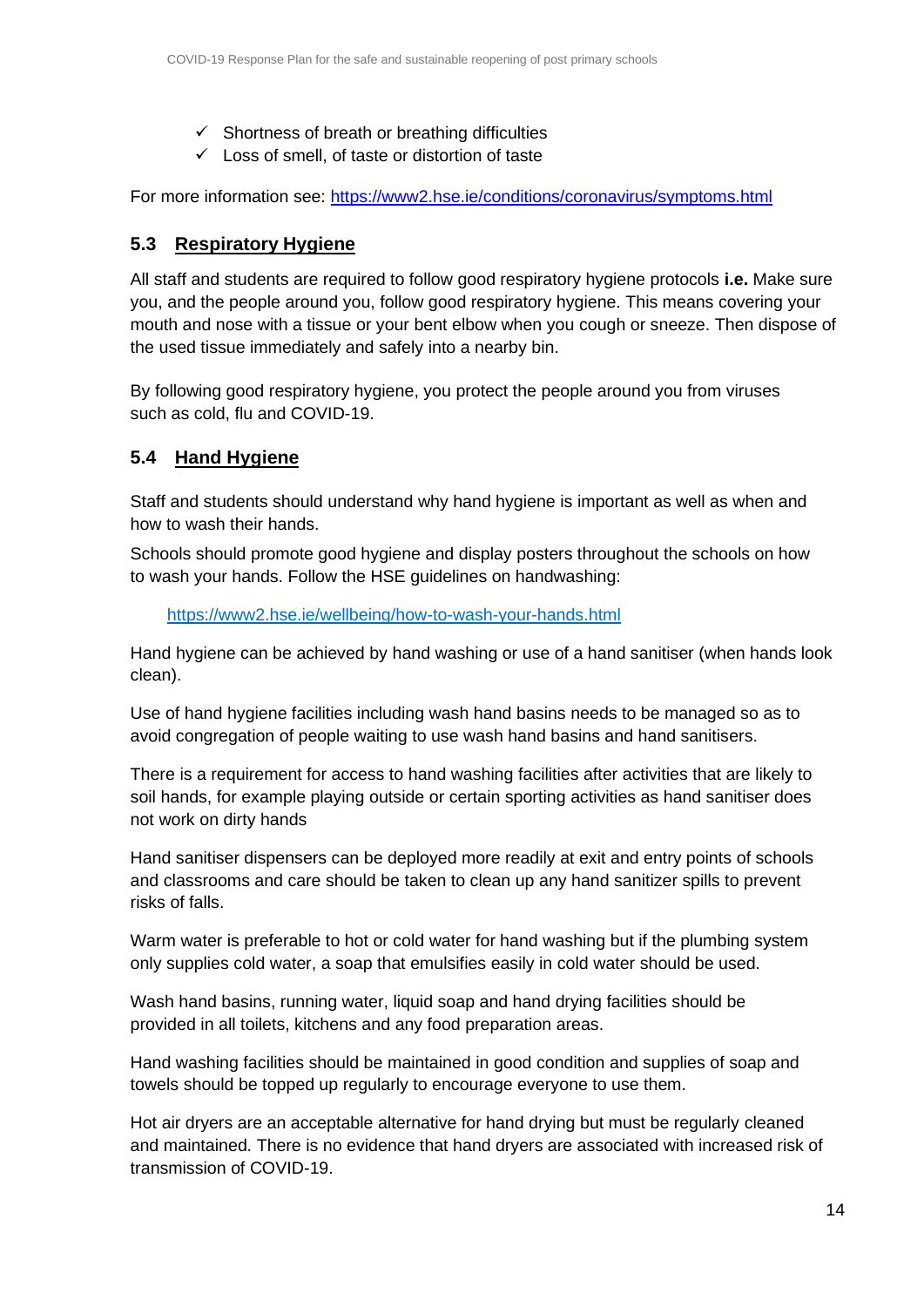Posters displaying hand washing techniques and promoting hand washing should be placed on walls adjacent to washing facilities and can be laminated or placed in a plastic sleeve.

Hand sanitiser is suitable for use for hand hygiene when hands are not visibly soiled (look clean).

Evidence of effectiveness is best for alcohol-based hand rubs but non-alcohol based hand rubs can be used too.

When hand rubs/gels are being used in school care should be taken to ensure that students do not ingest them as they are flammable and toxic. Alcohol-based sanitiser must not be stored or used near heat or naked flame.

## <span id="page-14-0"></span>**5.5 Frequency of Hand Hygiene**

Students and staff should perform hand hygiene:

- On arrival at school;
- Before eating or drinking;
- After using the toilet;
- After petting animals;
- After playing outdoors;
- When their hands are physically dirty;
- When they cough or sneeze.

The Department has arranged for a drawdown framework to be established to enable schools purchase hand-sanitisers and any other necessary PPE supplies for use in the school. The procurement process for this framework is at an advanced stage and it is intended that these materials will be available for drawdown in early August. Further guidelines will be issued shortly. The Department will provide funding for the costs associated with the hand sanitising and PPE requirements in schools. This funding will be available in advance of school reopening at the end of August.

## <span id="page-14-1"></span>**5.6 Physical Distancing**

Physical distancing can be usefully applied in a post primary school setting allowing for some flexibility when needed. It must be applied in a practical way to recognise that the learning environment cannot be dominated by a potentially counterproductive focus on this issue. Care should be taken to avoid generating tension or potential conflict and some flexibility in the implementation of measures may be required at time.

It is also recognised that it is not always possible for staff to maintain physical distance from students and it is not appropriate that they would always be expected to do so where this could have a detrimental impact on the student.

## **However where possible staff should maintain a minimum of 1 m distance and**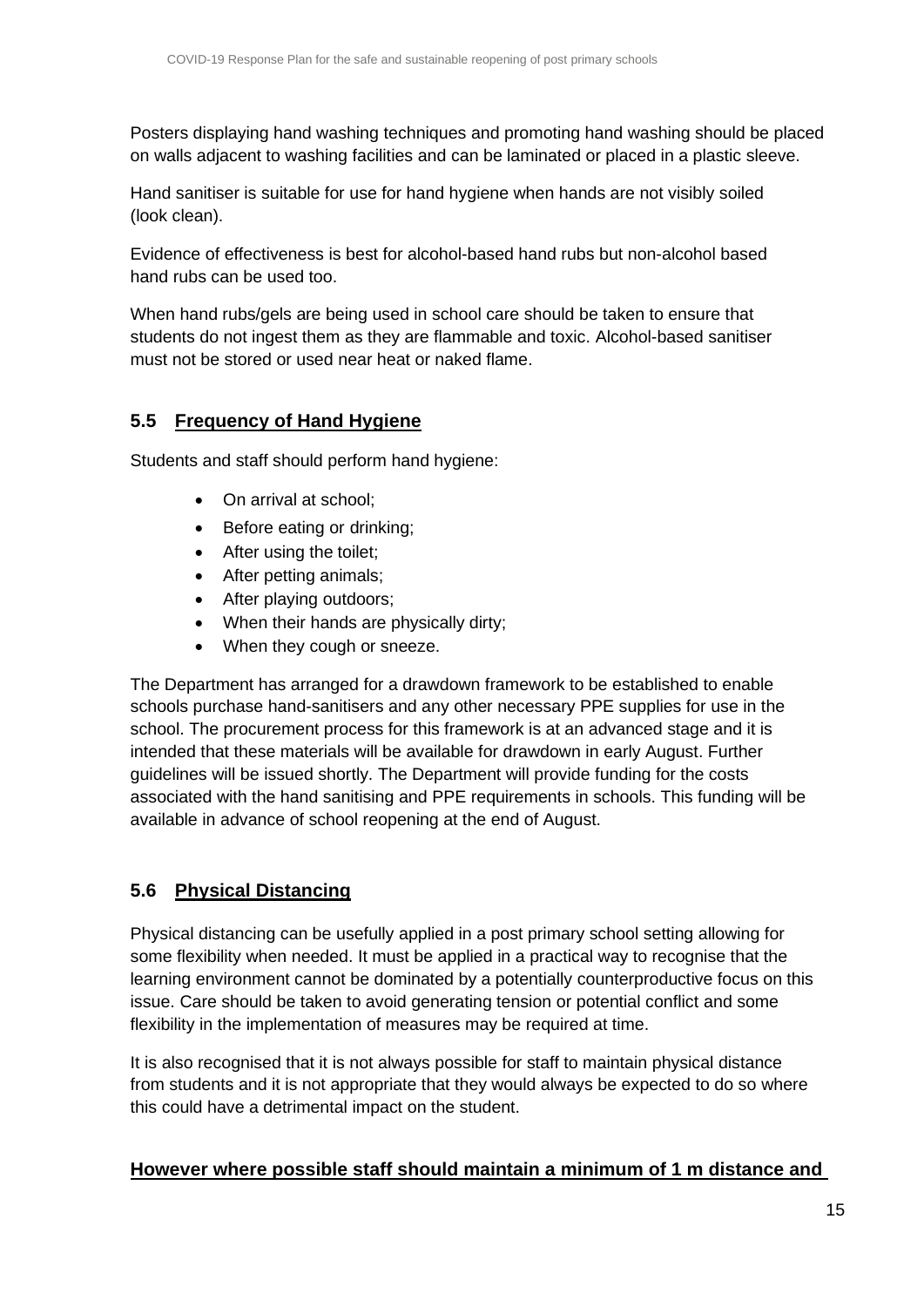#### **where possible 2m. They should also take measures to avoid close contact at face to face level such as remaining standing rather than sitting beside/crouching down.**

Physical distancing falls into two categories:

- Increasing separation
- Decreasing interaction

#### <span id="page-15-0"></span>*5.6.1 Increasing separation*

Given that each school setting is different in terms of (i) location; (ii) physical layout (iii) available space within the school; and (iv) student numbers; schools themselves are best placed to decide on the appropriate reconfigurations / operational changes necessary to maintain physical distancing.

In recognition that a 'one size fits all' approach would not be appropriate as schools themselves are best placed to decide on the appropriate configuration for their school, the Department has developed a *Framework to maintain Physical Distancing in the Classroom in Post Primary Schools with a full return of all Students for the 2020/21 School Year.* The Framework sets out a suite of available measures that must be implemented at individual school level to the greatest possible extent.

The suite of measures set out in the Framework are:

- 1. Reconfigure class spaces to maximise physical distancing;
- 2. Utilising and reconfiguring all available space in the school in order to maximise physical distancing;
- 3. Review Timetables;
- 4. Reconfiguring Classes;
- 5. Consider Use of Live Streaming within the School; and
- 6. Accessing available spaces within the local community

A link to the "*[Framework](https://s3-eu-west-1.amazonaws.com/govieassets/81944/9e07fb09-c87d-4db3-a269-814b5117805b.docx) to maintain Physical Distancing in the Classroom in Post Primary [Schools with a full return of all Students for the 2020/21 School Year"](https://s3-eu-west-1.amazonaws.com/govieassets/81944/9e07fb09-c87d-4db3-a269-814b5117805b.docx) is provided here.,* 

[You can see a link to illustrated classroom layouts to maintain social distancing here.](https://s3-eu-west-1.amazonaws.com/govieassets/81947/e89b3523-78ee-45cb-ae14-c13d143b889b.pdf)

#### <span id="page-15-1"></span>*5.6.2 Decreasing interaction*

The extent to which decreasing interaction is possible in a post primary school will depend on the school setting and a common-sense approach is required recognising the limits to which this can be achieved between students.

In post primary schools physical distancing of **2m where possible or at least 1m** should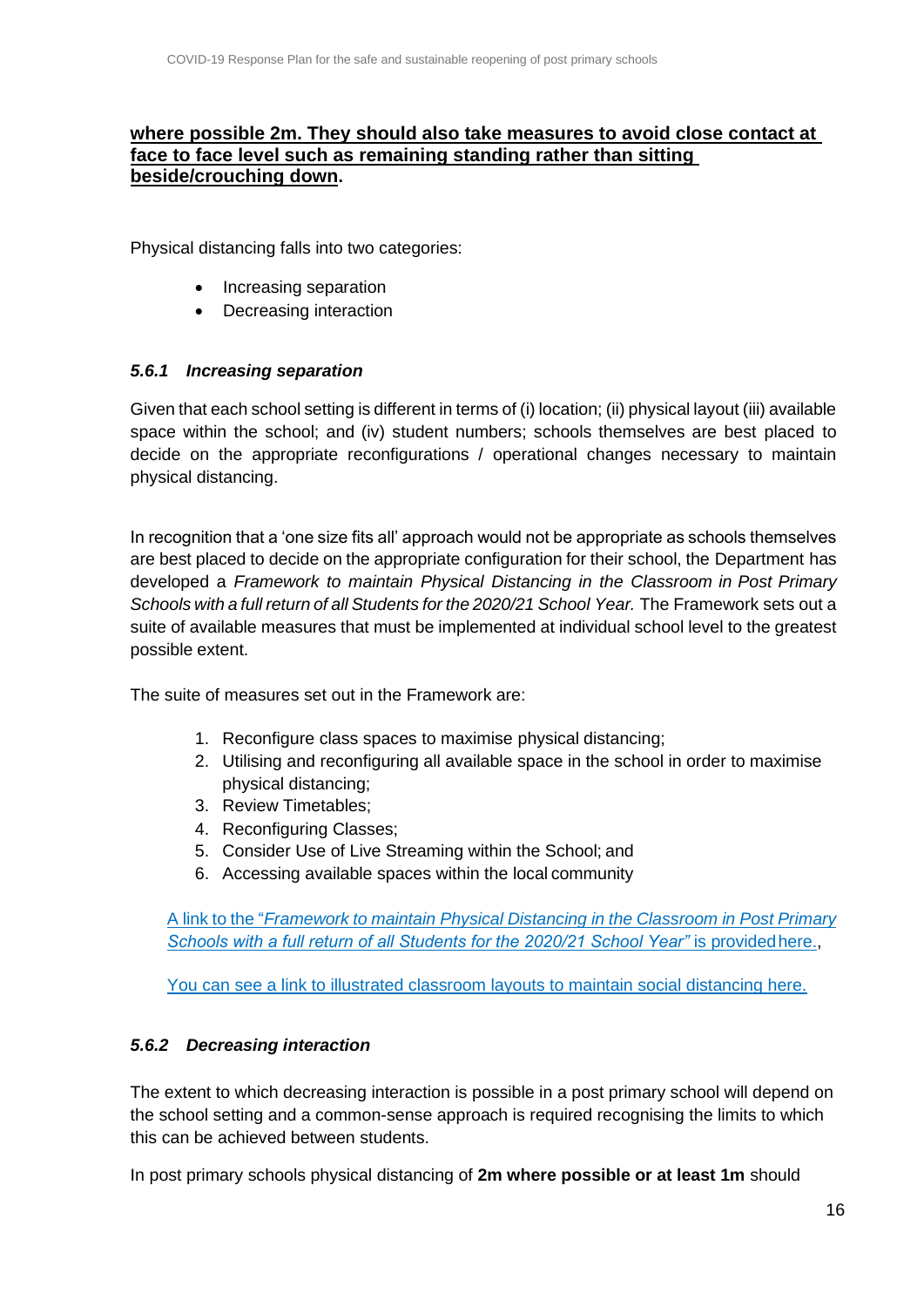be maintained between desks or between individual students or staff.

As far as possible and practical, students should remain in the classroom and teachers would move between rooms.

As far as possible and practical students should be assigned to a main class cohort which would remain in the classroom for most subjects, with teachers moving between rooms.

Where possible and practical, double classes should be planned to minimise movement

Where students have an elective subject, they should move quickly into the new class and should be seated with members of their class cohort, observing as much physical distance as possible.

Hand washing and/or sanitising are required when moving between classes by teachers and students.

Physical distancing between the teacher and class should be observed, insofar as possible.

Where movement of class groups between rooms is required it should be planned to minimise interaction with other class groups.

Limit interaction on arrival and departure and in hallways and other shared areas.

Social physical contact (hand to hand greetings, hugs) should be discouraged.

Where students need to move about within the classroom to perform activities (access to a shared resource) it should be organized to the greatest degree possible to minimise congregation at the shared resource.

Staff and students should avoid sharing of personal items.

Where teaching and learning involves use of keyboards or tablets, the contact surface of the device should be cleaned regularly, and hand hygiene encouraged.

#### <span id="page-16-0"></span>**5.7 Physical Distancing outside of the classroom and within the school**

#### <span id="page-16-1"></span>*5.7.1 School drop off/collection*

Arrangements for dropping off/collecting students should be arranged to maintain physical distancing of 2m where possible.

Walking/cycling to school should be encouraged as much as possible.

Aim of any arrangements is to avoid congregation of people at the school gates where physical distancing requirements may not be respected.

Staggered drop off/pick up times should be arranged where feasible.

If schools have additional access points, consideration may be given to whether they can be used to reduce congestion.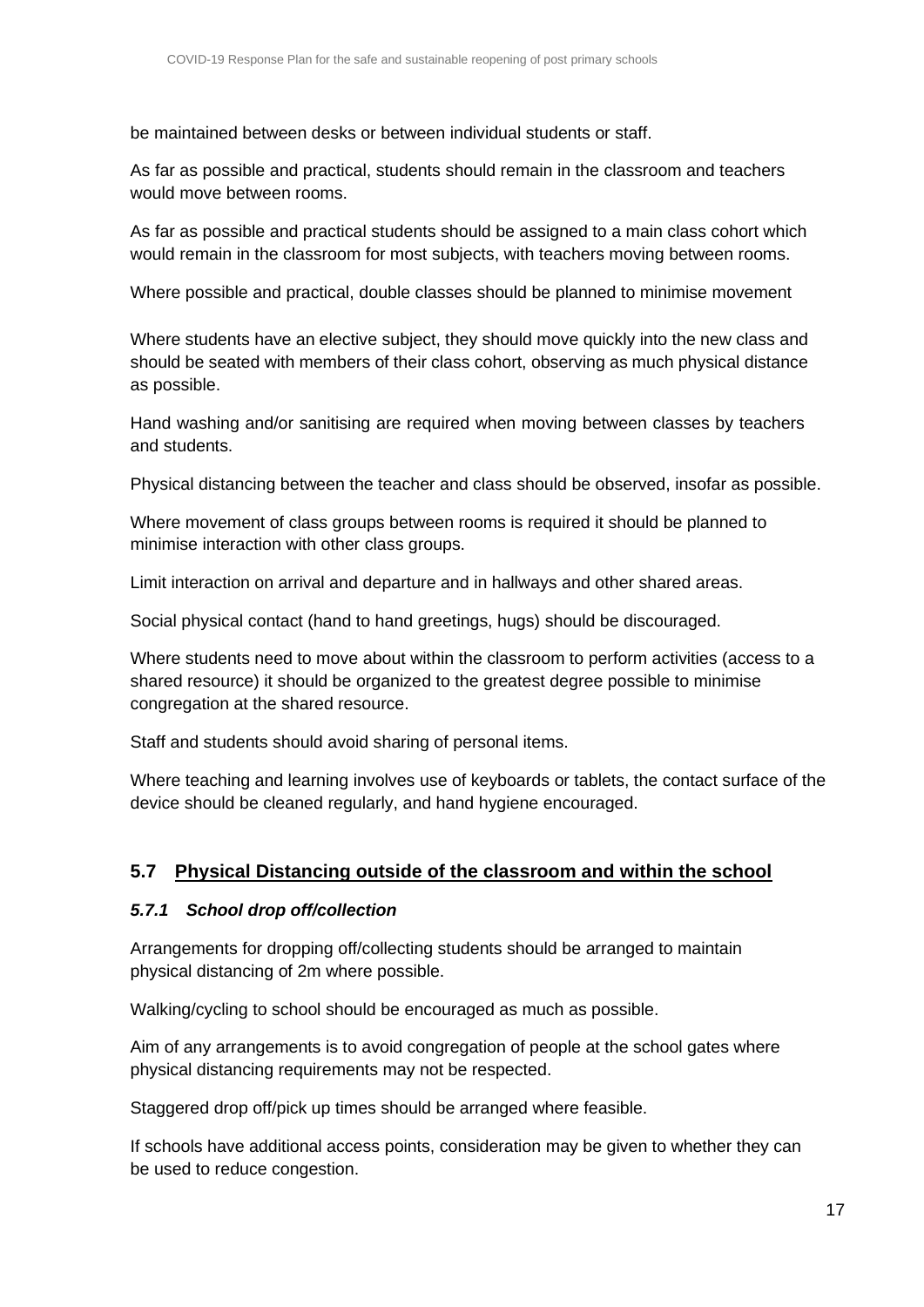Students should head straight to their designated learning space/classroom.

#### <span id="page-17-0"></span>*5.7.2 Staff*

A distance of 2m is recommended for physical distancing by staff. This is particularly relevant to distancing between adults when they are not engaged in teaching such as the staff room and arriving to work.

If 2m cannot be maintained in staff groups, as much as distance as is possible and guidance on face covering should be observed.

At post primary level consideration could be given to formation of staff "pods" or teams who work together and take breaks together.

Staff meetings should be held remotely or in small groups or in large spaces to facilitate physical distancing.

Implement a no hand shaking policy.

Minimise gathering at the beginning or end of the school day.

#### <span id="page-17-1"></span>*5.7.3 Canteen*

Ensure physical distancing is applied in canteen facilities

Stagger canteen use and extend serving times where possible to align with class groupings.

Implement a queue management system.

Make sure students clean their hands before and after entering the canteen area.

#### <span id="page-17-2"></span>*5.7.4 Corridors and Stairwells*

Briefly passing someone in a hall is very unlikely to contribute significantly to the spread of infection if people do not have physical contact and avoid informal group discussions.

#### **Ventilation**

The Department has published guidance setting out the practical steps for good ventilation in accordance with public health advice 'Practical Steps for the Deployment of Good Ventilation Practices in Schools' The guidance sets out an overall approach for schools that windows should be open as fully as possible when classrooms are not in use (e.g. during break-times or lunch-times (assuming not in use) and also at the end of each school day) and partially open when classrooms are in use. The guidance provides that good ventilation can be achieved in classrooms without causing discomfort, particularly during cold weather.

#### <span id="page-17-3"></span>*5.7.5 Reception Areas*

Consideration should be given to the use of Perspex in reception areas where it is not possible for staff to maintain a physical distance of 2m from other staff or students. Minor works funding grant can be used for this purpose.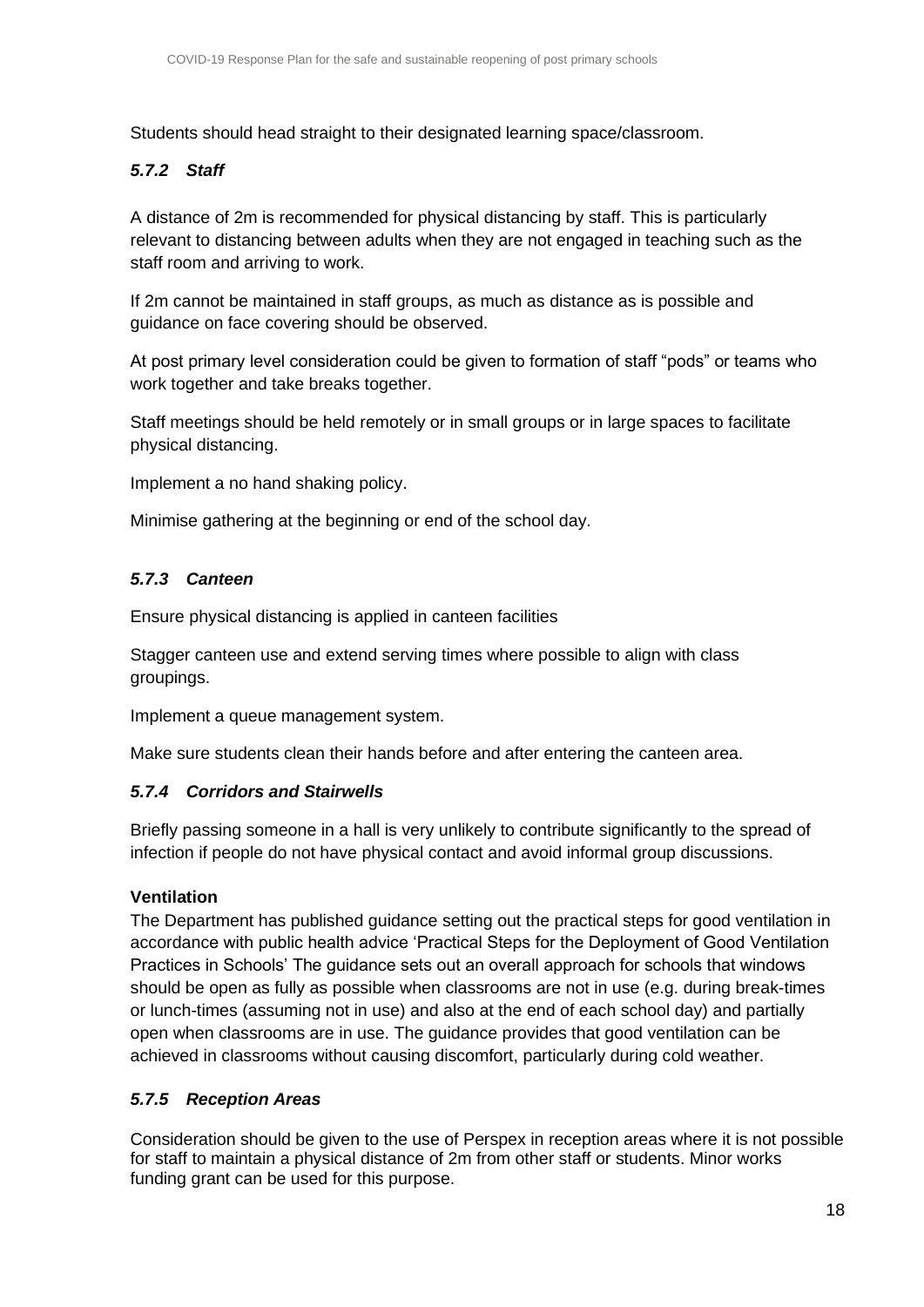## <span id="page-18-0"></span>**5.8 Use of PPE in Schools**

PPE will not be required to be worn within schools according to current occupational and public health guidance. However, for a limited number of staff, PPE will need to be used occasionally or constantly due to the nature of certain work activities or work areas.

These might include roles such as:

- Performing intimate care
- Where a suspected case of COVID-19 is identified while the school is in operation
- Where staff are particularly vulnerable to infection but are not in the list of those categorised as people in very high risk groups, or may be living with people who are in a very high risk category.

Appropriate PPE will be available for dealing with suspected COVID-19 cases, intimate care needs and for first aid. Where staff provide healthcare to children with medical needs in the school environment, they should apply standard precautions as per usual practice.

#### <span id="page-18-1"></span>*5.8.1 Masks/Face Coverings*

Cloth face coverings act as a barrier to help prevent respiratory droplets from travelling into the air and onto other people when the person wearing the face covering coughs, sneezes, talks or raises their voice. Cloth face coverings are therefore intended to prevent transmission of the virus from the wearer (who may not know that they are infected) to those with whom they come into close contact.

It is therefore a **requirement** that teachers, staff and students attending post primary schools wear a face covering when a physical distance of 2m from other staff or students cannot be maintained.

In certain situations the use of clear visors should be considered, for example staff interacting with students with hearing difficulties or learning difficulties.

All students on the post primary transport scheme should be asked to wear face coverings unless there is a good reason not to do so.

Cloth face coverings should not be worn by any of the following groups:

- Any person with difficulty breathing
- Any person who is unconscious or incapacitated
	- Any person who is unable to remove the face-covering without assistance

• Any person who has special needs and who may feel upset or very uncomfortable wearing the face covering, for example persons with intellectual or developmental disabilities, mental health conditions, sensory concerns or tactile sensitivity.

All staff and students wearing face coverings should be reminded to not touch the face covering and to wash or sanitise their hands (using hand sanitiser) before putting on and after taking off the face covering.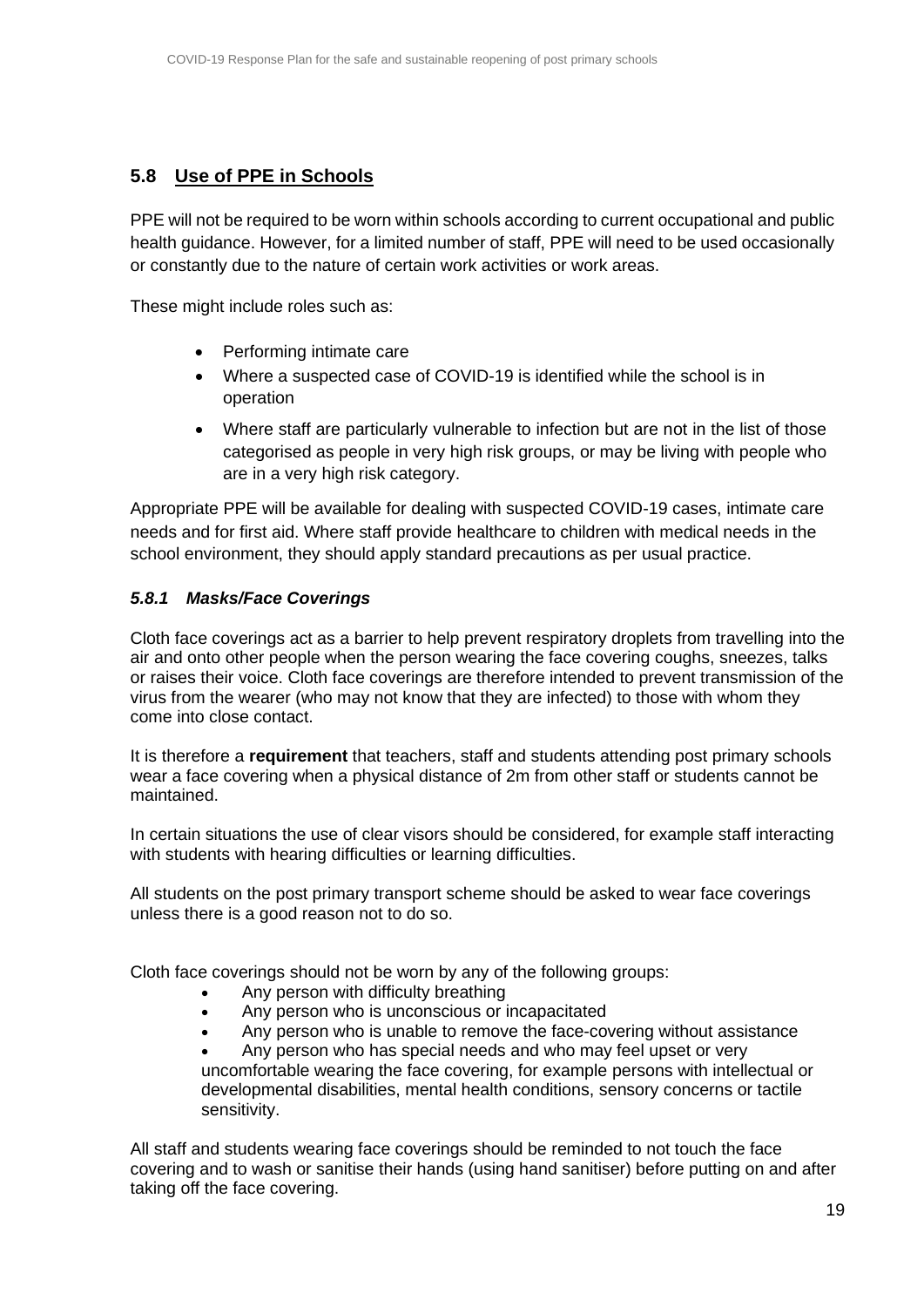Information should be provided on the proper use, removal, and washing of cloth face coverings

<https://www.gov.ie/en/publication/aac74c-guidance-on-safe-use-of-face-coverings/>

All teachers and staff should be aware that they should wash or sanitize hands (using a hand sanitizer) before and after helping a student put on or adjust a face covering.

Face coverings should be stored in a space designated for each student that is separate from others when not being worn (e.g., in individually labelled containers or bags).

Cloth face coverings should be washed after every day of use and/or before being used again, or if visibly soiled.

Face coverings should not be worn if they are wet. A wet cloth face covering may make it difficult to breathe.

Schools should consider having additional disposable face coverings available for students, teachers, and staff in case a back-up face covering is needed during the day.

Whilst staff may wish to utilize their own face covering on a day-to-day basis, schools should have available a stock of additional disposable or multi-use face coverings, or if appropriate face visors, available for staff in case a back-up face covering is needed throughout the day or where required on an ongoing basis.

On the use of face masks by staff, schools should consider the specific circumstances where the use of medical face masks, to EU Standard EN 14683, may be more appropriate for staff (for example where staff by necessity need to be in close and continued proximity with students with intimate care needs such as SNAs or School Bus Escorts).

Wearing a face covering or mask does not negate the need to stay at home if symptomatic.

#### <span id="page-19-0"></span>*5.8.2 Gloves*

The use of disposable gloves in the school by students or staff is not generally appropriate but may be necessary for matters such as cleaning or intimate care settings. Routine use does not protect the wearer and may expose others to risk from contaminated gloves.

Routine use of disposable gloves is not a substitute for hand hygiene.

#### <span id="page-19-1"></span>*5.8.3 Aprons*

Aprons may also be appropriate in certain circumstances including for intimate care needs or for staff assigned to cleaning an area where a suspected or confirmed case of COVID-19 was present.

## <span id="page-19-2"></span>**6 Impact of COVID-19 on certain school activities**

**The Department will work with stakeholders to provide more detailed advice on school activities in advance of school reopening.**

**Guidance for Practical Subjects in Post-Primary Schools and Centres for Education**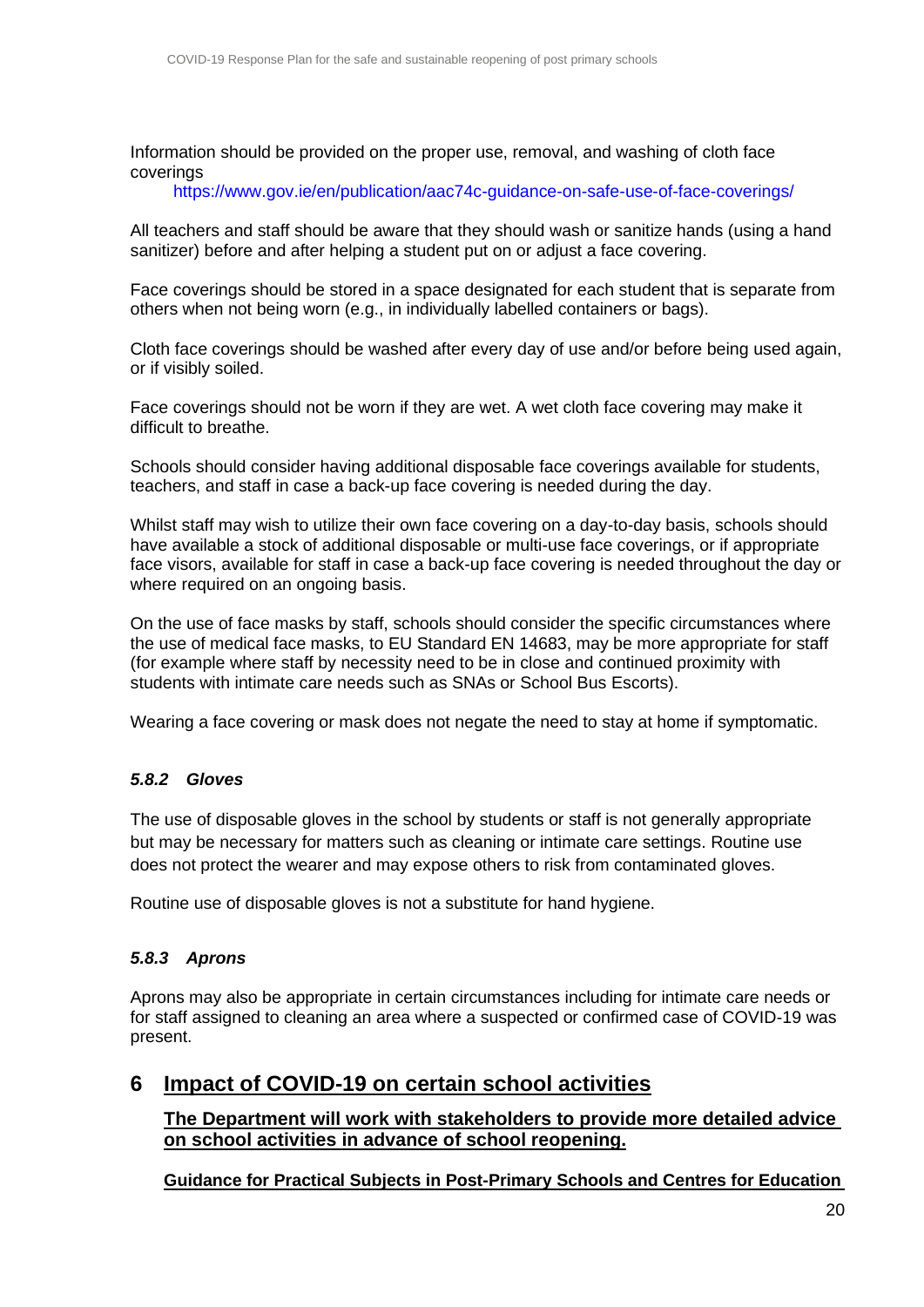**is available here: [https://assets.gov.ie/85594/17fe45af-dc43-470d-90b5-](https://assets.gov.ie/85594/17fe45af-dc43-470d-90b5-3d6d2f82d66e.pdf) [3d6d2f82d66e.pdf](https://assets.gov.ie/85594/17fe45af-dc43-470d-90b5-3d6d2f82d66e.pdf)**

#### <span id="page-20-0"></span>**6.1 Choir/Music Performance**

Choir practices/performances and music practices/performances involving wind instruments may pose a higher level of risk and special consideration should be given to how they are held ensuring that the room is well-ventilated and the distance between performers is maintained.

## <span id="page-20-1"></span>**6.2 Sport Activities**

Schools should refer to the HPSC guidance on Return to Sport. [https://www.hpsc.ie/a](https://www.hpsc.ie/a-z/respiratory/coronavirus/novelcoronavirus/guidance/sportandrecreation/COVID%2019%20Return%20to%20Play%20Sports%20for%20children.pdf)[z/respiratory/coronavirus/novelcoronavirus/guidance/sportandrecreation/COVID%2019%20Ret](https://www.hpsc.ie/a-z/respiratory/coronavirus/novelcoronavirus/guidance/sportandrecreation/COVID%2019%20Return%20to%20Play%20Sports%20for%20children.pdf) [urn%20to%20Play%20Sports%20for%20children.pdf](https://www.hpsc.ie/a-z/respiratory/coronavirus/novelcoronavirus/guidance/sportandrecreation/COVID%2019%20Return%20to%20Play%20Sports%20for%20children.pdf)

#### <span id="page-20-2"></span>**6.3 Shared Equipment**

**Guidance for Practical Subjects in Post-Primary Schools and Centres for Education is available here: <https://assets.gov.ie/85594/17fe45af-dc43-470d-90b5-3d6d2f82d66e.pdf>**

**Art** – Where possible students should be encouraged to have their own individual art and equipment supplies.

**Electronics** – Shared electronic devices such as tablets, touch screens, keyboards should be cleaned between use and consideration could be given to the use of wipeable covers for electronics to facilitate cleaning.

**Musical Equipment/Instruments** – To the greatest extent possible, instruments should not be shared between students and if sharing is required, the instruments should be cleaned before and after use.

**Library Policy** – Where practical students should have their own books. Textbooks that are shared should be covered in a wipeable plastic covering that can be wiped with a suitable household cleaning agent between uses. Students should be encouraged to perform hand hygiene after using any shared item.

**Shared Sports Equipment** – Minimise equipment sharing and clean shared equipment between uses by different people.

# <span id="page-20-3"></span>**7 Hygiene and Cleaning in Schools**

The Department of Education will provide additional funding to schools to support the enhanced cleaning required to minimise the risks of COVID-19. Details of the funding supports will be provided to schools by way of circular and will be updated as required. The funding will be provided to schools in advance of reopening.

The specific advice in relation to school cleaning is set out in the HPSC advice and will be covered in the induction training. This advice sets out the cleaning regime required to support schools to prevent COVID-19 infections and the enhanced cleaning required in the event of a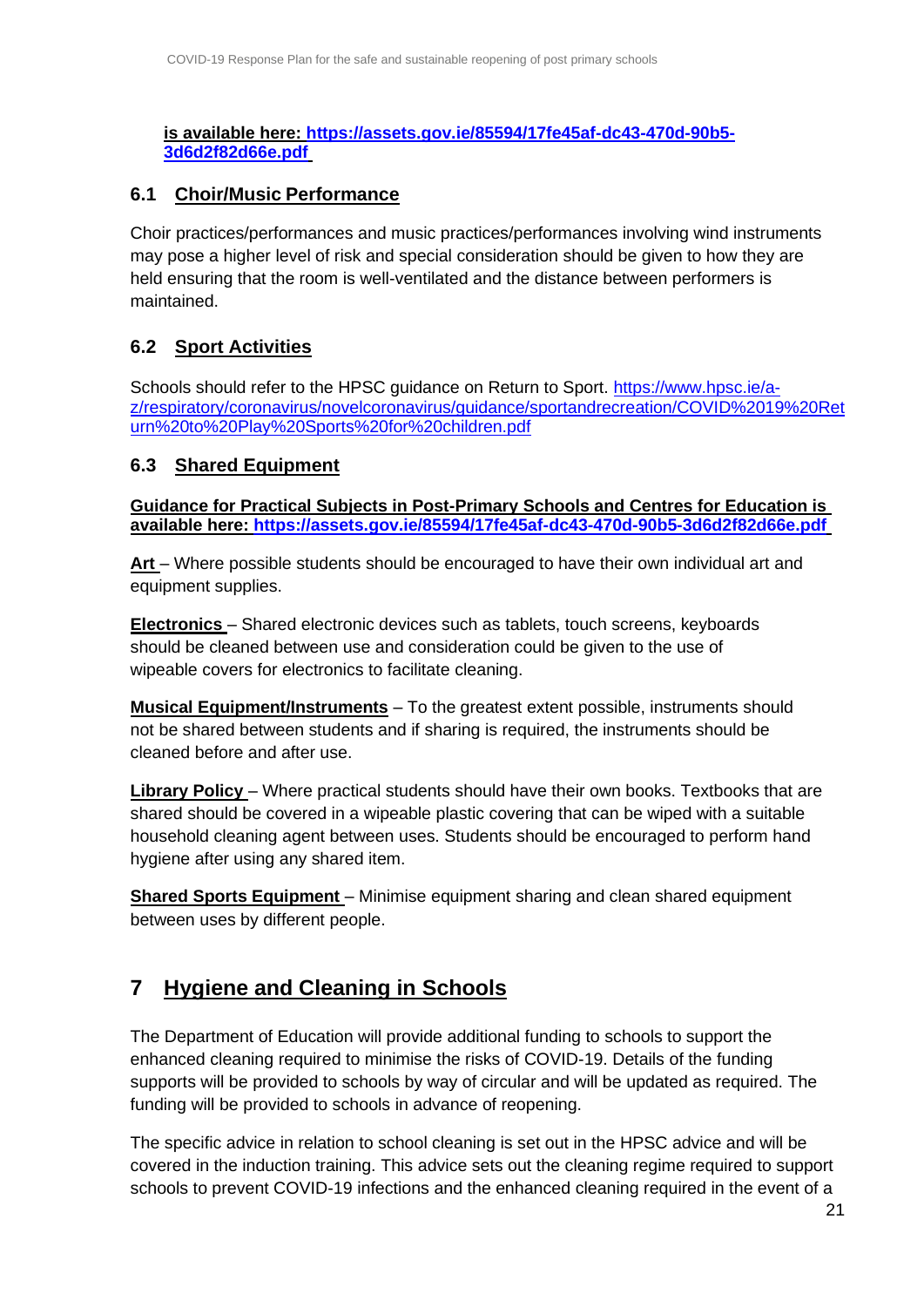suspected cases of COVID-19. Schools are asked to carefully read and understand the cleaning advice and to apply that to all areas of the school as appropriate.

Schools are reminded to take particular care of the hygiene arrangements for wash hand and toilet facilities.

In summary, each school setting should be cleaned at **least once per day**. Additional cleaning if available should be focused on frequently touched surfaces – door handles, handrails, chairs/arm rests, communal eating areas, sink and toilet facilities.

If students are moving between classrooms consideration may be given to appropriate cleaning products being provided to enable them to wipe down their desk, chair and surface before leaving the room.

All staff will have access to cleaning products and will be required to maintain cleanliness of their own work area. Under no circumstances should these cleaning materials be removed from the building.

Staff should thoroughly clean and disinfect their work area before and after use each day.

There will be regular collection of used waste disposal bags from offices and other areas within the school facility**.**

Shower facilities shall not be available for use by staff or students due to the increased risk associated with communal shower facilities and areas. This shall be reviewed in line with government guidance.

Staff must use and clean their own equipment and utensils (cup, cutlery, plate etc.).

#### <span id="page-21-0"></span>**7.1 Cleaning/Disinfecting rooms where a student/staff member with suspected COVID-19 was present**

The rooms should be cleaned as soon as practicable possible.

Once the room is vacated the room should not be reused until it has been thoroughly cleaned and disinfected and all surfaces are dry.

Disinfection only works on things that are clean. Therefore, when disinfection is required it is always in addition to cleaning.

Person/s assigned to cleaning should avoid touching their face while they are cleaning and household gloves and a plastic apron.

Clean the environment and furniture using disposable cleaning cloths and a household detergent followed by disinfection with a chlorine-based product (household bleach).

Pay special attention to frequently touched surfaces, the back of chairs, couches, door handles and any surfaces that are visibly soiled with body fluids.

Once the room has been cleaned and disinfected and all surfaces are dry, the room can be reused.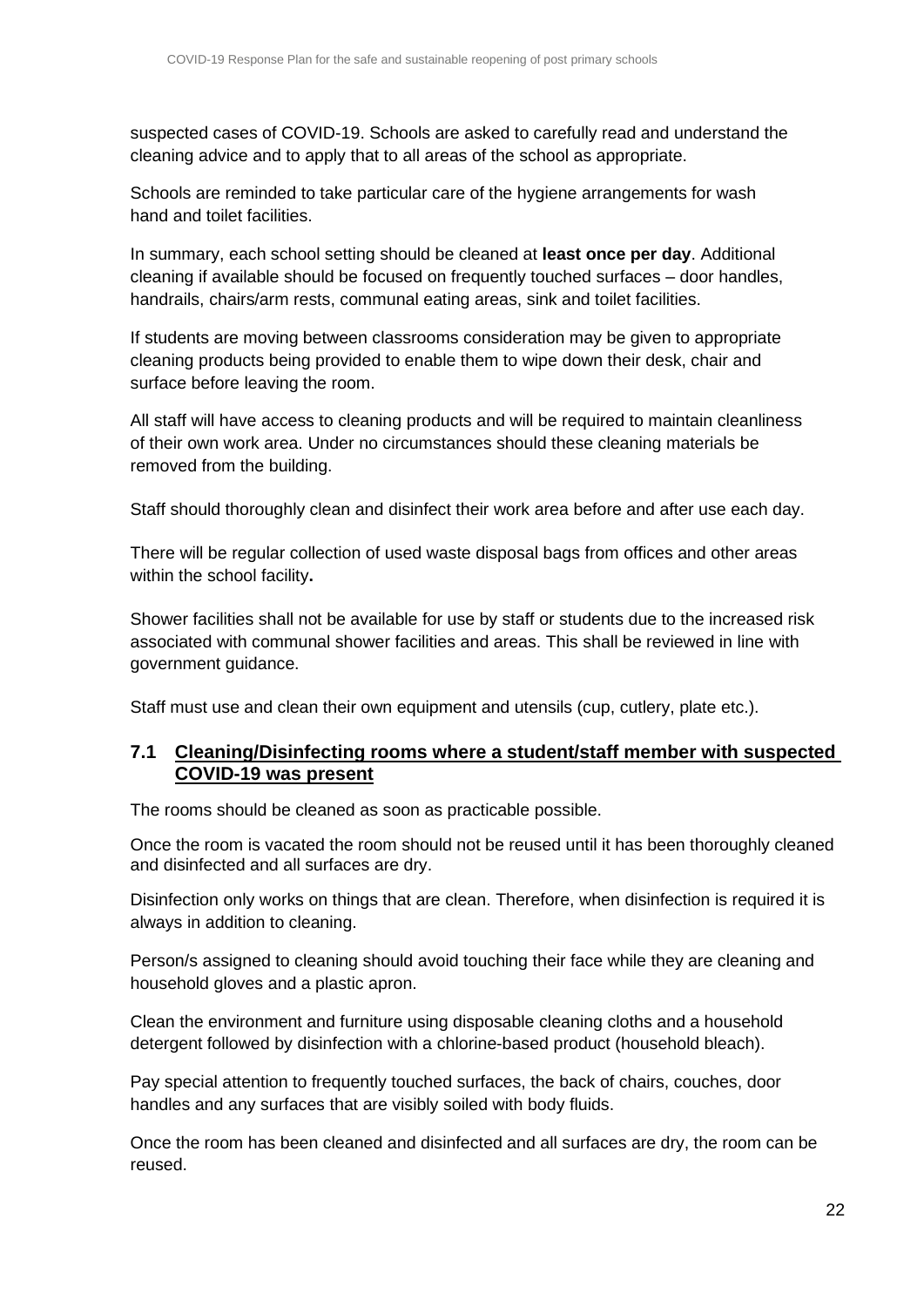# <span id="page-22-0"></span>**8 Dealing with a Suspected Case of COVID-19**

Staff or students should not attend school if displaying any symptoms of COVID-19. The following outlines how a school should deal with a suspected case that may arise in a school setting.

A designated isolation area should be identified within the school building. The possibility of having more than one person displaying signs of COVID-19 should be considered and a contingency plan for dealing with additional cases put in place. The designated isolation area should be behind a closed door and away from other staff and students.

If a staff member/student displays symptoms of COVID-19 while at school the following are the procedures to be implemented:

- If the person with the suspected case is a student, the parents/guardians should be contacted immediately;
- Isolate the person and have a procedure in place to accompany the individual to the designated isolation area via the isolation route, keeping at least 2 metres away from the symptomatic person and also making sure that others maintain a distance of at least 2 metres from the symptomatic person at all times;
- The isolation area does not have to be a room but if it is not a room it should be 2m away from others in the room;
- Remember that the virus is spread by droplets and is not airborne, so physical separation is enough to reduce the risk of spread to others even if they are in the same room;
- If it is not possible to maintain a distance of 2m a staff member caring for a student should wear a face covering or mask. Gloves should not be used as the virus does not pass through skin;
- Provide a mask for the person presenting with symptoms if one is available. He/she should wear the mask if in a common area with other people or while exiting the premises;
- Assess whether the individual who is displaying symptoms can immediately be directed to go home/be brought home by parents and call their doctor and continue self-isolation at home;
- Facilitate the person presenting with symptoms remaining in isolation if they cannot immediately go home and facilitate them calling their doctor. The individual should avoid touching people, surfaces and objects.Advice should be given to the person presenting with symptoms to cover their mouth and nose with the disposable tissue provided when they cough or sneeze and put the tissue in the waste bag provided;
- If the person is well enough to go home, arrange for them to be transported home by a family member, as soon as possible and advise them to inform their general practitioner by phone of their symptoms. Public transport of any kind should not be used;
- If they are too unwell to go home or advice is required, contact 999 or 112 and inform them that the sick person is a COVID-19 suspect;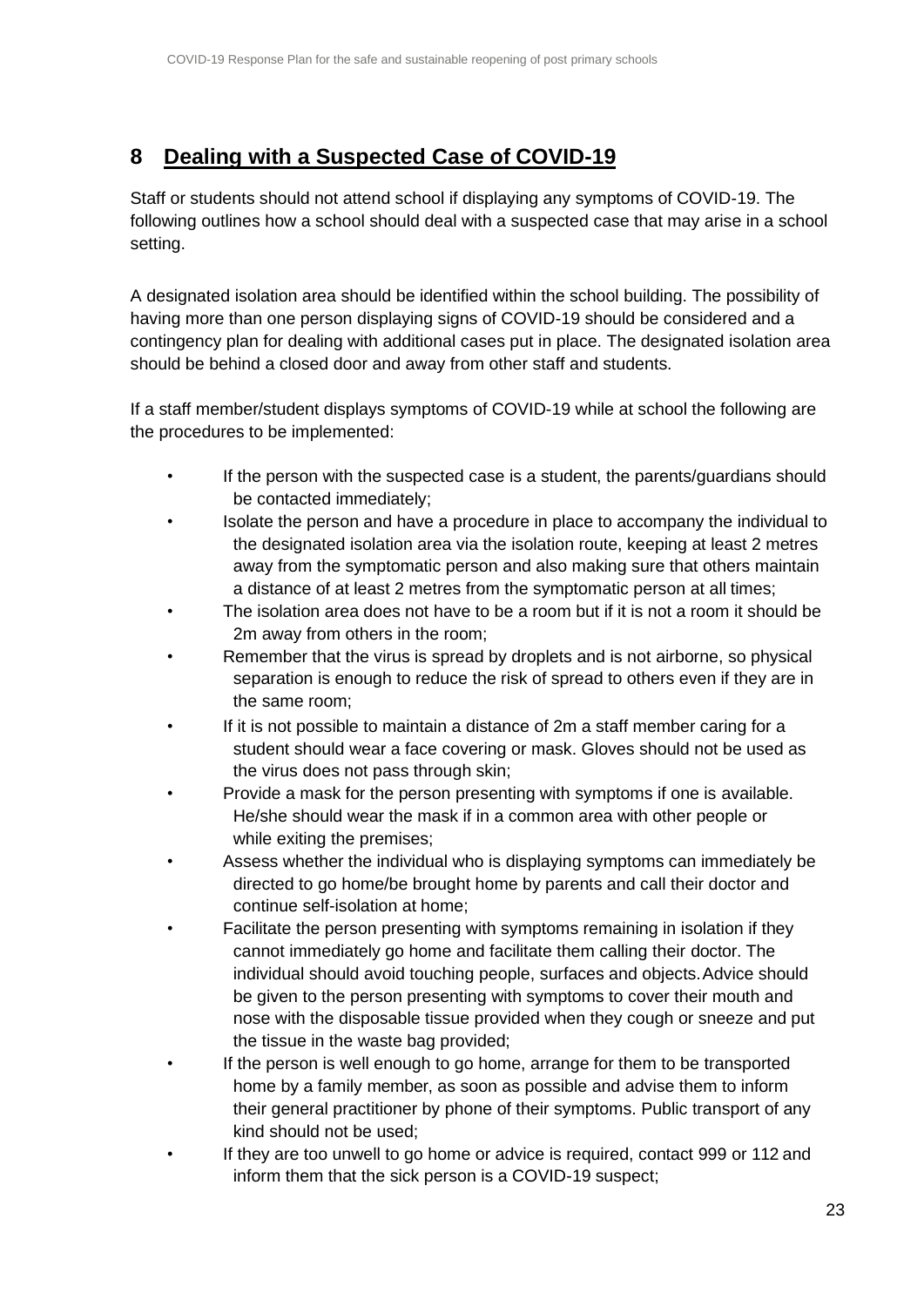- Carry out an assessment of the incident which will form part of determining follow-up actions and recovery;
- Arrange for appropriate cleaning of the isolation area and work areas involved (*details at Section 7*)

The HSE will inform any staff/parents who have come into close contact with a diagnosed case via the contact tracing process. The HSE will contact all relevant persons where a diagnosis of COVID-19 is made. The instructions of the HSE should be followed and staff and student confidentiality is essential at all times. School staff should be encouraged to download the HSE COVID-19 tracker app to assist Public Health for contract tracing purposes. Both in and out of the school setting.

# <span id="page-23-0"></span>**9 Staff Duties**

Staff have a statutory obligation to take reasonable care for their own health and safety and that of their colleagues and other parties.

The cooperation and assistance of all staff is essential to reduce the risk of spread of COVID19 and to protect health and safety as far as possible within the school. All staff have a key role to play.

In this regard and in order to facilitate a safe return to work, these duties include, but are not limited to, the following:

- **•** Adhere to the School COVID-19 Response Plan and the control measures outlined.
- **•** Complete the RTW form before they return to work.
- **•** Must inform the Principal if there are any other circumstances relating to COVID-19, not included in the form, which may need to be disclosed to facilitate their safe return to the workplace.
- **•** Must complete COVID-19 Induction Training and any other training required prior to their return to school.
- **•** Must be aware of, and adhere to, good hygiene and respiratory etiquette. Coordinate practices and work with their colleagues to ensure that physical distancing is maintained.
- **•** Make themselves aware of the symptoms of COVID-19 and monitor their own wellbeing.
- **•** Self-isolate at home and contact their GP promptly for further advice ifthey display any symptoms of COVID-19.
- **•** Not return to or attend school if they have symptoms of COVID-19 under any circumstances.
- **•** Not to return to or attend school in the event of the following:
	- $\triangleright$  if they are identified as a close contact of a confirmed case of COVID-19
	- $\triangleright$  if they live with someone who has symptoms of the virus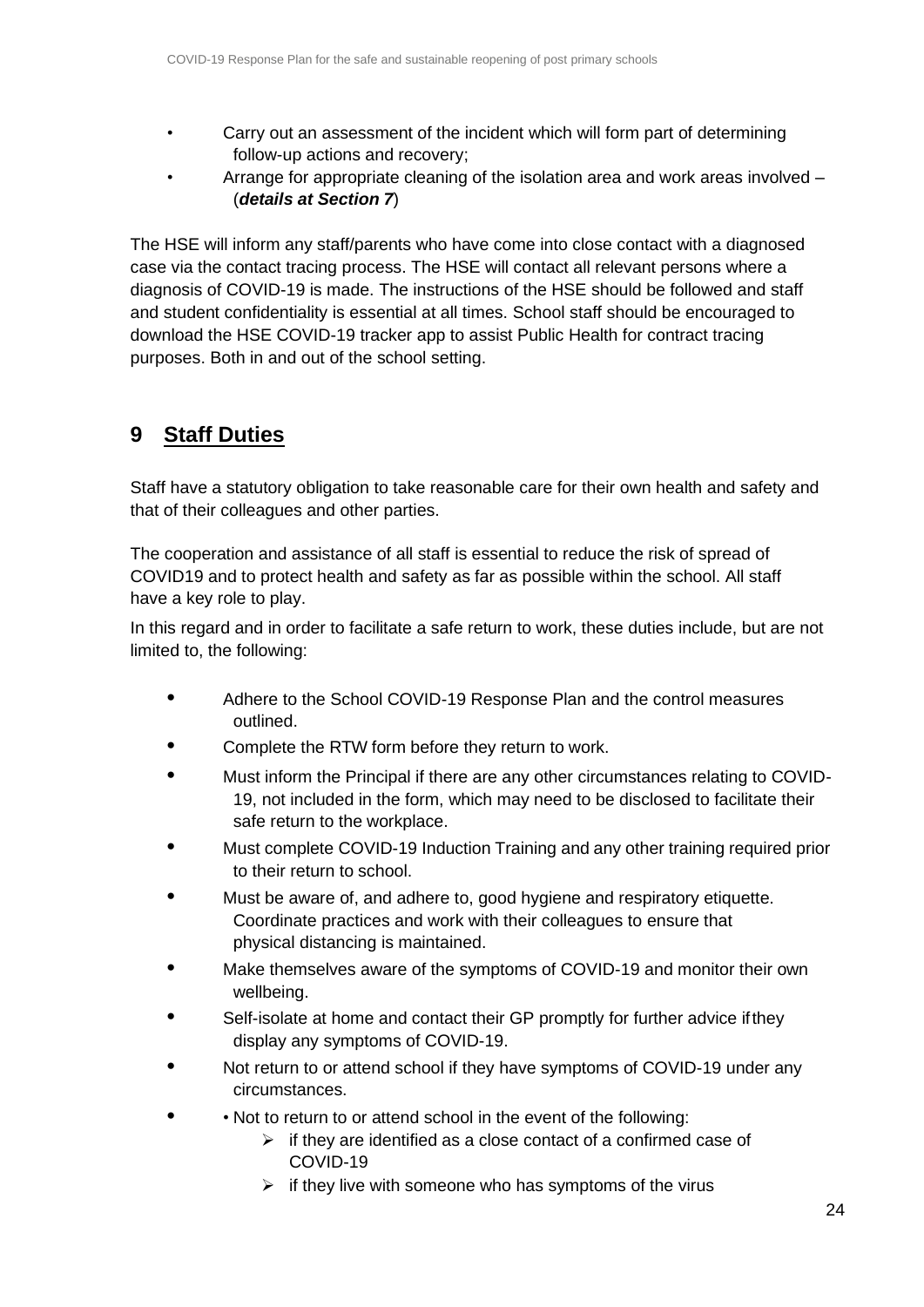- $\triangleright$  If they have travelled outside of Ireland; in such instances staff are advised to consult and follow latest Government advice in relation to foreign travel.
- **•** Adhere to the procedure outlined above if they develop any symptoms of COVID-19 whilst within the school facility.
- **•** Keep themselves informed of the updated advice of the publ**ic** health authorities and comply with same.
- **•** Cooperate with any public health personnel and their school for contact tracing purposes and follow any public health advice given in the event of a case or outbreak in their school
- **•** Undergo any COVID-19 testing that may be required as part of mass or serial testing as advised by Public Health

## <span id="page-24-0"></span>**10 COVID-19 related absence management**

The management of a COVID-19 related absence will be managed in line with agreed procedures with the Department of Education.

## <span id="page-24-1"></span>**11 Employee Assistance and Wellbeing Programme**

The Department recognises the need for school staff wellbeing and collective self-care. Support for school staff wellbeing will be provided by Department Support Services including the PDST and CSL, as well as by the HSE's Health Promotion Team. An Occupational Health Strategy is in place as a supportive resource for individual staff members in schools. The aim of the Occupational Health Strategy is to promote the health and wellbeing of employees in the workplace, with a strong focus on prevention. The Occupational Health Strategy comprises the Employee Assistance Service and the Occupational Health Service. The Employee Assistance Service (EAS) is provided by Spectrum.Life under the logo of 'Wellbeing Together: Folláinne Le Chéile'.

The EAS is a self-referral service where employees have access to a dedicated free-phone confidential helpline 1800 411 057 available 24 hours a day, 365 days a year providing advice on a range of issues such as wellbeing, legal, financial, mediation, management support etc. The service is also available via SMS, WhatsApp, e-mail, live chat and call back request. All points of contact for the service are qualified, accredited and experienced mental health professionals.

Where required, short-term counselling is available to employees and their families (over the age of 18 years and living at home).

The EAS also provides advice and support to managers and delivers interventions to help them deal with health and wellbeing issues in the workplace.

A bespoke wellbeing portal and app is available which offers access to podcasts, blogs, live chats and videos on topics around wellbeing and mental health, family life, exercise and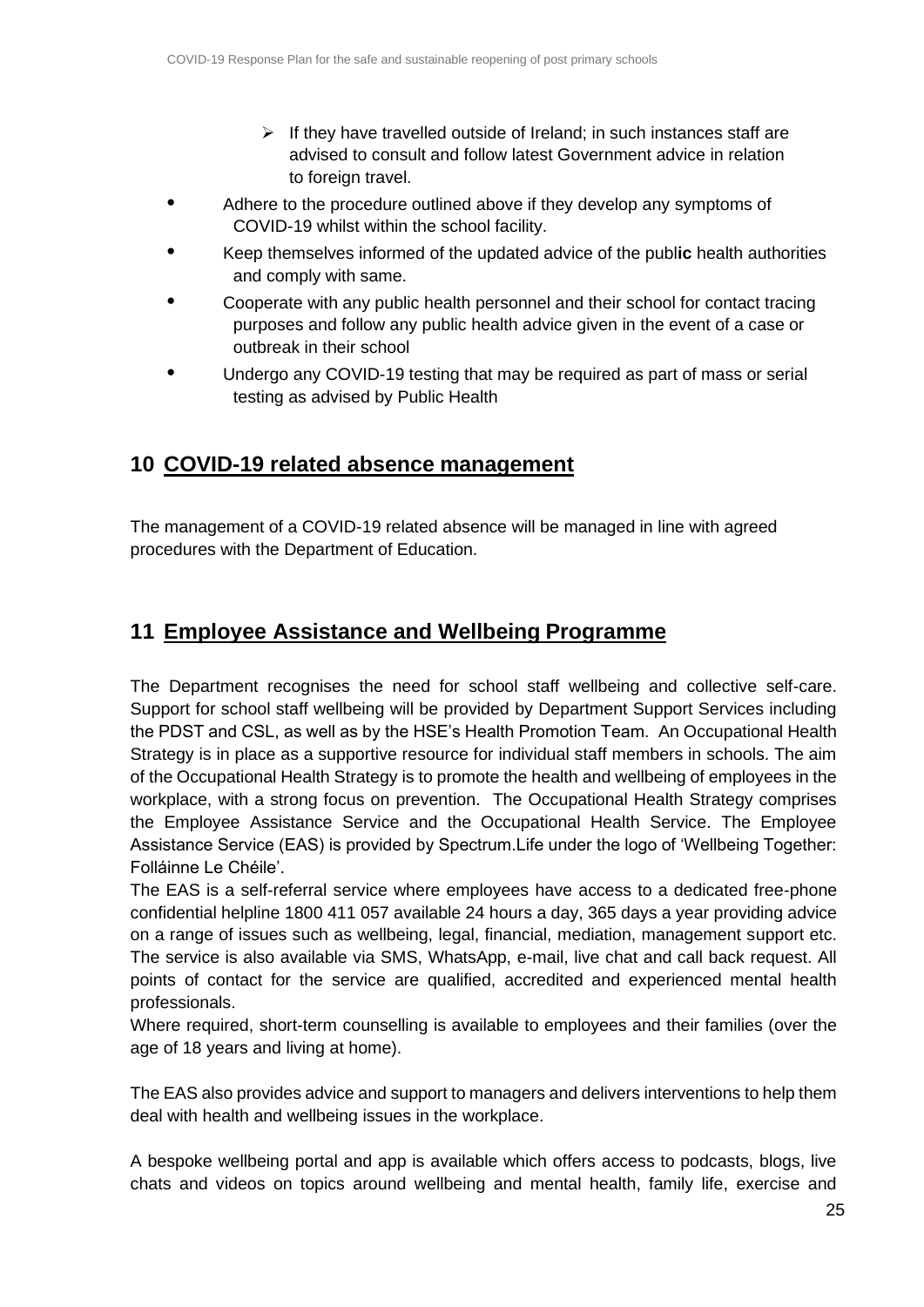nutrition. E-Learning programmes across mental health, sleep and a range of wellbeing topics are also available. In addition online cognitive behavioural therapy is provided. As part of the services provided by Spectrum.Life, a Mental Health Promotion Manager is available to develop and deliver evidence based mental health and wellbeing initiatives to reduce stigma and improve mental health literacy and to increase engagement with the service. Spectrum.Life also provides a series of webinars and presentations to promote wellbeing in schools.

## <span id="page-25-0"></span>**12** Specific Protocols for Return to School in Beech Hill College

- All student and staff will be provided with a medical grade face visor
- All students and staff will be provided with individual hand sanitisers, thus eliminating the need for dispensers in corridors & rooms
- All rooms will have disinfecting wipes provided for the sanitising of desks & chairs
- The bus shelter will be cordoned off for the duration of Covid-19 measures
- Breaktimes will be staggered to allow for social distancing
- A one way system has been introduced to aid the flow of students through the building
- Additional cleaners and Covid-19 supervisors have been employed by the school.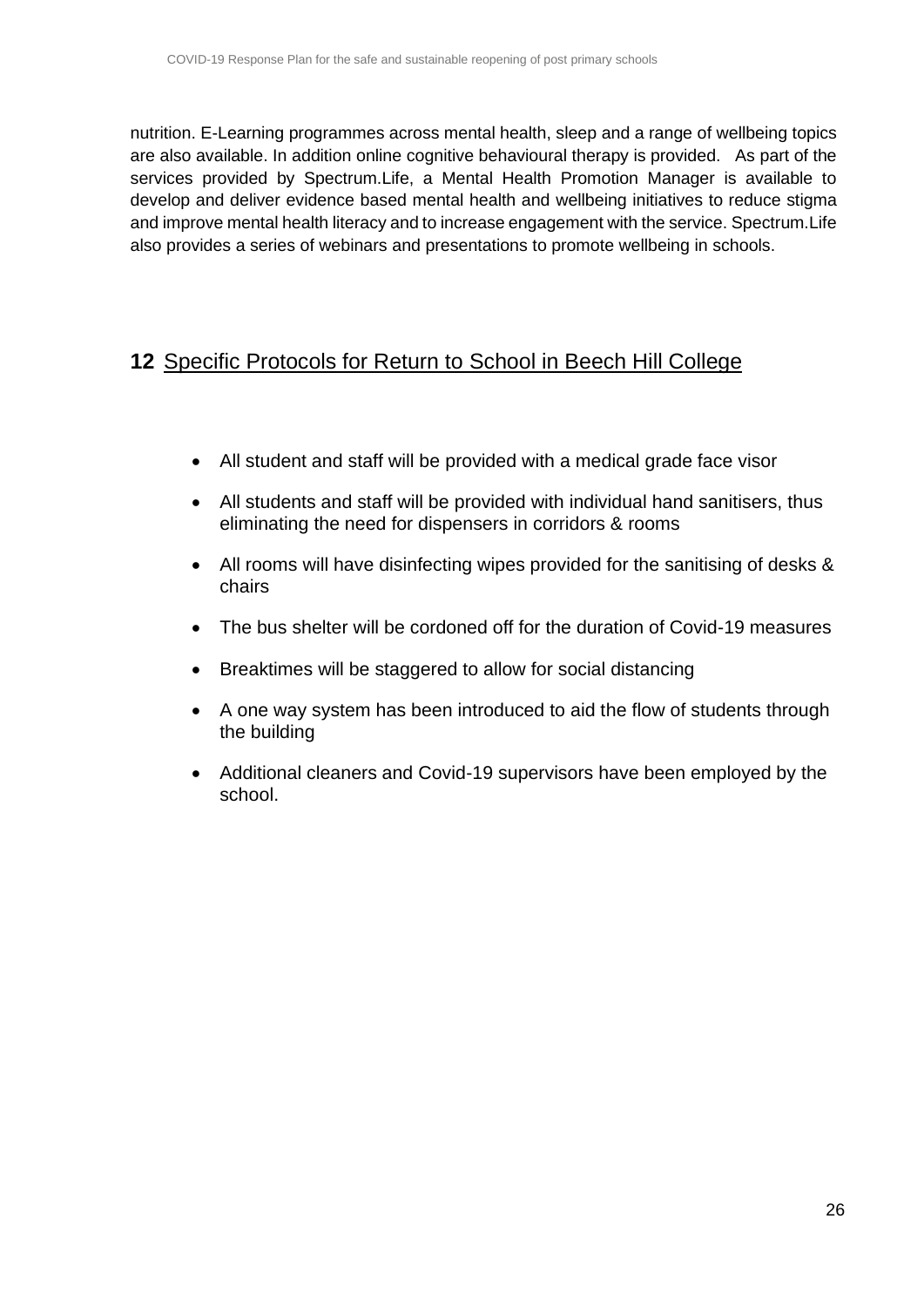# <span id="page-26-0"></span>**Appendix 1 COVID-19 Policy Statement**

Beech Hill College is committed to providing a safe and healthy workplace for all our staff and a safe learning environment for all our students. To ensure that, we have developed the following COVID-19 Response Plan. CMETB, school management and all school staff are responsible for the implementation of this plan and a combined effort will help contain the spread of the virus. We will:

- **•** continue to monitor our COVID-19 response and amend this plan in consultation with our staff
- **•** provide up to date information to our staff and students on the Public Health advice issued by the HSE and Gov.ie
- **•** display information on the signs and symptoms of COVID-19 and correct handwashing techniques
- **•** agree with staff, a worker representative who is easily identifiable to carry out the role outlined in this plan in relation to summer provision
- **•** inform all staff and students of essential hygiene and respiratory etiquette and physical distancing requirements
- **•** adapt the school to facilitate physical distancing as appropriate in line with the public health guidance and direction of the Department of Education
- **•** keep a contact log to help with contact tracing
- **•** ensure staff and students engage with the induction / familiarisation briefing provided by the Department of Education
- **•** implement the agreed procedures to be followed in the event of someone showing symptoms of COVID-19 while at school
- **•** provide instructions for staff and students to follow if they develop signs and symptoms of COVID-19 during school time
- **•** implement cleaning in line with Department of Education advice

All school staff will be consulted on an ongoing basis and feedback is encouraged on any concerns, issues or suggestions.

This can be done through the Lead Worker Representative(s), who will be supported in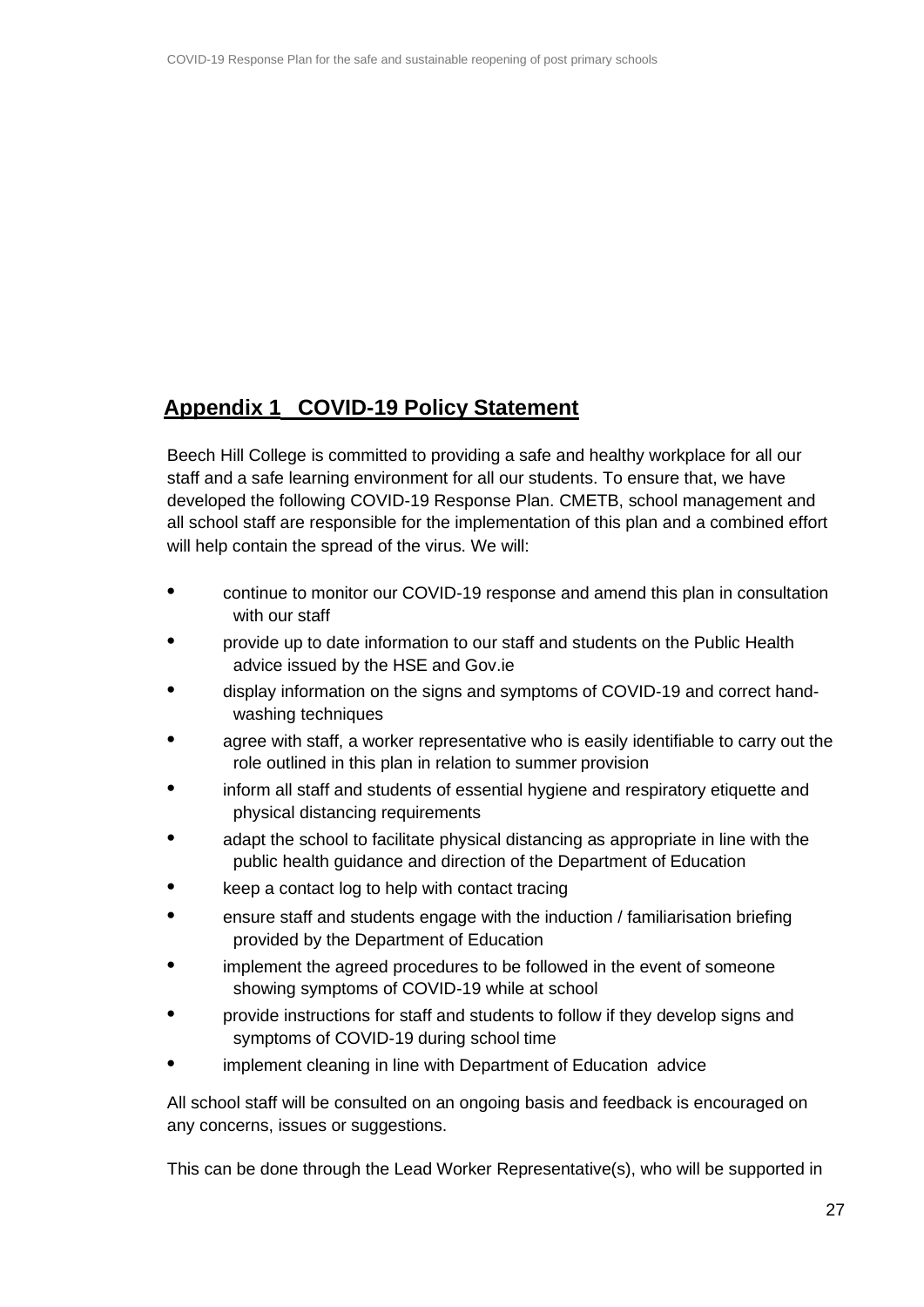line with the agreement between the Department and education partners.

Signed: John Kearney<br>Date: <u>04.08.202</u>0

Chief Executive, CMETB

Signed: Patrick McArdle Date: 04.08.2020

<span id="page-27-0"></span>Principal **Appendix 2 Pre-Return to Work Questionnaire COVID-19**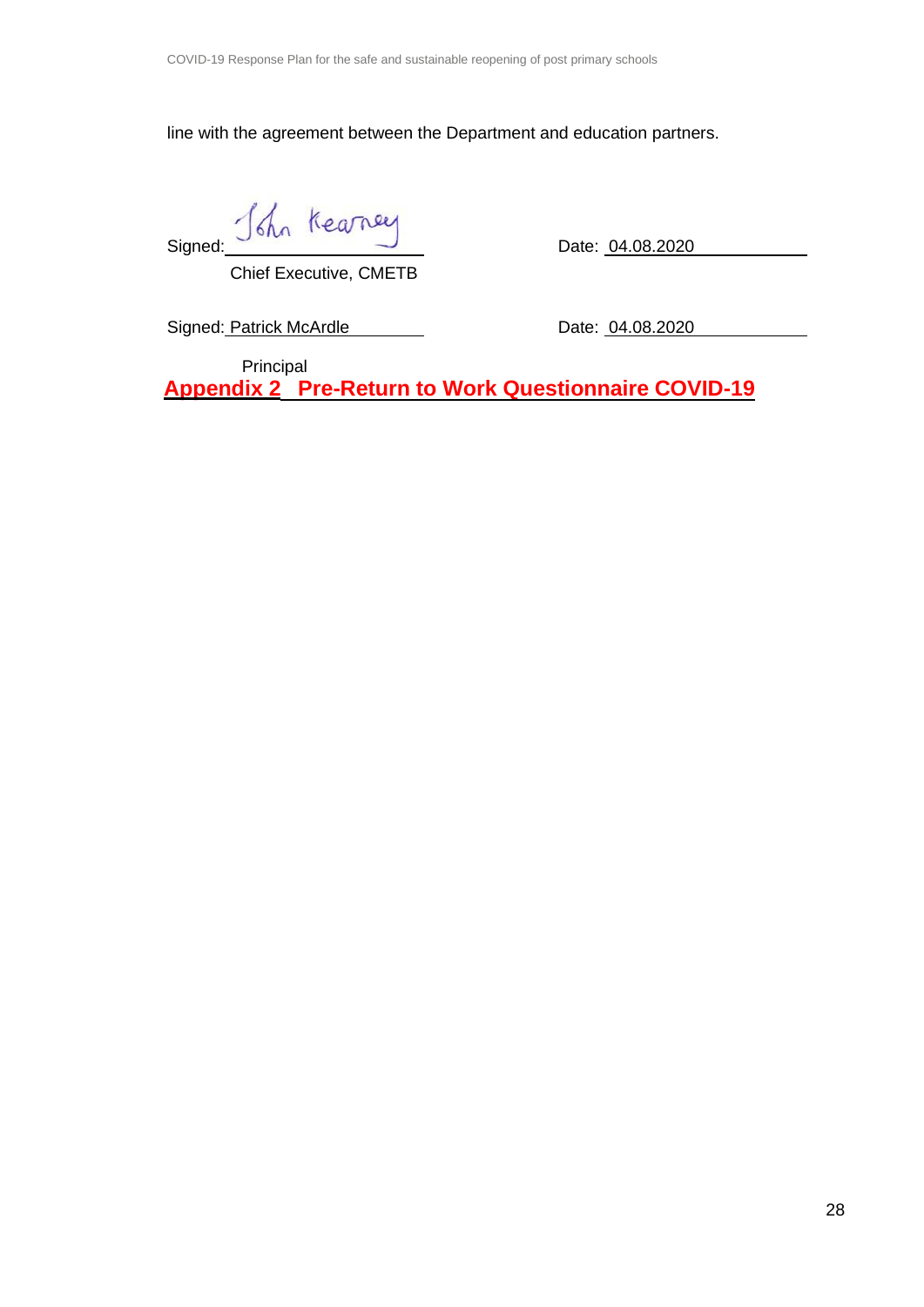# **13 Appendix 2 Return to Work Form**

This form must be completed by staff in advance of returning to work. If the answer is Yes to any of the below questions, you are advised to seek medical advice before returning to work.

Name: \_\_\_\_\_\_\_\_\_\_\_\_\_\_\_\_\_\_\_\_\_\_\_\_

Name of School:<br>Name of Principal:

Name of Principal: \_\_\_\_\_\_\_\_\_\_\_\_\_\_\_\_\_\_\_\_\_\_\_\_ Date: \_\_\_\_\_\_\_\_\_\_\_\_\_\_\_\_

|    | <b>Questions</b>                                                                                                                                               | YES | <b>NO</b> |
|----|----------------------------------------------------------------------------------------------------------------------------------------------------------------|-----|-----------|
| 1. | Do you have symptoms of cough, fever, high temperature,<br>difficulty breathing, loss or change in your sense of smell or<br>taste now or in the past 14 days? |     |           |
| 2. | Have you been diagnosed with confirmed or suspected<br>COVID-19 infection in the last 14 days?                                                                 |     |           |
| 3  | Are you awaiting the results of a COVID-19 test?                                                                                                               |     |           |
| 4  | In the past 14 days, have you been in contact with a person<br>who is a confirmed or suspected case of COVID-19?                                               |     |           |
| 5  | Have you been advised by a doctor to self-isolate at this time?                                                                                                |     |           |
| 6  | Have you been advised to restrict your movements at this<br>time?                                                                                              |     |           |
| 7  | Have you been advised to cocoon at this time? Note: if you're<br>at very high risk (extremely vulnerable) from COVID-19 you<br>may be advised to cocoon.       |     |           |

I confirm, to the best of my knowledge that I have no symptoms of COVID-19, am not self-isolating or awaiting results of a COVID-19 test and have not been advised to restrict my movements. Please note: The school is collecting this sensitive personal data for the purposes of maintaining safety within the

workplace in light of the COVID-19 pandemic. The legal basis for collecting this data is based on vital public health interests and maintaining occupational health and this data will be held securely in line with our retention policy.

Signed: \_\_\_\_\_\_\_\_\_\_\_\_\_\_\_\_\_\_\_\_\_\_\_\_\_\_\_\_\_\_\_\_\_\_\_\_\_\_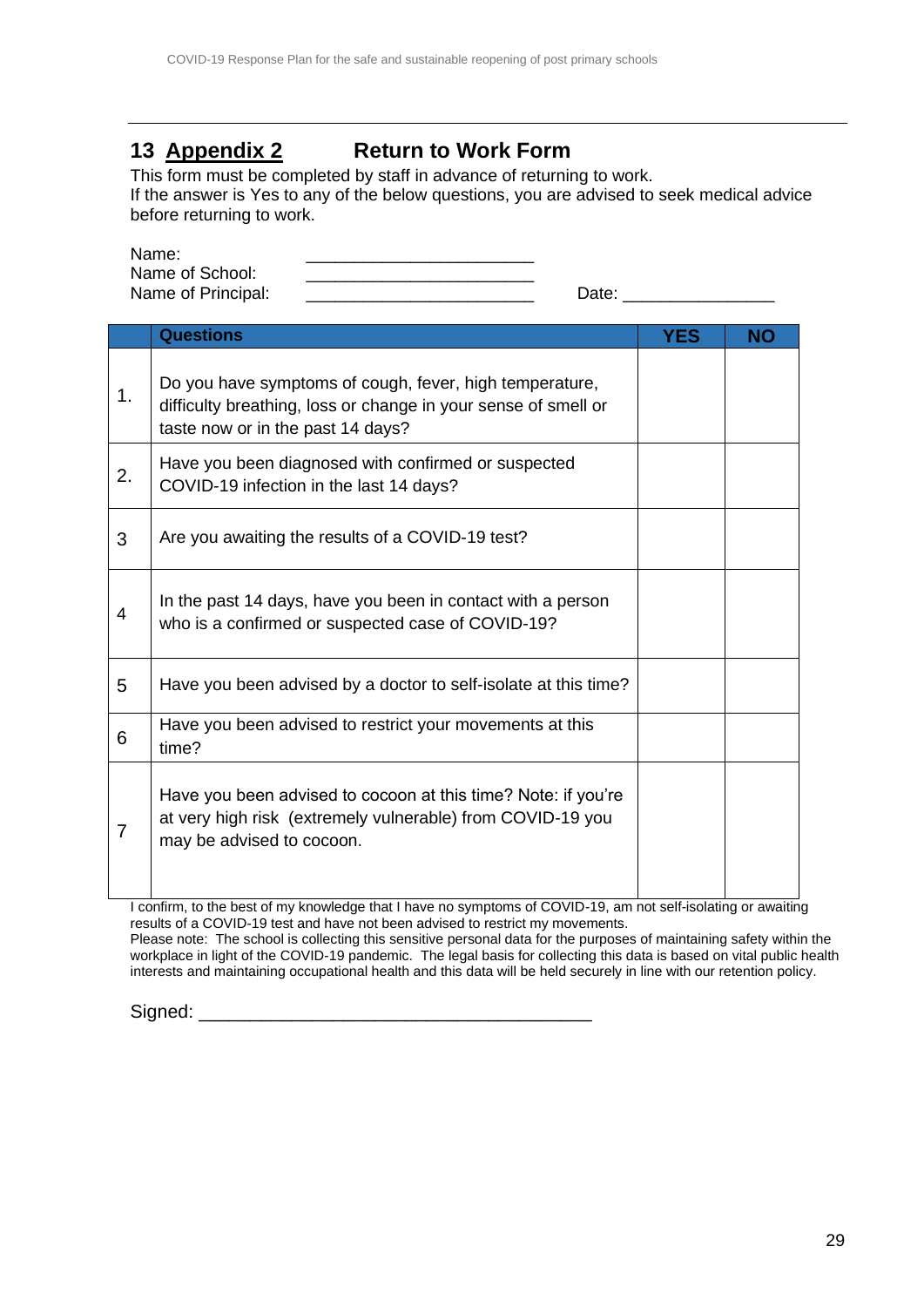## <span id="page-29-0"></span>**Appendix 3 Lead Worker Representative – Post primary Schools**

The COVID-19 Return to Work Safely Protocol is designed to support employers and workers to put measures in place that will prevent the spread of COVID-19 in the workplace. The Protocol was developed following discussion and agreement between the Government, Trade Unions and Employers at the Labour Employer Economic Forum.

The Protocol provides for the appointment of a Lead Worker Representative (LWR) in each workplace. The LWR will work in collaboration with the employer to assist in the implementation of measures to prevent the spread of COVID -19 and monitor adherence to those measures and to be involved in communicating the health advice around COVID-19 in the workplace.

The purpose of this section is to set out the provisions in respect of the LWR in schools. These arrangements will operate for the 2020/21 school year and will be kept under review by the parties.

This document should be read in conjunction with:

- the [COVID-19 Return to Work Safely](https://www.gov.ie/en/publication/22829a-return-to-work-safely-protocol/) Protocol;
- the [Guidance and FAQs for Public Service Employers during](https://www.gov.ie/en/news/092fff-update-on-working-arrangements-and-leave-associated-with-covid-19-fo/) COVID-19;
- COVID-19 Response Plan for Post primary Schools (available on the Department of Education website).

#### **1) Collaborative Approach**

Responsibility for the development and implementation of the COVID-19 Response Plan and the associated control measures lies with the Education and Training Board and school management.

Strong communication and a shared collaborative approach is key to protecting against the spread of COVID-19 in schools, and looking after the health, safety and wellbeing of staff and students. Adherence to the Return to Work Protocol will only be achieved if everyone has a shared obligation in implementing the measures contained within the Protocol in their place of work.

If a staff member has any concerns or observations in relation to the COVID-19 Response Plan, control measures or the adherence to such measures by staff, students or others, they should contact the LWR who will engage with school management.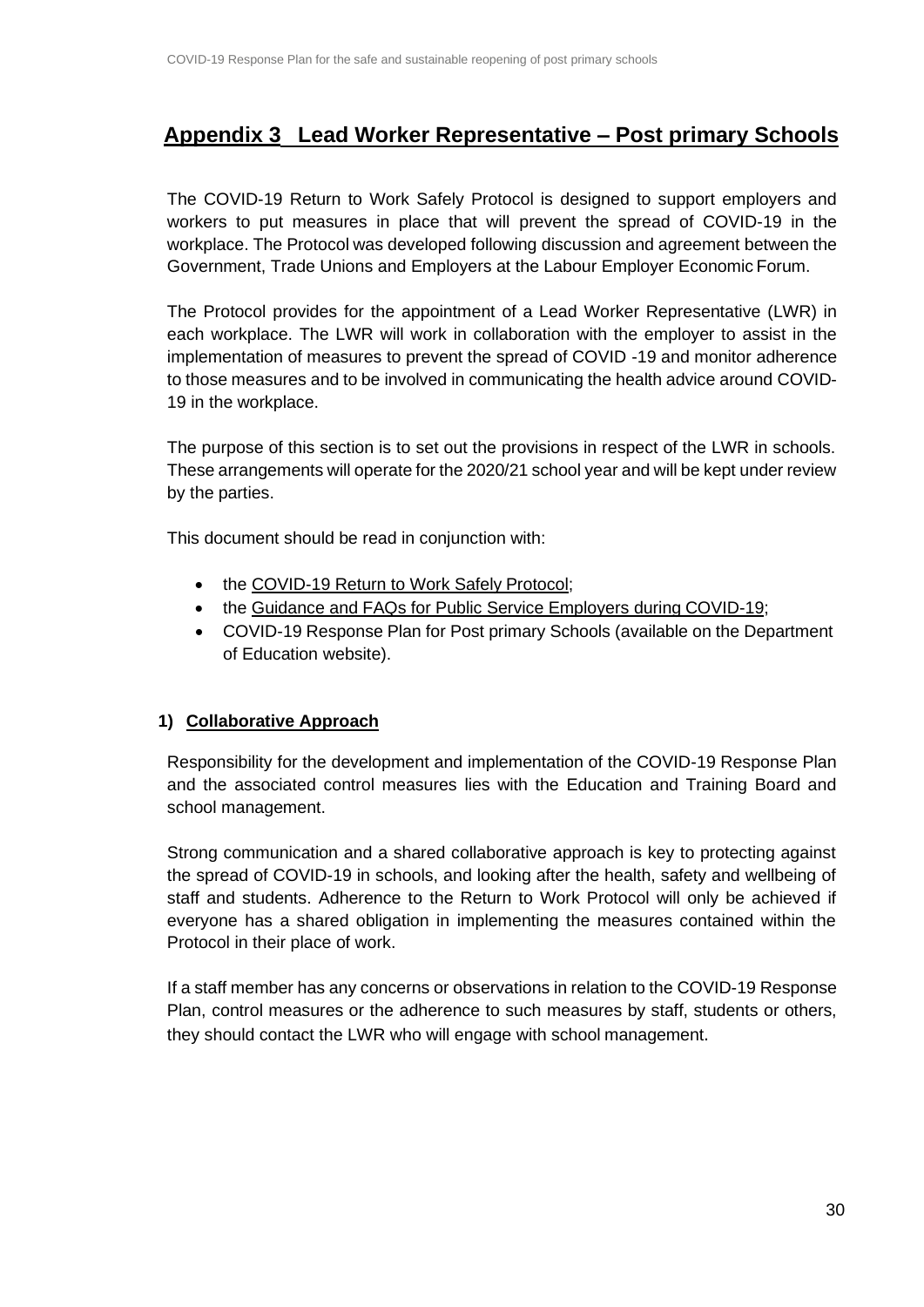#### **2) Role of the Lead Worker Representative**

The role of LWR is separate to that of the Safety Representative under the health and safety legislation. However, the Safety Representative may act as the LWR if selected to do so by the staff.

In summary, the role of the LWR is to:

- Represent all staff in the workplace regardless of role, and be aware of specific issues that may arise in respect of different staff cohorts;
- Keep up to date with the latest COVID-19 public health advice;
- Work collaboratively with school management to ensure, so far as is reasonably practicable, the safety, health and welfare of employees in relation to COVID-19;
- Consult with school management on the control measures required to minimise the risk of staff and students being exposed to COVID-19;
- Promote good hygiene practices, in conjunction with school management, such as washing hands regularly and maintaining good respiratory etiquette along with maintaining social distancing in accordance with public health advice;
- Assist school management with the implementation of measures to suppress COVID-19 in the workplace in line with the Return to Work Safely Protocol and current public health advice;
- Monitor, in conjunction with school management, adherence to measures put in place to prevent the spread of COVID-19;
- Conduct reviews of safety measures that are in place to address and suppress COVID-19 in the workplace. Reviews (including an examination of the workplace) should be conducted on a regular basis (at least twice per week);
- Report any issues of concern immediately to school management and keep records of such issues and actions taken to rectify them;
- Consult with the school management on the school's COVID-19 Response Plan in the event of someone developing COVID-19 while in school including the location of an isolation area and a safe route to that area;
- Following any incident, assess with the school management any follow up action that is required;
- Consult with colleagues on matters relating to COVID-19 in the workplace;
- Make representations to school management on behalf of their colleagues on matters relating to COVID-19 in the workplace.

#### **3) What can a Lead Worker Representative Do?**

The LWR may consult with, and make representations to, school management on any issue of concern in relation to COVID-19. These include issues in relation to:

- Cleaning protocols and their implementation
- Physical Distancing
- Configuration/re-configuration of the school facilities, including classrooms, corridors, halls, open areas, entry and exit points, school grounds etc.
- Implementation of one-way systems in the school to ensure social distancing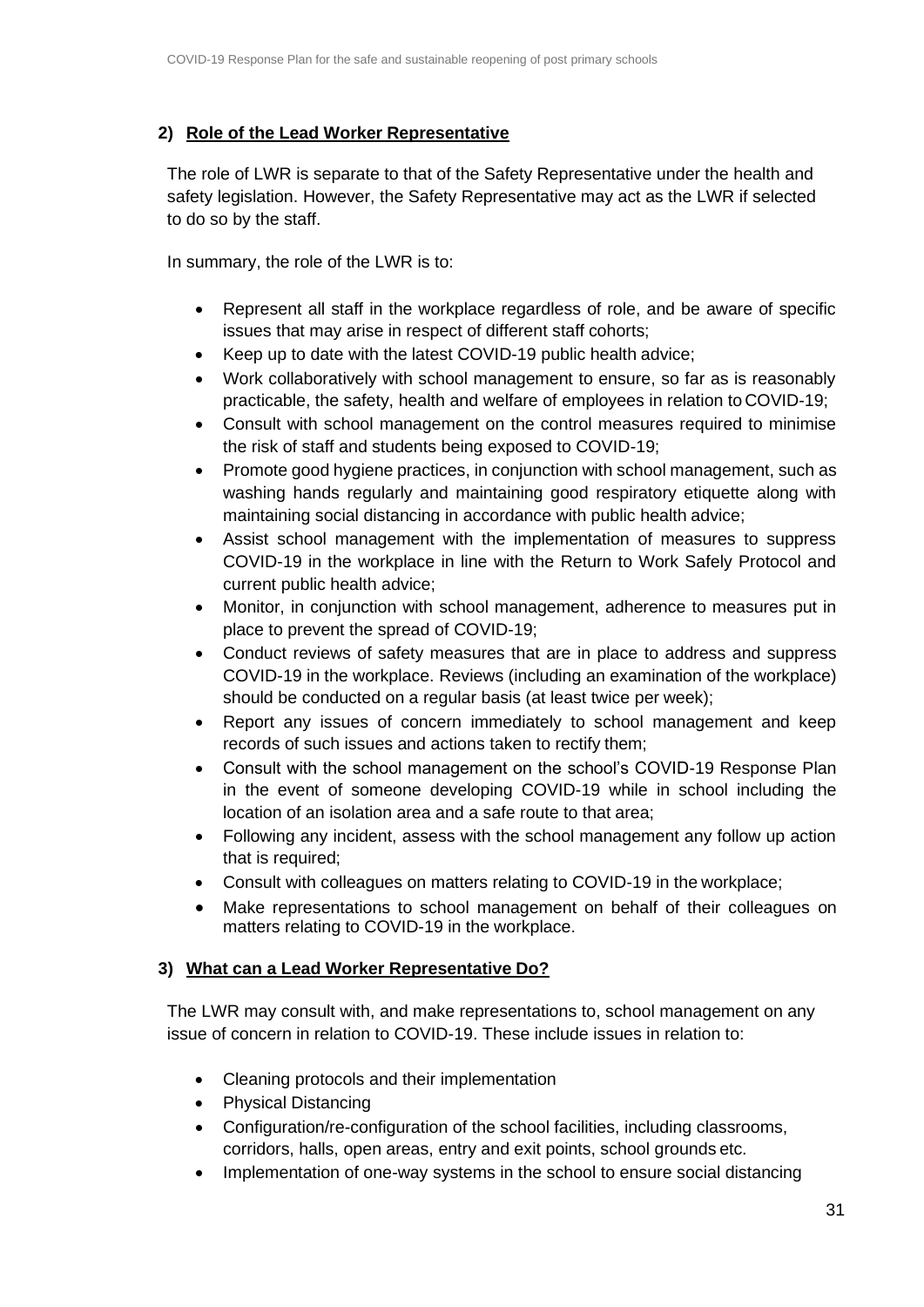including when entering and exiting the school

- Hand Hygiene facilities including their location and whether they are stocked and maintained
- Hand sanitising
- Staff awareness around hand hygiene in the school
- Respiratory hygiene
- Personal Protective Equipment
- At Risk Groups
- Visitors/Contractors

#### **4) Does a LWR have any legal responsibilities?**

No. A Lead Worker Representative does not have any duties in relation to COVID-19 other than those that apply to employees generally. In other words, the LWR is not responsible for the control measures within an organisation, which remains the employer's responsibility.

#### **5) Lead Worker Representative(s)**

Every school will appoint one Lead Worker Representative.

In schools with more than 40 staff, a second Lead Worker Representative will be appointed.

#### **6) Selection of Lead Worker Representative(s)**

The school staff are entitled to select staff members for the LWR position(s). The LWR(s) represent all staff in the workplace regardless of role and must be aware of specific issues that may arise in respect of different staff cohorts. In this regard, where a school has two LWRs, the roles should be spread between teaching and non-teaching staff where feasible e.g. where there is a significant number of non-teaching staff in the school and one or more expressions of interest are received from that cohort (this will be discussed further between the parties).

The process for the selection and appointment of the LWR(s) is that management will seek expressions of interest from all staff in the first instance. A template email for this purpose is attached. If an election is necessary, all school staff have a vote to select the LWR(s).

The LWR(s) will, following selection by the school staff, be formally appointed by the ETB. The LWR(s) will be required to confirm, prior to taking up the role, that they have been provided with and have completed the requisite training and that they are fully aware of the requirements of the role.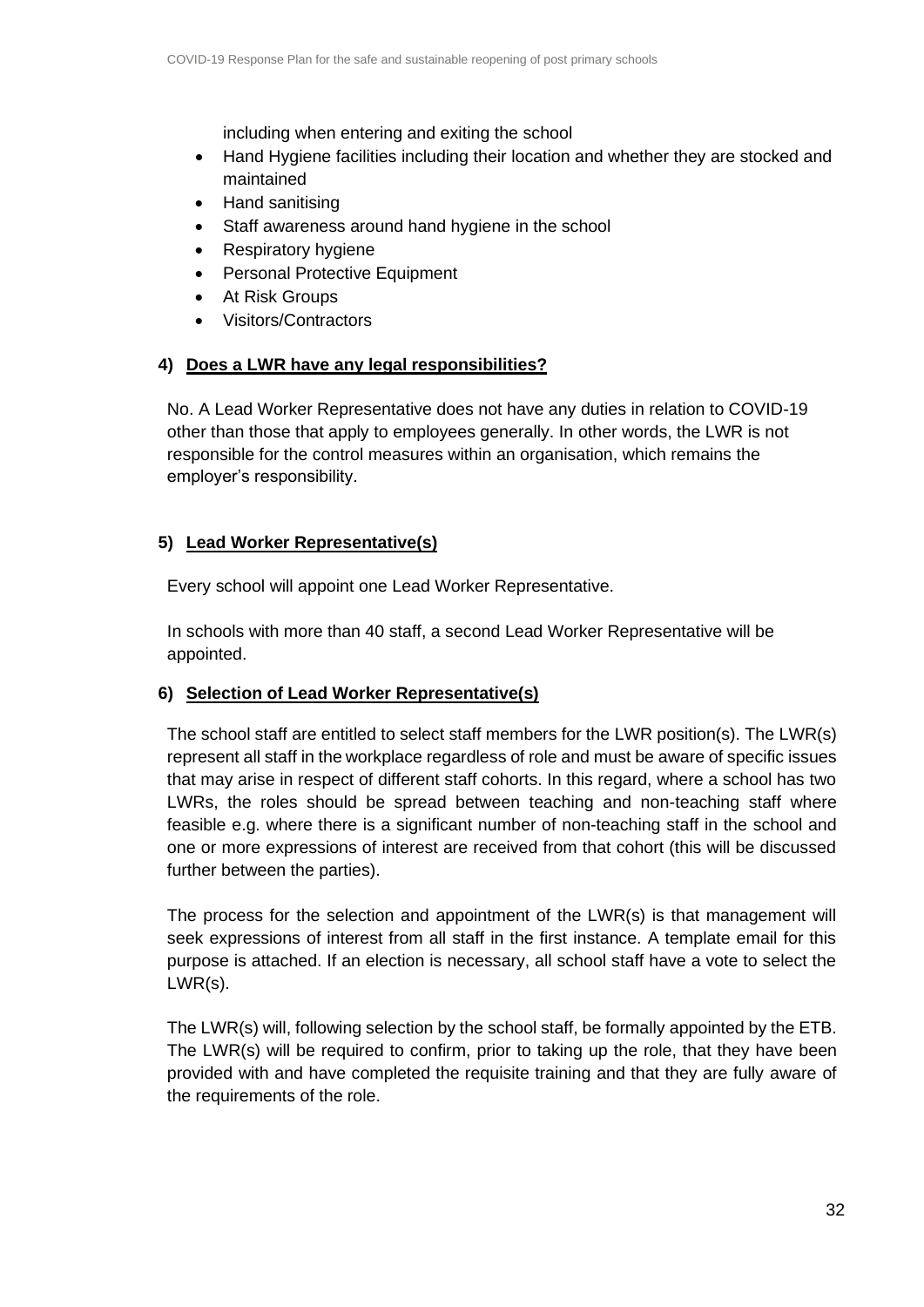#### **7) Supports for the Lead Worker Representative/s**

The LWR(s) shall be entitled to:

- Be provided with information and training in respect of their role [*further detail to be provided*];
- Be consulted by school management on the control measures being put in place by the school to minimise the risk of being exposed to COVID-19;
- Regular communication with school management on issues related toCOVID-19;
- Be informed of changes in practice arising from COVID-19 response measures;
- Have access to any risk assessments prepared or carried out in relation to COVID-19 and to details of incidents of suspected COVID-19 cases that have been notified to the HSE, where they occurred and any actions taken.
- Be provided with the necessary facilities to enable them to consult with employees or prepare any submissions or reports. These might include access to a meeting room, photocopier, communications and equipment.

Where the LWR is a teacher, the LWR will receive protected time of 2 hours per week from timetable to enable them to carry out their duties in that role. In the rare instances where the appointment of a teacher selected for the LWR would cause curricular/timetabling difficulties which cannot be resolved, school management will examine internal and external possibilities to enable the teacher's appointment as LWR. Where the matter cannot be resolved, management will set out the reasons why this is the case. In this circumstance, an alternative individual must be appointed as LWR.

Where the LWR is an SNA, 66 of the "72 hours" will be utilised by the LWR to carry out their duties in that role.

Where the LWR is a Secretary or Caretaker, a re-prioritisation of duties by school management should be carried out to afford the staff member sufficient time to carry out their duties in that role within the scope of their normal contracted hours.

#### **8) Procedure for dealing with issues that arise**

Where a COVID-19 control concern is identified by the LWR (or is notified to the LWR by a staff member), the LWR should bring this to the attention of the Principal. Action points for addressing the issue should where possible be agreed between the LWR and the Principal as a matter of urgency. Staff should be informed of the outcome. It is envisaged that issues will be resolved at school level to the maximum extent possible.

If agreement cannot be reached, the LWR should notify the Education and Training Board head office of the issue. Action points for addressing the issue should where possible be agreed between the LWR and the ETB head office as a matter of urgency. Staff should be informed of the outcome.

If, having exhausted the process above, a serious issue of concern remains outstanding, the LWR may have recourse to the **Health and Safety Authority**.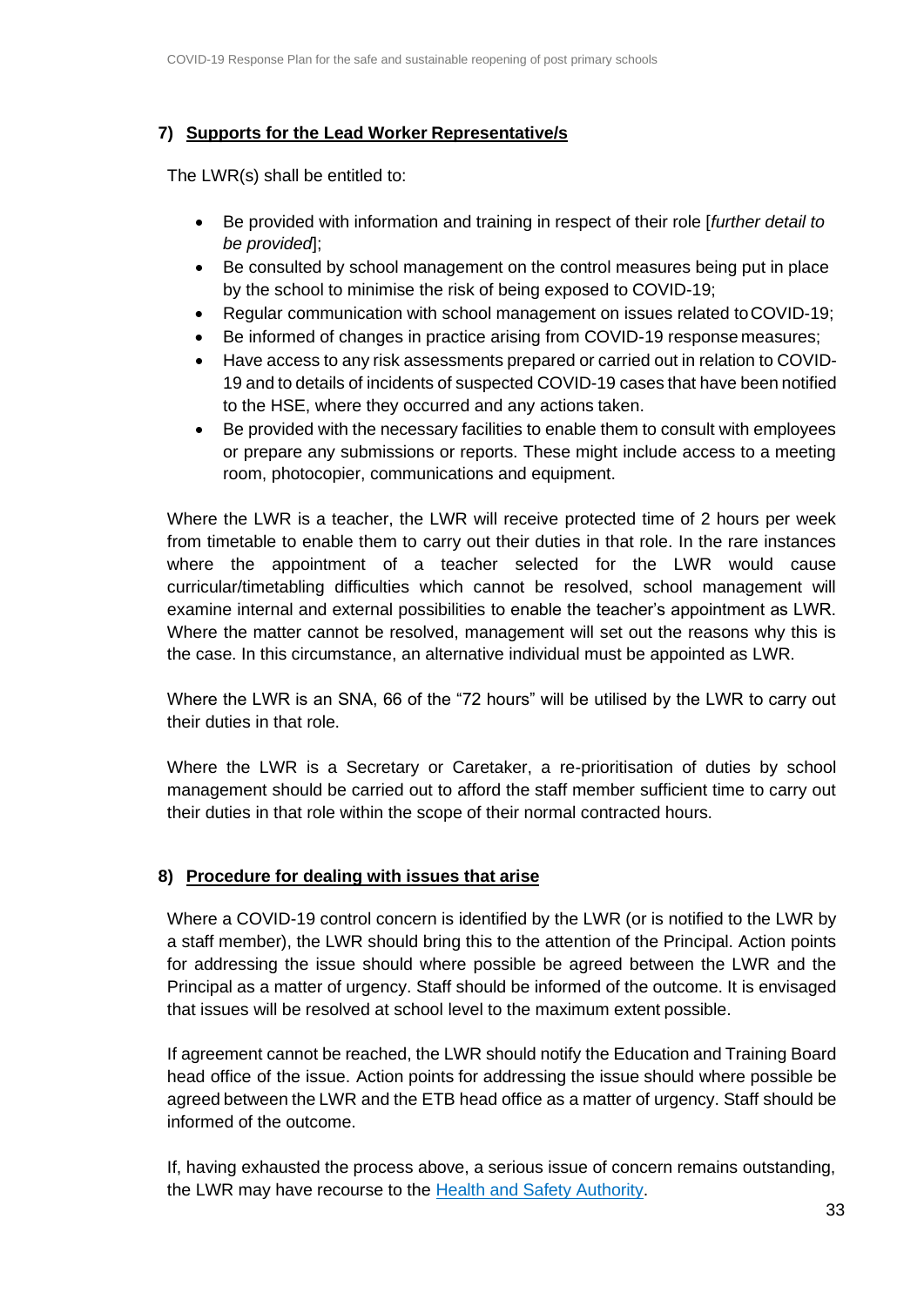#### **9) Glossary of Terms**

- **COVID-19 Response Plan:** plan designed to support the staff and ETB in putting measures in place that will prevent the spread of COVID-19 in the school environment. The plan details the policies and practices necessary for a school to meet the Return to Work Safely Protocol, the Department of Education plan for school reopening and to prevent the introduction and spread of COVID-19 in the school environment. COVID-19 Response Plans for Post primary Schools are available on the Department's website.
- **Labour Employer Economic Forum (LEEF):** the forum for high level dialogue between Government, Trade Union and Employer representatives on matters of strategic national importance - involves the Irish Congress of Trade Unions, Government & Employers.
- **Return to Work Protocol:** national protocol designed to support employers and workers to put measures in place that will prevent the spread of COVID-19 in the workplace.
- **Safety Representative:** Section 25 of the Safety, Health and Welfare at Work Act 2005 sets out the selection and role of the Safety Representative in the workplace. The rights of the Safety Representative are set out in legislation. (Note: A Safety Representative has rights and not duties under the 2005 Act). This role is separate to the LWR under COVID-19, but the Safety Representative may act as the LWR if selected to do so by the staff.

#### **TEMPLATE EMAIL TO STAFF REGARDING LEAD WORKER REPRESENTATIVE APPOINTMENT PROCESS**

Dear All,

As you will be aware, significant work and consultation has taken place to enable a full return to school from the beginning of the 2020/21 school year.

The resumption of school-based teaching and learning and the return to the workplace of staff must be done safely and in strict adherence to the advice and instructions of public health authorities and the Government.

The COVID-19 Return to Work Safely Protocol is designed to support employers and workers to put measures in place that will prevent the spread of COVID-19 in the workplace. The Protocol was developed following discussion and agreement between the Government, Trade Unions and Employers at the Labour Employer Economic Forum. In addition, every school has a COVID-19 Response Plan in place.

The Return to Work Safely Protocol provides for the appointment of a Lead Worker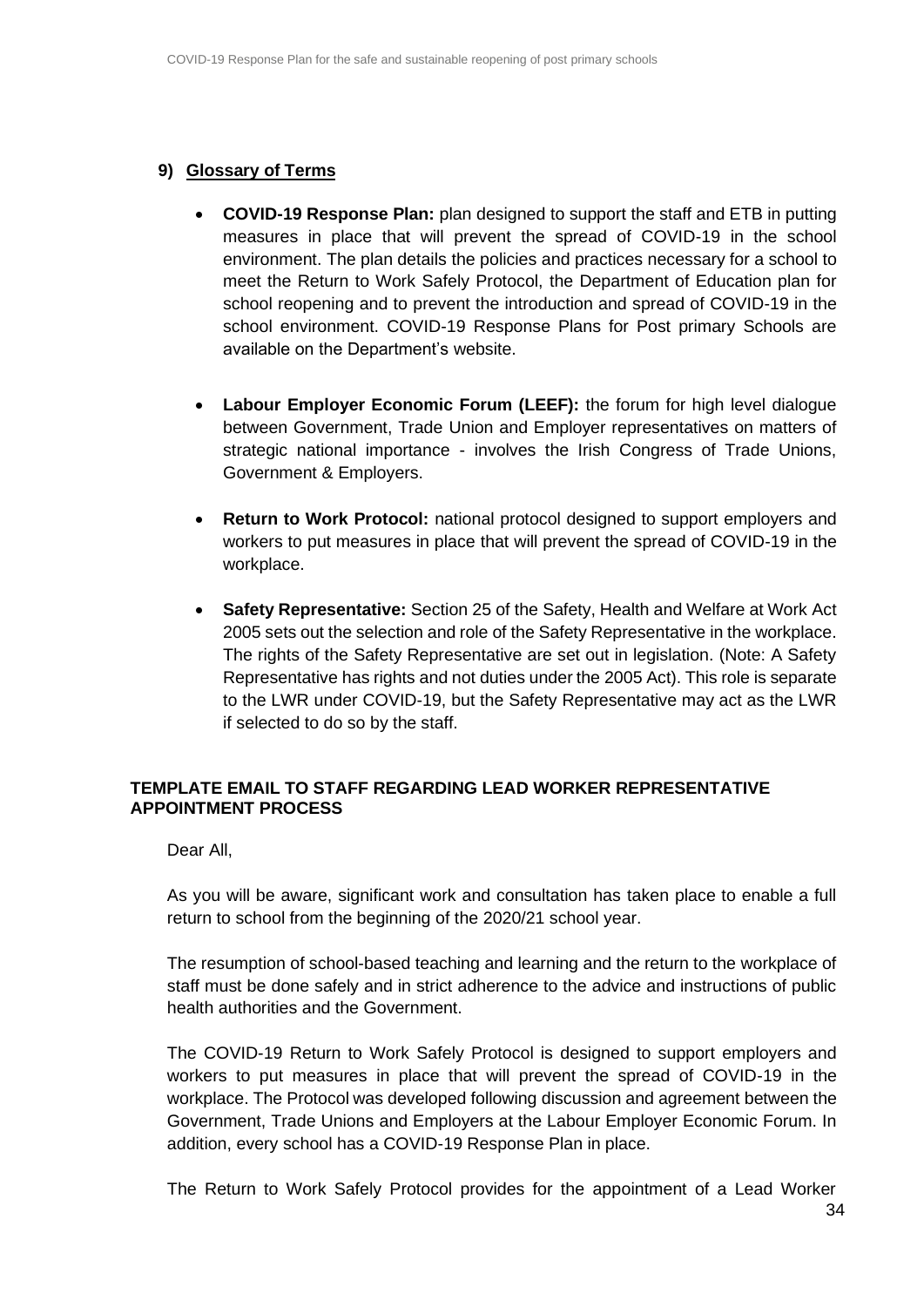Representative (LWR) in each workplace.

The LWR will work in collaboration with the employer to assist in the implementation of measures to prevent the spread of COVID -19 and monitor adherence to those measures and to be involved in communicating the health advice around COVID-19 in the workplace.

A copy of the school's COVID-19 Response Plan is attached and this includes further detail on the role of the Lead Worker Representative.

In this school, there are 2 Lead Worker Representative positions.

Under the Protocol, the school staff are entitled to select staff members for the LWR position(s). In this regard, I am now inviting expressions of interest from staff for these positions, by return email.

The LWR(s) represents all staff in the workplace regardless of role and must be aware of specific issues that may arise in respect of different staff cohorts. Where a school has two LWRs, the roles should be spread between teaching and non-teaching staff where feasible e.g. where there is a significant number of non-teaching staff in the school and one or more expressions of interest are received from that cohort.

Training for the role will be provided.

If an election is necessary, all school staff have a vote to select the LWR(s). Further details on this process will be sent to you if this arises. Following selection by the school staff, the LWR(s) will be formally appointed. The LWR details will be sent to all staff following their appointment.

Yours sincerely,

Patrick McArdle

Principal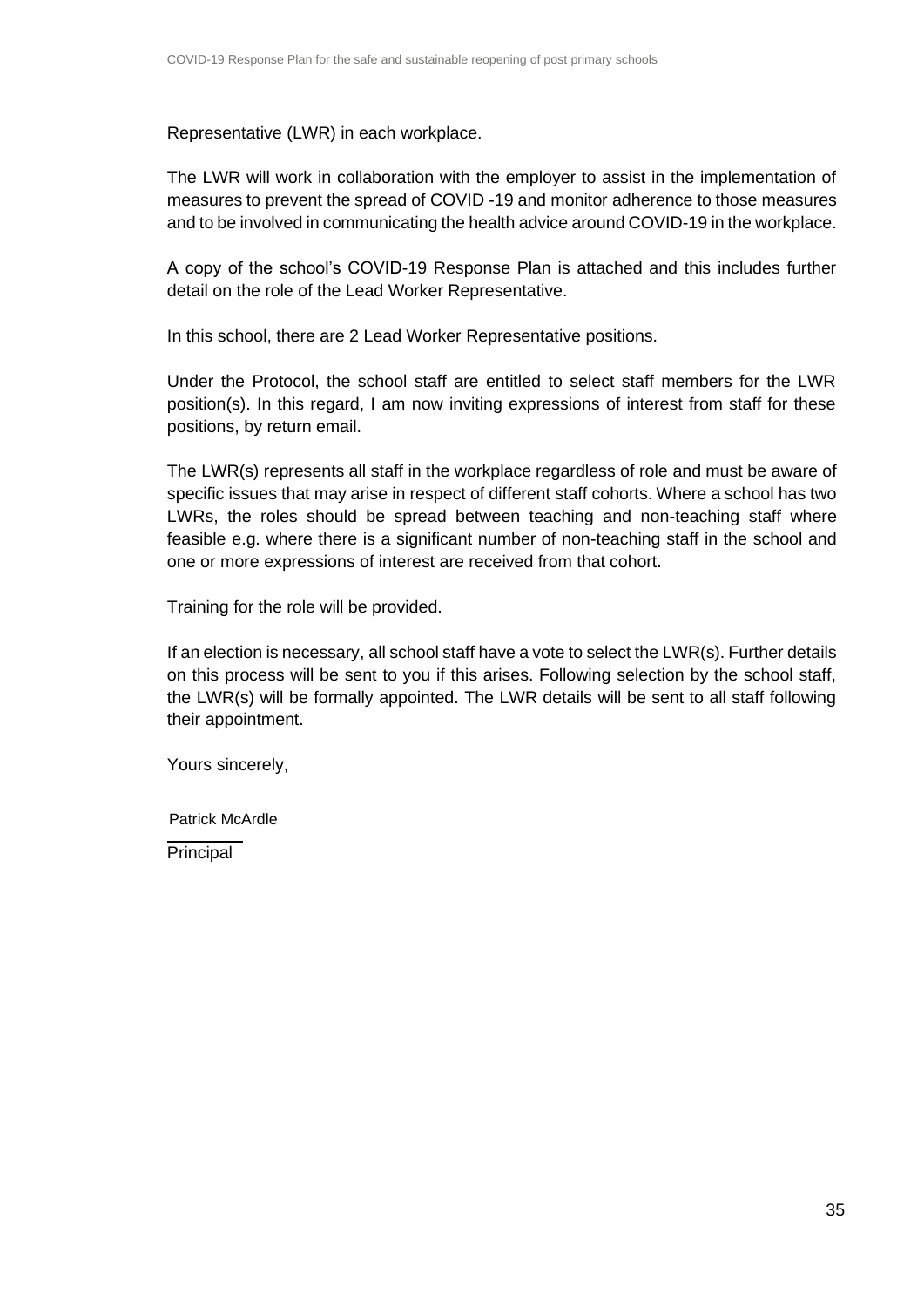## **Appendix 4 Risk Assessment – Note sample only CMETB Risk Assessment to be used**

COVID-19 Risk Template (List identifies COVID-19 as the hazard and outlines control measures required to deal with this risk)

| Hazards  | Is the<br>hazard<br>present?<br>Y/N | What is<br>the<br>risk? | <b>Risk rating</b><br>$H=High$<br>M=Medium<br>L=Low | Controls<br>(When all controls are in place risk<br>will be reduced)                                                                                         | Is this<br>control<br>in<br>place? | Action/to do<br>list/outstanding controls<br>*Risk rating applies to<br>outstanding controls outlined in<br>this column                                                                                                                                                                                                                                                                                                                                  | Person<br>responsible      | Signature<br>and date<br>when<br>action<br>completed |
|----------|-------------------------------------|-------------------------|-----------------------------------------------------|--------------------------------------------------------------------------------------------------------------------------------------------------------------|------------------------------------|----------------------------------------------------------------------------------------------------------------------------------------------------------------------------------------------------------------------------------------------------------------------------------------------------------------------------------------------------------------------------------------------------------------------------------------------------------|----------------------------|------------------------------------------------------|
| COVID-19 | $\mathsf{N}$                        | <b>Illness</b>          | H                                                   | School Covid19 Response Plan in place<br>in line with Department of Education<br>guidance and the Return to Work Safely<br>Protocol and public health advice |                                    | <b>Examples of Actions</b><br>Follow public health<br>guidance from HSE re<br>hygiene and respiratory<br>etiquette<br>Complete School COVID-<br>19 Policy Statement<br>Return to Work Forms received<br>and reviewed<br><b>Undertake Induction Training</b><br>Maintain log of staff, student<br>and visitors<br>Complete checklists as<br>required: School Management<br>How to deal with a suspected<br>case<br>Physical<br>distancing<br>requirements | Name<br>of staff<br>member |                                                      |

<span id="page-35-0"></span>If there is one or more High Risk (H) actions needed, then the risk of injury could be high and immediate action should be taken. Medium Risk (M) actions should be dealt with as soon as possible. Low Risk (L) actions should be dealt with as soon as practicable.

Risk Assessment carriedout by: Date: / /

© All rights reserved.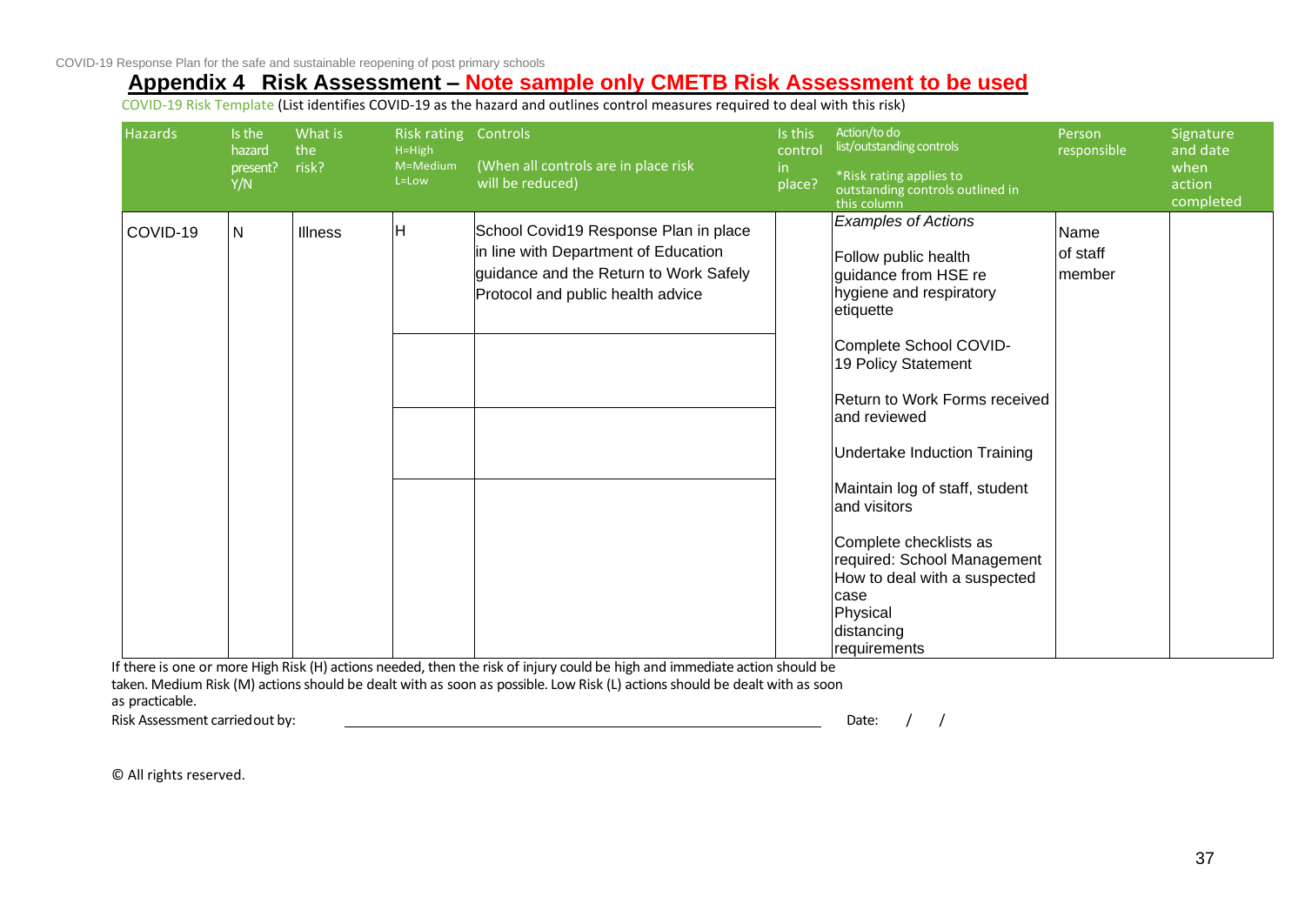## **Appendix 5 Contact Tracing Log**

<span id="page-36-0"></span>

| Name of<br><b>School</b>                |                                                                              |                   |             |              | <b>School</b><br><b>Contact</b><br><b>Person</b>               |                                 |                                                                                                                                                                                                                                                              |                                          |
|-----------------------------------------|------------------------------------------------------------------------------|-------------------|-------------|--------------|----------------------------------------------------------------|---------------------------------|--------------------------------------------------------------------------------------------------------------------------------------------------------------------------------------------------------------------------------------------------------------|------------------------------------------|
| <b>Address of</b><br><b>School</b>      |                                                                              |                   |             |              | <b>For Queries</b><br>only:<br><b>Phone No</b><br><b>Email</b> |                                 |                                                                                                                                                                                                                                                              |                                          |
| <b>Name of</b><br><b>Visitor</b>        |                                                                              |                   |             |              |                                                                |                                 | Was the visit pre-arranged with the<br>Principal?<br>$Yes \Box No \Box$                                                                                                                                                                                      |                                          |
| <b>Date of Visit</b>                    |                                                                              |                   | <b>Time</b> | <b>Entry</b> | to school__________                                            | $\mathsf{a}$ m $\Box$ pm $\Box$ | <b>Exit</b>                                                                                                                                                                                                                                                  |                                          |
| <b>Visitor</b><br><b>Status</b>         | Contractor □                                                                 | Parent/Guardian □ |             |              |                                                                |                                 |                                                                                                                                                                                                                                                              |                                          |
| <b>Contact</b><br>details of<br>visitor | Company<br>Name<br>(if applicable)                                           |                   |             |              |                                                                |                                 |                                                                                                                                                                                                                                                              |                                          |
|                                         | Address                                                                      |                   |             |              |                                                                |                                 |                                                                                                                                                                                                                                                              |                                          |
|                                         | Contact No.                                                                  |                   |             |              | Email<br>Address                                               |                                 |                                                                                                                                                                                                                                                              |                                          |
|                                         | Reason for<br><b>Visit</b>                                                   |                   |             |              |                                                                |                                 |                                                                                                                                                                                                                                                              |                                          |
|                                         | Who the visitor met (separate line required for each person the visitor met) |                   |             |              |                                                                |                                 |                                                                                                                                                                                                                                                              |                                          |
| <b>Name of Person visited</b>           |                                                                              |                   |             |              |                                                                |                                 | the school                                                                                                                                                                                                                                                   | Length of time spent with each person in |
|                                         |                                                                              |                   |             |              |                                                                |                                 |                                                                                                                                                                                                                                                              |                                          |
|                                         |                                                                              |                   |             |              |                                                                |                                 |                                                                                                                                                                                                                                                              |                                          |
|                                         |                                                                              |                   |             |              |                                                                |                                 | IMPORTANT NOTE: Do not attend school premises if you: are suffering from any of the symptoms of Covid-19, have tested positive for Covid-19 in<br>the past 14 days, are a close contact of someone who has tested positive for Covid-19 in the last 14 days. |                                          |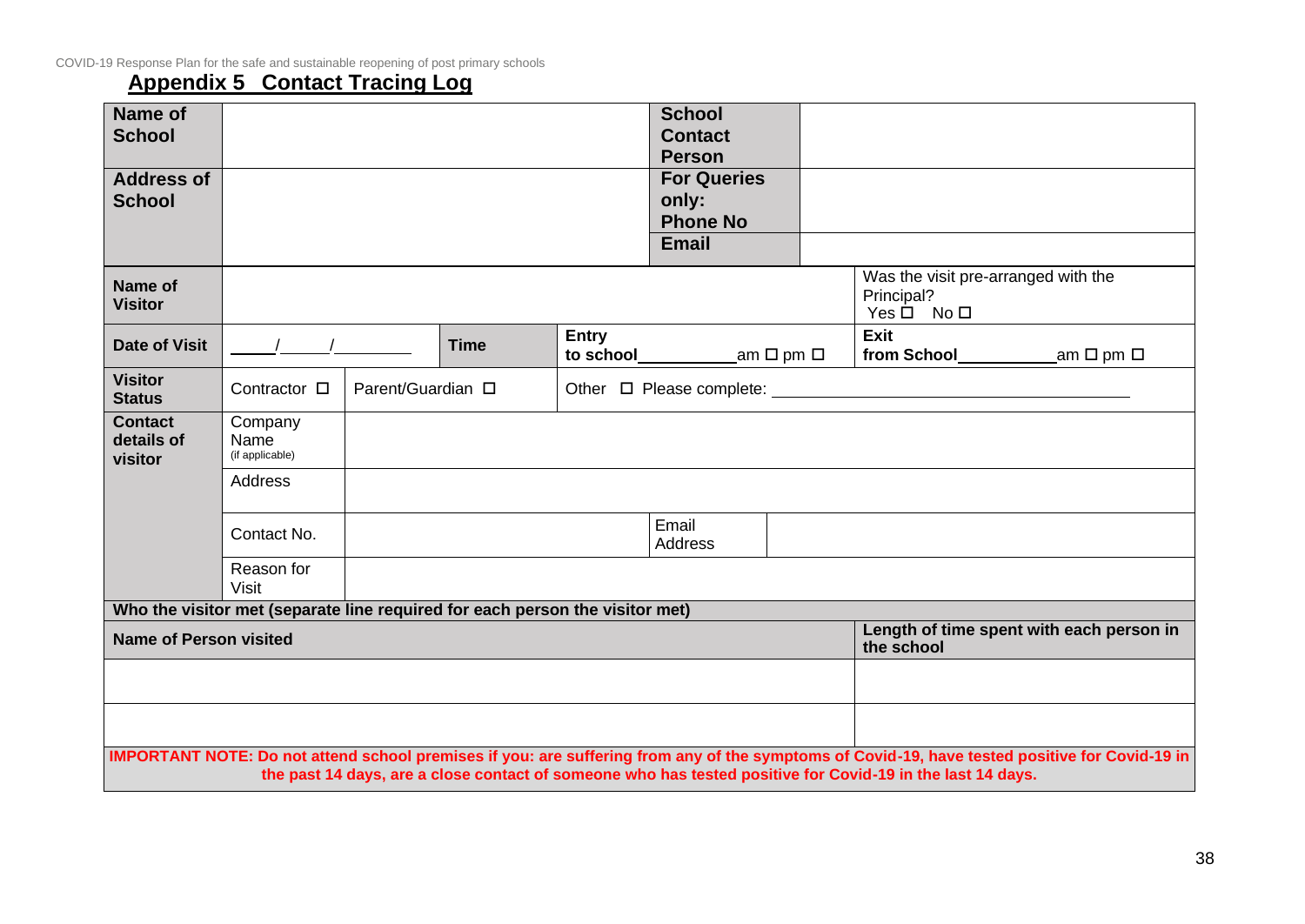

#### **Visitor/Contractor Covid-19 Questionnaire To be completed 3 days before visiting CMETB premises**

| <b>Name</b>      |  |
|------------------|--|
| Company          |  |
| <b>Mobile No</b> |  |
| <b>Visiting</b>  |  |
| <b>Date</b>      |  |

To ensure the Safety & Health of all people interacting with CMETB, visitors and contractors must complete this declaration form prior to entering our sites. If you indicate to us you have symptoms of COVID-19 OR you have been abroad in the last 14 days, with exception to Northern Ireland, you should not be at work. Where this is the case, you are prohibited from entering the site and advised to seek professional medical help/assistance.

|                                                                                                                                                                                                                                       | Have you visited any country, outside Ireland, excluding Northern Ireland,<br>which are not on the Government 'Green List' in the last 14 days?                                                                                                                                   | Yes / No |  |  |  |  |
|---------------------------------------------------------------------------------------------------------------------------------------------------------------------------------------------------------------------------------------|-----------------------------------------------------------------------------------------------------------------------------------------------------------------------------------------------------------------------------------------------------------------------------------|----------|--|--|--|--|
| $\overline{2}$                                                                                                                                                                                                                        | Are you suffering any flu like symptoms/symptoms of coronavirus Covid-<br>19 (to include fever, persistent cough, sore throat, respiratory illness,<br>difficulty breathing, change in sense of taste/smell)?<br>Or<br>Have you been diagnosed with COVID-19 in the last 14 days? | Yes / No |  |  |  |  |
| 3                                                                                                                                                                                                                                     | Have you been in contact with someone diagnosed with COVID-19 within<br>the last 14 days?                                                                                                                                                                                         | Yes / No |  |  |  |  |
| NOTE: When on site, please adhere to our on-site standard processes/procedures regarding<br>infection control i.e. hand washing, social distancing and general coughing/sneezing etiquette.<br>See Induction for Visitor/Contractors. |                                                                                                                                                                                                                                                                                   |          |  |  |  |  |
| <b>Signature Visitor/Contractor:</b>                                                                                                                                                                                                  |                                                                                                                                                                                                                                                                                   |          |  |  |  |  |
| Date:                                                                                                                                                                                                                                 |                                                                                                                                                                                                                                                                                   |          |  |  |  |  |

We need the information on this form to comply with our legal obligation to protect the health of our staff and students and to maintain a safe place of work, and in the substantial public interests of complying with the current restrictions for minimising risk to public health. The information will be used in strictest confidence and in keeping with the obligations above. The information will be kept securely, and will be retained for the minimum time necessary, depending on the duration of the current emergency and related restrictions. You will have a right to request a copy of this completed form as long as we retain it, and if you have any questions or concerns about your privacy rights, you can contact the Data Protection Officer of CMETB at [dpo@cmetb.ie.](mailto:dp@XXetb.ie)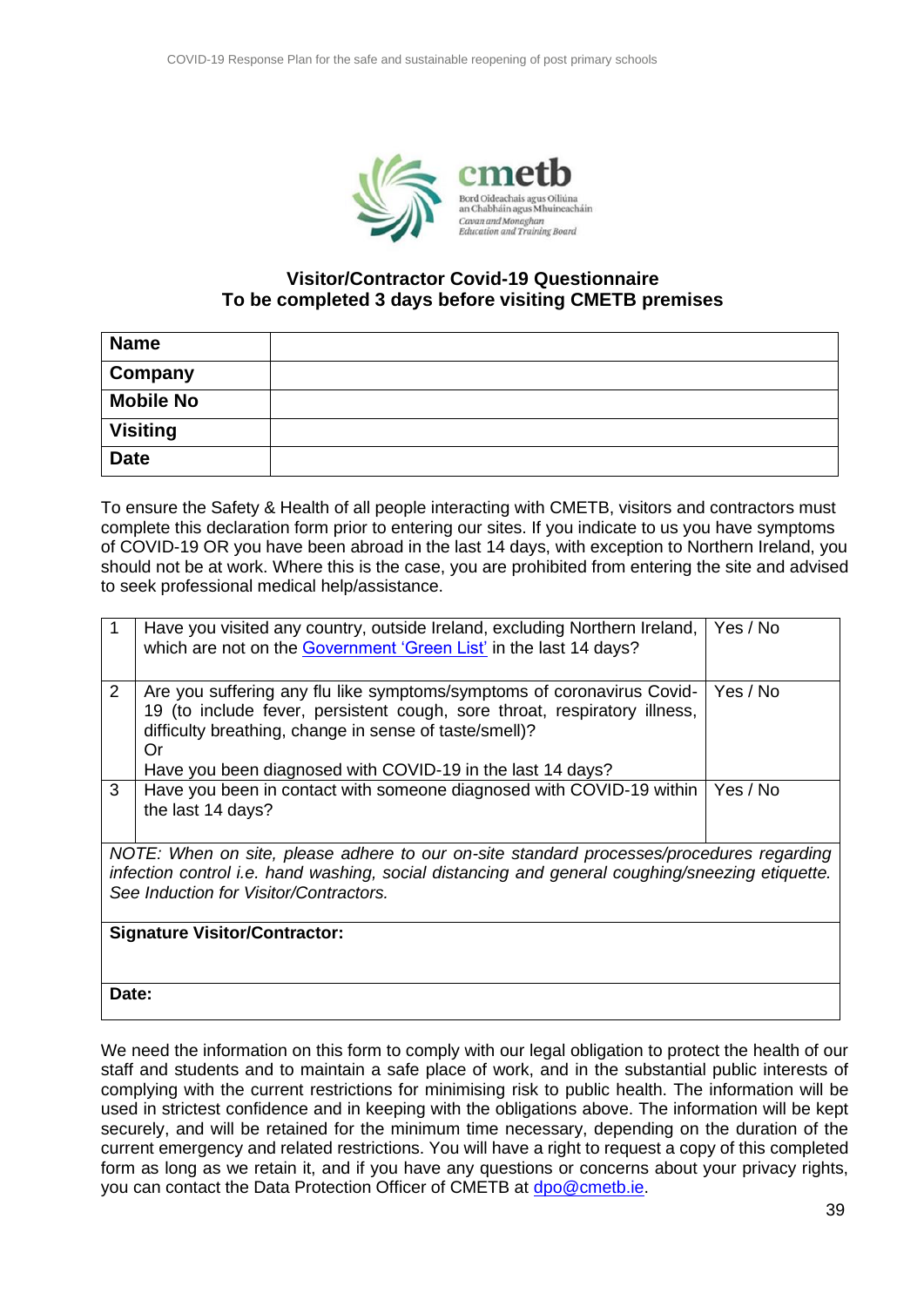## **Visitor/Contractor Induction**

Please read these rules before entering the premises:

- Please do not enter the premises:
	- Visited a country outside Ireland (excluding Northern Ireland and countries on the [Government 'Green List'\)](https://www.gov.ie/en/publication/8868e-view-the-covid-19-travel-advice-list/) in the last 14 days.
	- **EXT** If you have symptoms of cough, fever, high temperature, sore throat, runny nose, breathlessness, change in your sense of taste/smell or flu-like symptoms now or in the past 14 days.
	- Have been diagnosed with confirmed or suspected COVID-19 infection in the last 14 days.
	- If you a close contact of a person who is a confirmed or suspected case of COVID-19 in the past 14 days (i.e. less than 2m for more than 15 minutes accumulative in 1 day).
- Please use the hand sanitising station and before entering the premises.
- Complete the contact log at reception to enable contract tracing to be carried out in the event of a positive case of COVID-19 within CMETB. (The information will be managed in line with CMETB (GDPR policy) and you must use your own pen.
- Ensure physical distancing at all time (at least two metres) whilst on the premises and follow all signage, floor markings and instruction given you by a member of staff. Failure to do so will result in you being removed from the premises.
- Avoid using the lift and use the stairs.
- Avoid the need to touch objects and surfaces so far as is practical during your time within the premises. Use of your own tools and avoid using any tools/equipment owned by CMETB.
- CMETB has implemented a no handshake policy, please observe.
- Please observe good respiratory hygiene and etiquette whilst on the premises catch coughs and sneezes in tissues – Follow *Catch it, Bin it, Kill it,* or use your sleeve/crook of your elbow and to avoid touching face, eyes, nose or mouth with unclean hands.
- If you become symptomatic whilst on the premises, please speak to a member of staff ensuring physical distancing who will implement the CMETB's Dealing with a Suspected Case of COVID-19 in the Workplace Procedure.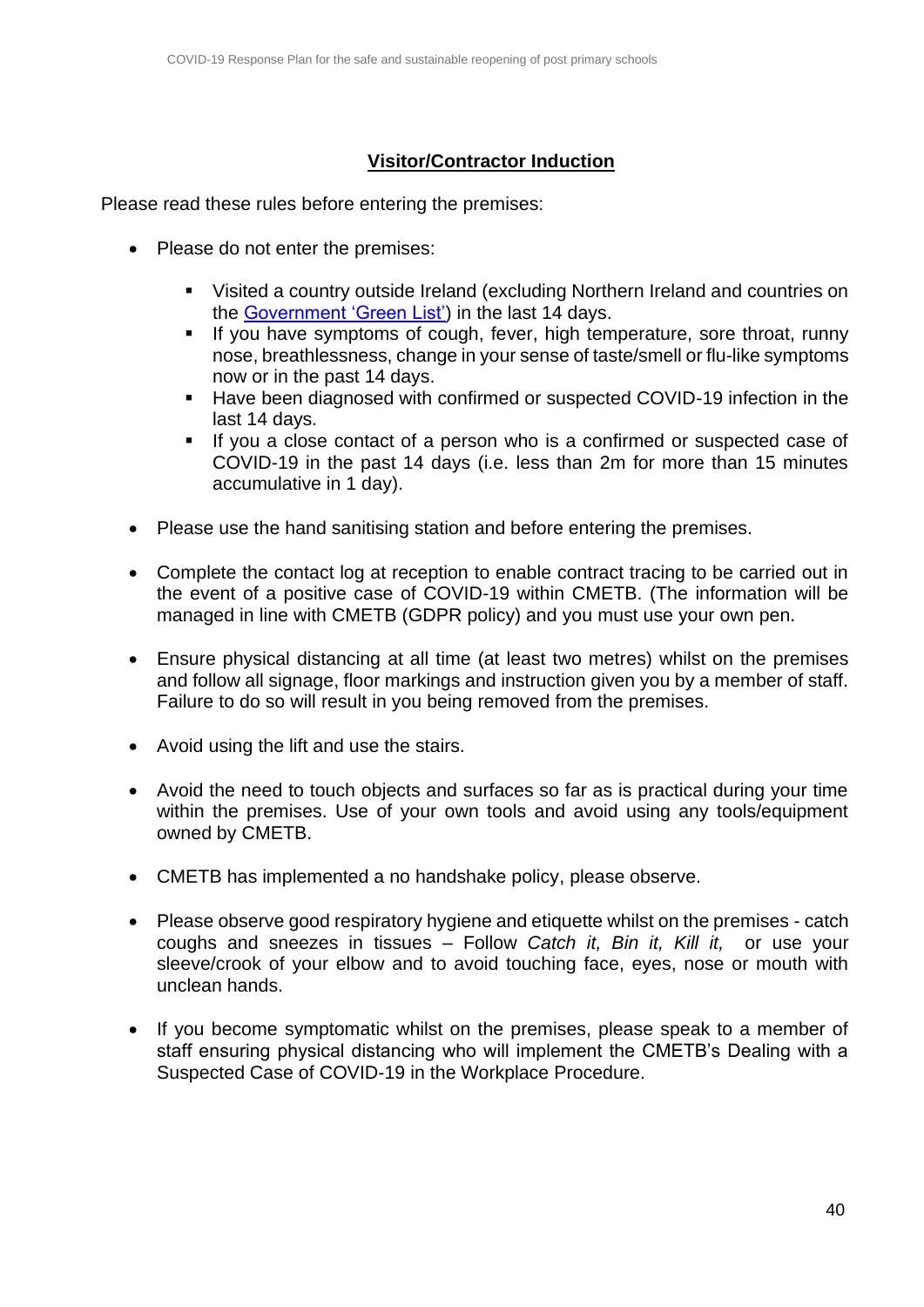# <span id="page-39-0"></span>**Appendix 6 Checklist for School Management**

Composite Checklist for Schools

This checklist supports planning and preparation, control measures and induction needed to support a safe return to school for students, staff, parents and others.

For completion by the agreed person with overall responsibility of managing the implementation of the COVID-19 Response plan in line with the supports as agreed with Department of Education. Planning and Systems

- 1. Is there a system in place to keep up to date with the latest advice from Government and Department of Education, to ensure that advice is made available in a timely manner to staff and students and to adjust your plans and procedures in line with that advice?
- 2. Have you prepared a school COVID-19 response plan and made it available to staff and students? Department guidance and templates provided
- 3. Have you a system in place to provide staff and students with information and guidance on the measures that have been put in place to help prevent the spread of the virus and what is expected of them?
- 4. Have you displayed the COVID-19 posters in suitable locations highlighting the signs and symptoms of COVID-19?
- 5. Have you told staff of the purpose of the COVID-19 contact log?
- 6. Have you a COVID-19 contact log in place to support HSE tracing efforts if required? (Contact log template attached).
- 7. Have you informed staff on the measures and provided a system for them to raise issues or concerns and to have them responded to?
- 8. Have you reviewed and updated risk assessments in line with DES advice to take account of any controls to help prevent the spread of COVID-19? (Risk template attached)
- 9. Have you updated emergency plans, if necessary to take account of the COVID-19 response plan?

## **Staff**

- 10. Have you made available to each staff member a COVID-19 return-to-work form to be completed and returned before they return to the workplace? (Template attached)
- 11. Have you requested confirmation that the details in the Return to Work Form remain unchanged following periods of closure such as school holidays.
- 12. Are you aware of staff members who are at very high risk under the HSE guidance on people most at risk (HSE guidance on people most at-risk) and advised them of the DES agreed arrangements for management of those staff?
- 13. Have you advised staff and students they must stay at home if sick or if they have any symptoms of COVID-19?
- 14. Have you advised staff and students not to return to or attend school if they are identified by the HSE as a close contact of a confirmed case of COVID-19 or if they live with someone who has symptoms of the virus.
- 15. Have you advised staff and students not to return or attend school if they have travelled outside of Ireland; in such instances staff are advised to consult and follow latest Government advice in relation to foreign travel.
- 16. Have you told staff and students what to do and what to expect if they start to develop symptoms of COVID-19 in school, including where the isolation area is?
- 17. Have you advised staff and pupils to cooperate with any public health officials and the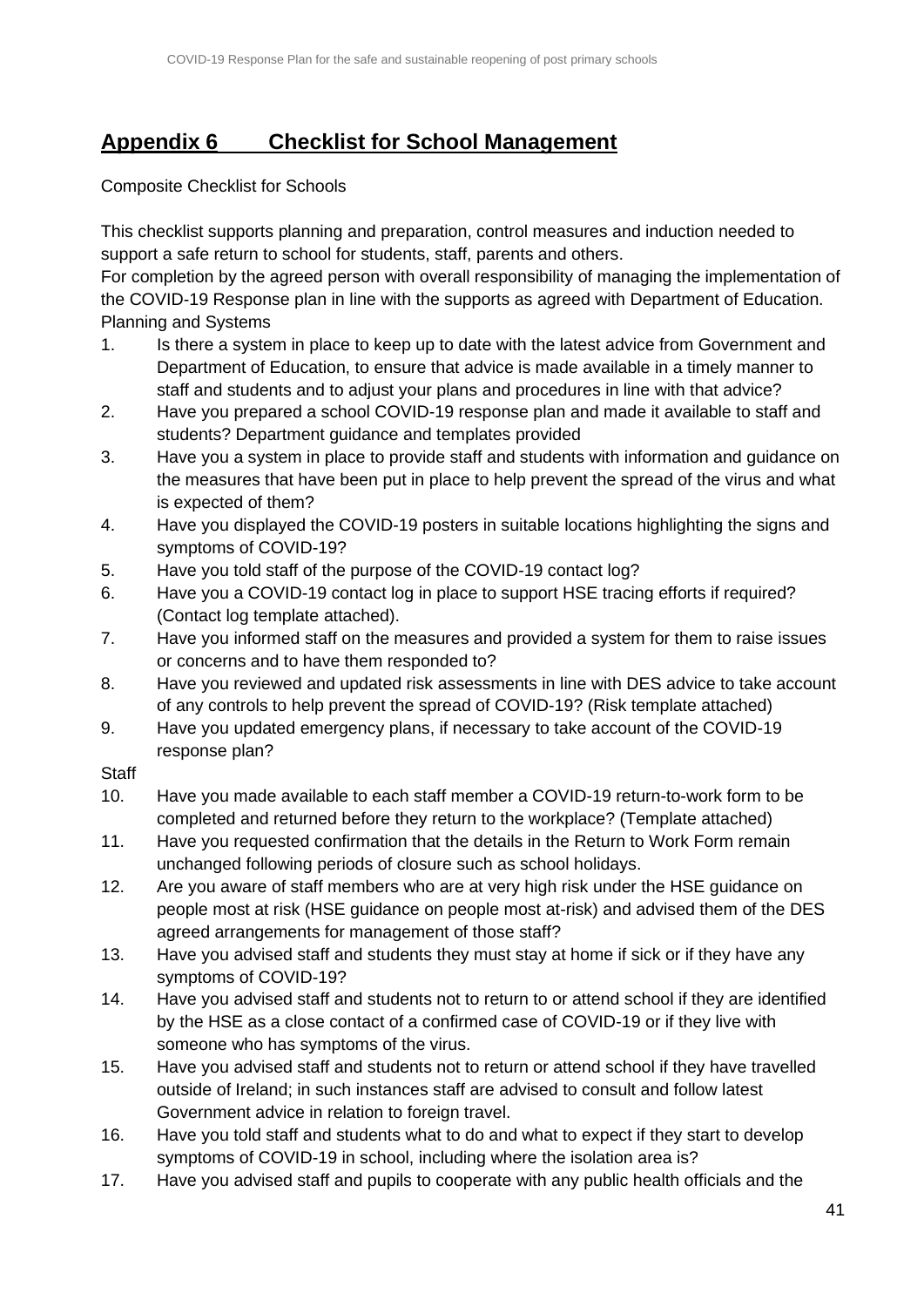school for contact tracing purposes and follow any public health advice in the event of a case or outbreak in the school;

- 18. Have you advised staff of the availability of the supports of the occupational health and wellbeing programme through Spectrum Life?
- 19. Has a lead worker representative been identified (in line with the process agreed with the DES and education partners) and detailed at Section 4.3 of this plan to help advise staff and to monitor compliance with COVID-19 control measures in the school and taken measures to ensure all staff know who the representative is? Training and Induction
- 20. Have you advised staff and students to view the Department of Education's training materials which are available online?
- 21. Have you taken the necessary steps to update your school induction / familiarisation training to include any additional information relating to COVID-19 for your school?
- 22. Have first aiders, if available, been given updated training on infection prevention and control re: hand hygiene and use of PPE as appropriate? Buildings / Equipment
- 23. If you have mechanical ventilation does it need cleaning or maintenance before the school reopens after periods of closure?
- 24. Does your water system need flushing at outlets following low usage to prevent Legionnaire's Disease?
- 25. Have you visually checked, or had someone check, all equipment in the school for signs of deterioration or damage before being used again?
- 26. Have you arranged for the school, including all equipment, desks, benches, doors and frequent touched surfaces points, to be cleaned once a day

Infection Prevention Control Measures in place

Hand / respiratory hygiene

- 27. Have you accessed supplies of hand sanitisers and any necessary PPE equipment in line with the interim HPSC health guidance from the national framework provided by the Department?
- 28. Are there hand washing/hand sanitising stations in place to accommodate staff, students and visitors adhering to hand hygiene measures in accordance with Department guidance?
- 29. Have arrangements been made for staff and students to have regular access to handwashing/hand sanitising facilities as appropriate?
- 30. Are hand sanitisers easily available and accessible for all staff, students and visitors e.g. in each classroom and at entry and exit points to school buildings?
- 31. Have you made arrangements to ensure hand hygiene facilities are regularly checked and well-stocked?
- 32. Does the alcohol-based hand sanitiser have at least 60% ethanol or 70% isopropanol as the active ingredient?
- 33. Have you informed staff about the importance of hand washing?
- 34. Have you arranged for staff to view how to wash their hands (with soap and water for at least 20 seconds) and dry them correctly through the use of the HSE video resource?
- 35. Have you shown staff and students how to use hand sanitiser correctly and where handsanitising stations are located?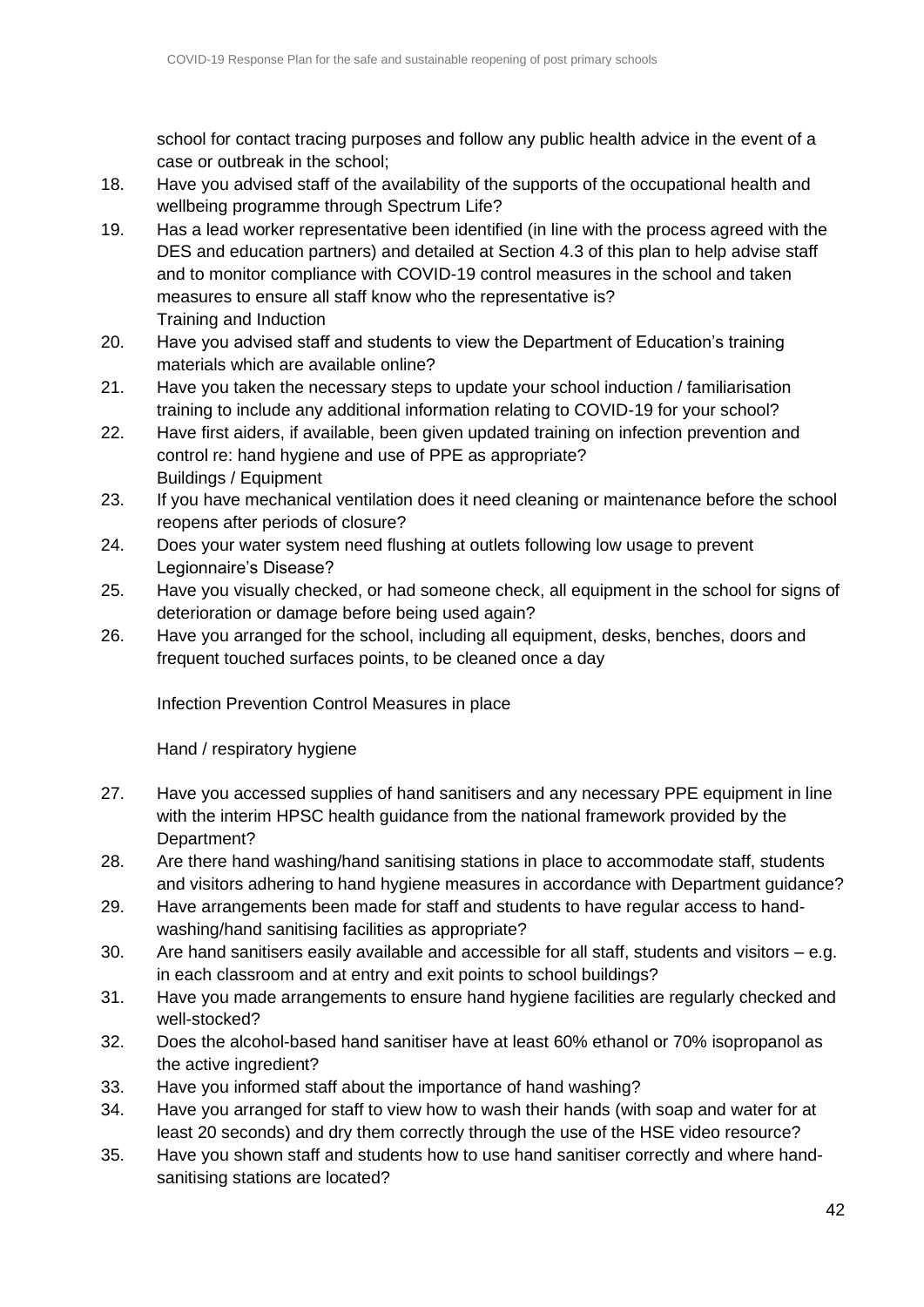- 36. Have you displayed posters on how to wash hands correctly in appropriate locations?
- 37. Have you told staff and students when they need to wash their hands or use hand sanitiser? This includes:
- before and after eating and preparing food  $\Box$
- $\Box$ after coughing or sneezing
- $\Box$ after using the toilet
- $\Box$ where hands are dirty
- $\Box$ before and after wearing gloves
- $\Box$ before and after being on public transport
- $\Box$ before leaving home
- when arriving/leaving the school /other sites  $\Box$
- when entering and exiting vehicles  $\Box$
- $\Box$ after touching potentially contaminated surfaces
- if in contact with someone displaying any COVID-19 symptoms  $\Box$
- 38. Have you told staff and students of the importance of good respiratory measures to limit the spread of the virus?
- avoid touching the face, eyes, nose and mouth  $\Box$
- cover coughs and sneezes with an elbow or a tissue  $\Box$
- $\Box$ dispose of tissues in a covered bin

## Physical Distancing:

- 39. Have you identified all available school space to be used to maximise physical distancing?
- 40. Have you reviewed the templates provided by the Department of Education which show options for revised layout of school rooms to meet physical distancing requirements?
- 41. Have you arranged to revise the layout of the rooms and furniture as per the Department guidelines?
- 42. Have you arranged in each room that the teacher's desk should be at least 1m (and where possible 2m) away from student desks?
- 43. Have you arranged in each room that students would be, at least 1m and (where possible 2m) away from each other?
- 44. Have you where possible and practicable assigned students to main class cohorts to minimise the risk of infection from COVID-19?
- 45. Have you arranged the timetable to facilitate double classes where possible and practicable?
- 46. Have you advised staff and students that when students are moving to an elective subject they would, where practicable be seated with members of their main class cohort?
- 47. Have you made arrangements to limit interaction on arrival and departure from school and in other shared areas?
- 48. Have you encouraged walking or cycling to school as much as possible?
- 49. Have you made arrangements, in so far as possible, to open additional access points to school to reduce congestion?
- 50. Can you provide a one system for entering and exiting the school, where practical?
- 51. Have you arranged for staff meetings to be held remotely or in small groups or in large spaces to facilitate physical distancing?
- 52. Have you taken steps to minimise rotation of staff between classes where possible?
- 53. Have you a system to regularly remind staff and students to maintain physical distancing?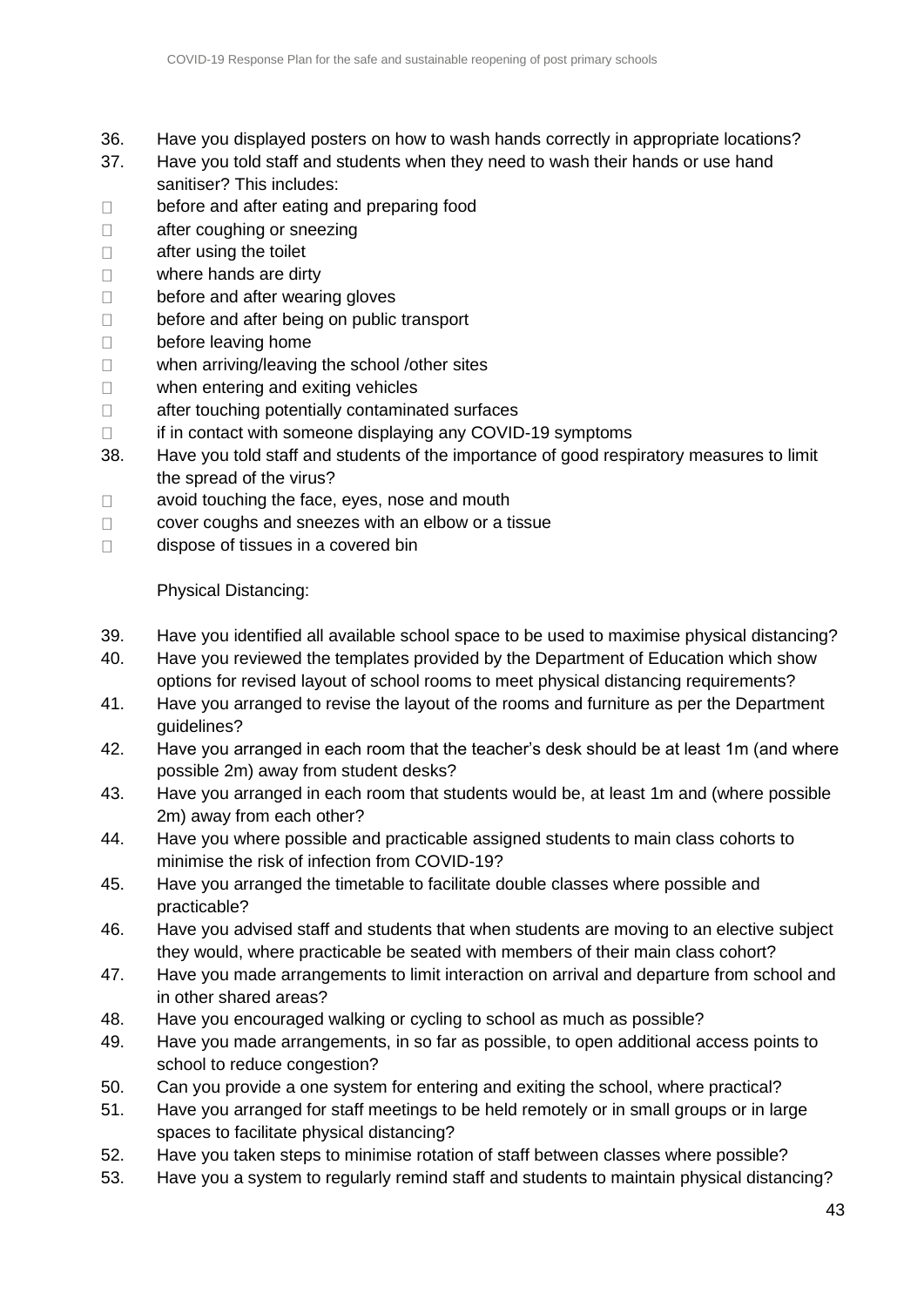- 54. Have you advised staff and students not to shake hands and to avoid any physical contact?
- 55. Have you stopped all non-essential travel for school activities? Visitors to Schools
- 56. Have you identified the activities that involve interacting with essential visitors to the school, made arrangements to minimise the number of such visitors and put in place measures to prevent physical contact, as far as possible?
- 57. Are there arrangements in place to inform essential visitors to schools of the measures to help prevent the spread of infection?
- 58. Have you a system in place for all visitors who do need to come to the school to make appointment, arrange to contact a central point and to record their visit using the contact tracing log?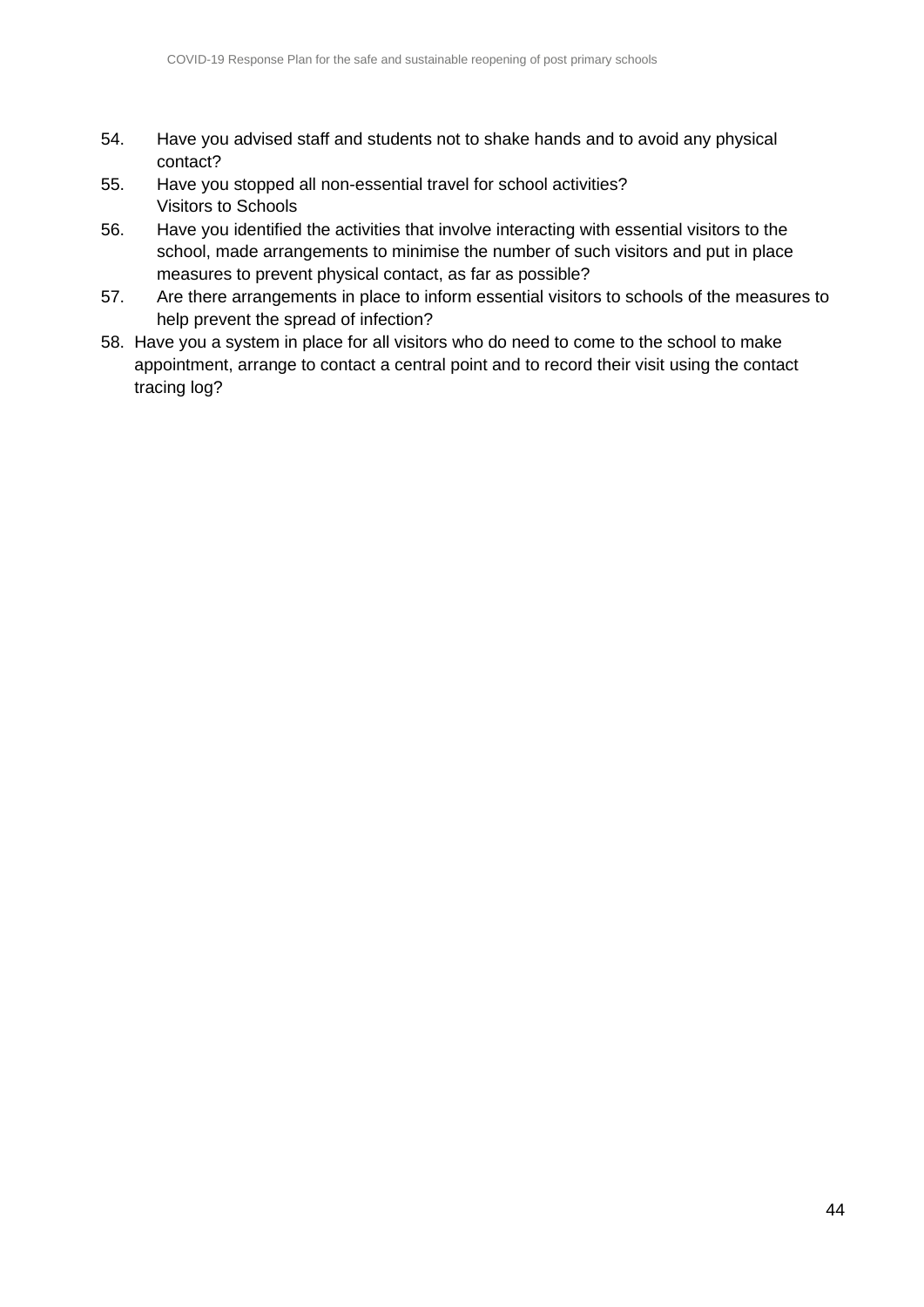# <span id="page-43-0"></span>**Appendix 7 Checklist for dealing with a suspected case of COVID-19**

Staff members will be required to manage a suspected case in line with the protocol and training.

A nominated member of the school management team will be nominated as the designated contact person for ensuring that all aspects of the protocol to deal with suspected cases have been adhered to.

Isolation Area

1. Have you identified a place that can be used as an isolation area, preferably with a door that can close?

2. The isolation area does not have to be a separate room but if it is not a room it should be 2m away from others in the room.

3. Is the isolation area accessible, including to staff and students with disabilities?

4. Is the route to the isolation area accessible?

5. Have you a contingency plan for dealing with more than one suspected case of COVID-19?

6. Are the following available in the isolation area(s)?

**Tissues**  $\Box$ 

 $\Box$ Hand sanitiser

- Disinfectant/wipes  $\Box$
- Gloves/Masks  $\Box$
- Waste Bags  $\Box$
- $\Box$ **Bins**

## Isolating a Person

7. Are procedures in place to accompany the infected person to the isolation area, along the isolation route with physical distancing from them?

8. Are staff familiar with this procedure?

9. Have others been advised to maintain a distance of at least 2m from the affected person at all times?

10. Is there a disposable mask to wear for the affected person while in the common area and when exiting the building?

Arranging for the affected person to leave the School

11. Staff – have you established by asking them if the staff members feel well enough to travel home?

12. Student – have you immediately contacted their parents/guardians and arranged for them to collect their student? Under no circumstances can a student use public or school transport to travel home if they are a suspected case of COVID-19.

13. The affected person should be advised to avoid touching other people, surfaces and objects.

14. The affected person should be advised to cover their mouth and nose with disposable tissue(s) when they cough or sneeze, and to put the tissue in the bin.

15. Has transport home or to an assessment centre been arranged if the affected person has been directed to go there by their GP?

16. Has the affected person been advised not to go to their GP's surgery or any pharmacy or hospital?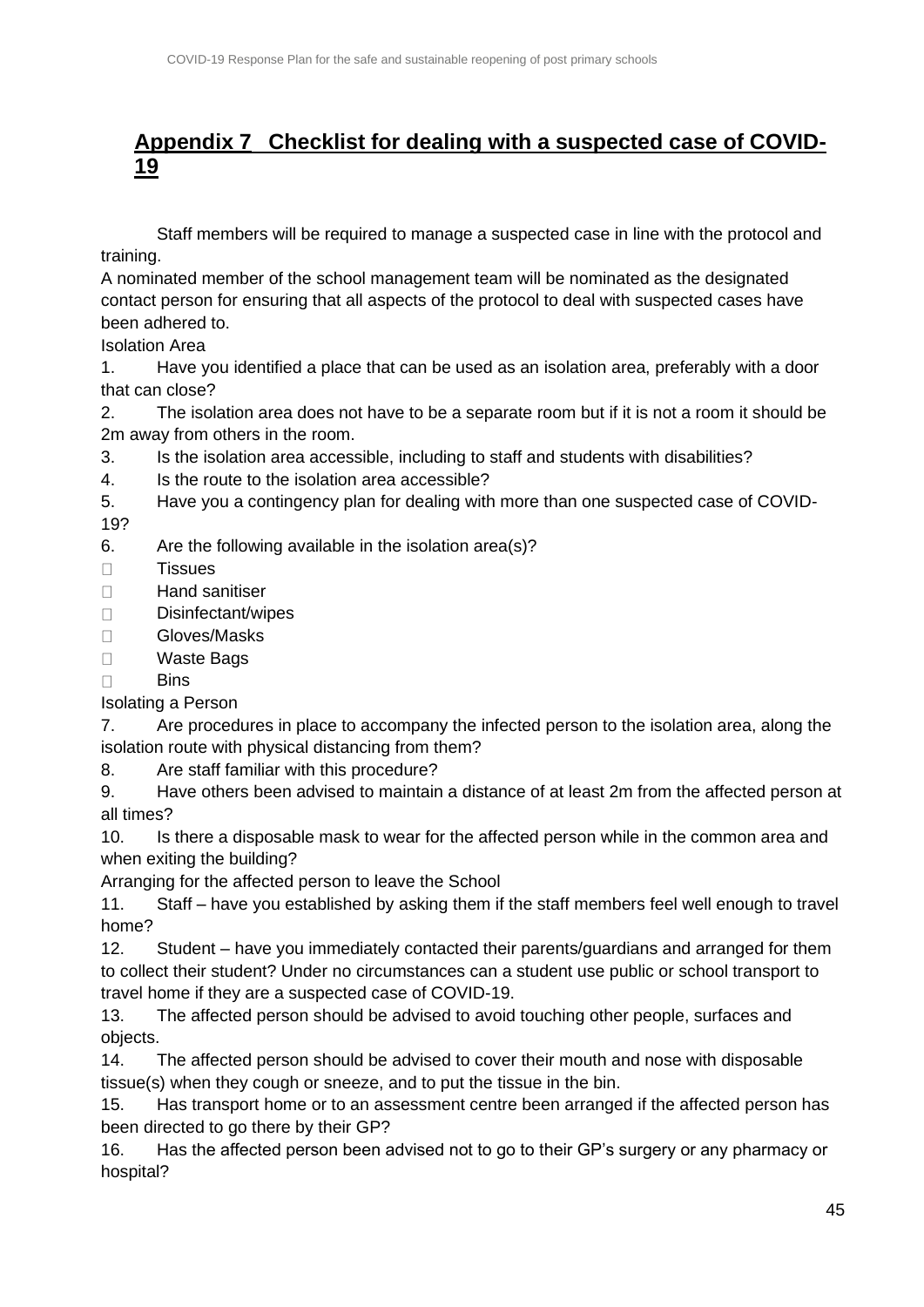17. Has the affected person been advised they must not use public transport?

18. Has the affected person been advised to continue wearing the face mask until they reach home?

Follow up

19. Have you carried out an assessment of the incident to identify any follow-up actions needed?

20. Are you available to provide advice and assistance if contacted by the HSE? Cleaning

21. Have you taken the isolation area out-of-use until cleaned and disinfected?

22. Have you made arrangements to clean and disinfect any classroom space where the staff or pupils were located?

23. Have you arranged for cleaning and disinfection of the isolation area and any other areas involved, as soon as practical after the affected person has left the building?

24. Have the cleaners been trained in dealing with contaminated areas and supplied with the appropriate PPE?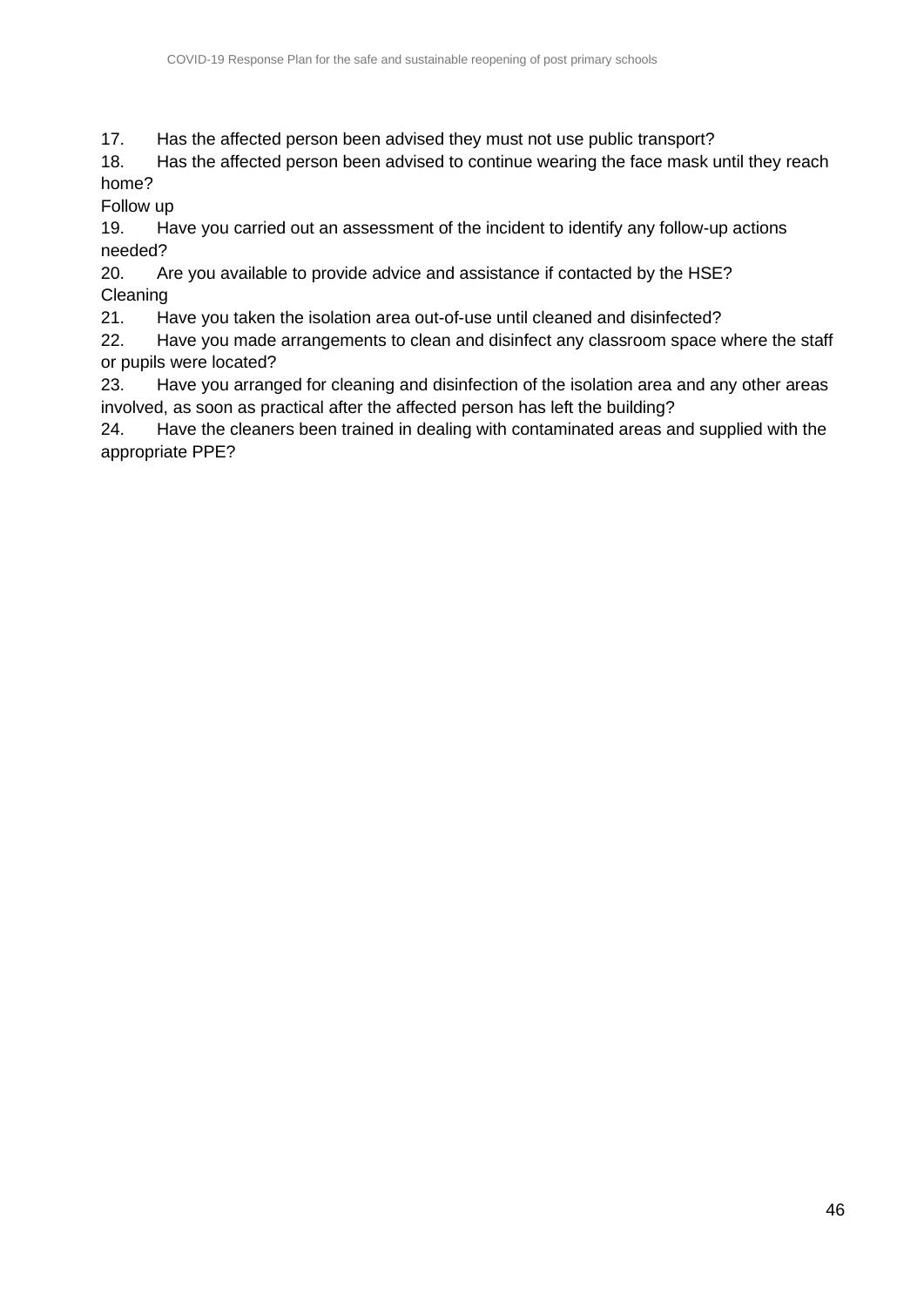# <span id="page-45-0"></span>**Appendix 8 Checklist Lead Worker Representative**

#### **Checklist of questions in line with the protocol at Appendix 3 as agreed between the Department and management bodies**

- *1.* Have you been s/elected by your colleagues on the staff and have you agreed with your school principal to act as a Lead Worker Representative for your school, in accordance with the process for *lead worker representative/s in schools that has been agreed centrally and is to be implemented locally).*
- *2.* Have you been provided with information and training in relation to the role of Lead Worker Representative? (*Training for this role is currently being explored with the HSA).*
- **3.** Are you keeping up to date with the latest COVID-19 advice from Government?
- **4.** Are you aware of the [signs and symptoms of](https://www2.hse.ie/conditions/coronavirus/symptoms.html) COVID-19?
- **5.** Do you know [how the virus is](https://www2.hse.ie/conditions/coronavirus/how-coronavirus-is-spread.html) spread?
- **6.** Do you know how to help prevent the spread of COVID-19?
- **7.** Have you watched and do you understand the online training provided by the Department of Education and have you been given induction training before returning to school?
- **8.** Have you been made aware of the control measures your school has put in place to minimise the risk of you and others being exposed to COVID-19?
- **9.** Are you helping in keeping your fellow workers up to date with the latest COVID-19 advice from Government?
- **10.** Have you completed the COVID-19 return-to-work form and given it to your school? *(DES template Return-to-Work form available)*
- *11.* Are you aware of the control measures your school has put in place to minimise the risk of you and others being exposed to COVID-19? (*Checklist for School Management available)*
- **12.** On behalf of the employer did your school principal consult with you when putting control measures in place? Control measures have been agreed centrally between the Department and education partners and will be revised as necessary. Consultation at school level should take place on any specific local arrangements necessary to implement the protocol
- **13.** Have you a means of regular communication with the principal and where applicable any other person with overall responsibility for the school COVID-19 plan?
- **14.** Are you co-operating with your school to make sure these control measures are maintained?
- **15.** Have you familiarised yourself with the cleaning requirements needed to help prevent cross contamination? (*Checklist for Cleaning and Disinfectionavailable*)
- **16.** Have you been asked to walk around and check that the control measures are in place and are being maintained?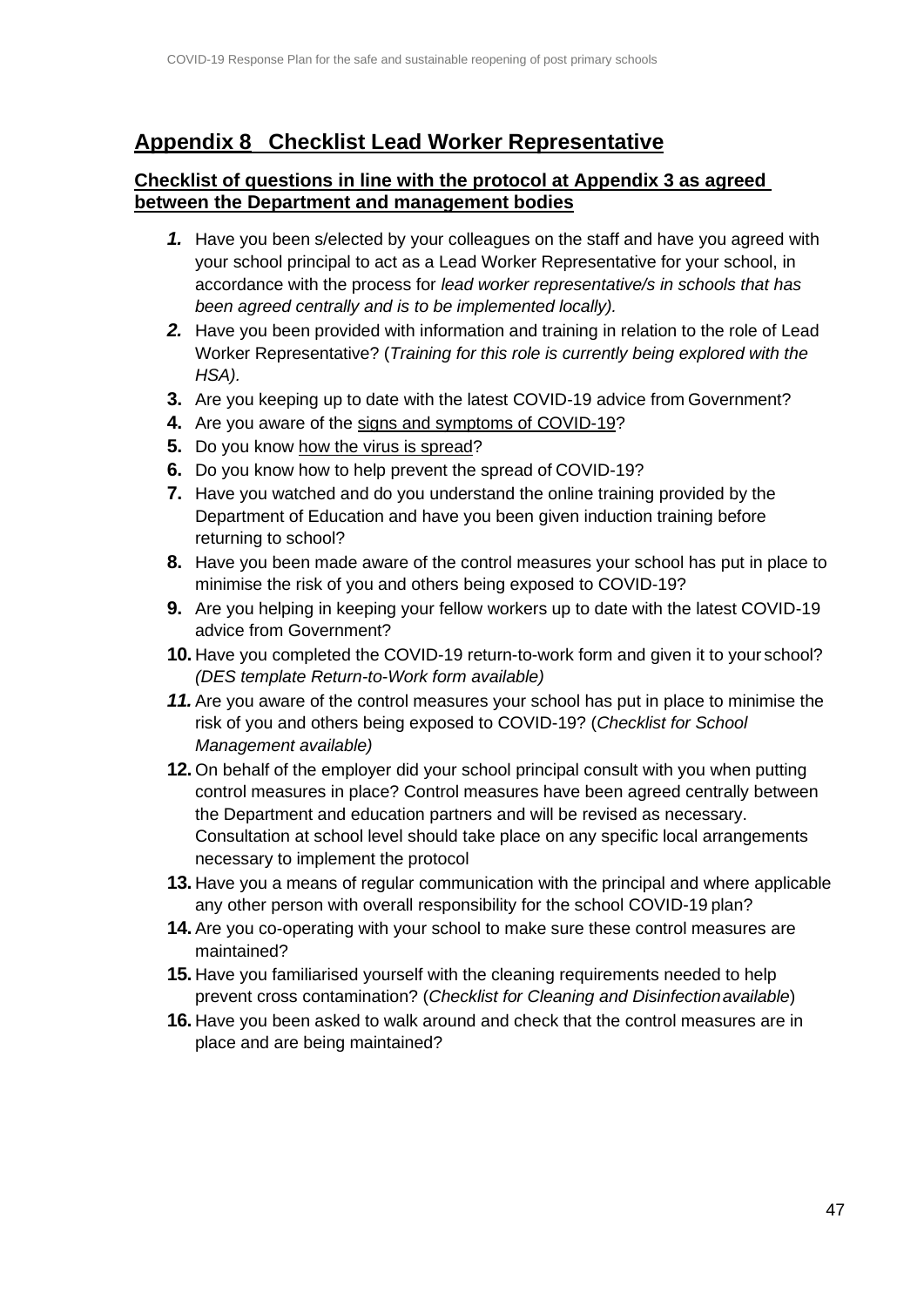- **17.** Are you reporting immediately to the person with overall responsibility for the school COVID-19 plan any problems, areas of non-compliance or defects that you see?
- **18.** Are you keeping a record of any problems, areas of non-compliance or defects and what action was taken to remedy the issue?
- **19.** Are you familiar with what to do in the event of someone developing the symptoms of COVID-19 while at school?
- **20.** Are you co-operating with your school in identifying an isolation area and a safe route to that area? (*Checklist for dealing with suspected case of COVID-19 available)*
- **21.** Are you helping in the monitoring and keeping under review the management of someone developing symptoms of COVID-19 while at school?
- **22.** Once the affected person has left the school, are you helping in assessing what follow-up action is needed?
- **23.** Are you helping in maintaining the staff and student contact log?
- **24.** Have you been made aware of any changes to the emergency plans or first aid procedures for your school?
- **25.** Are you making yourself available to fellow staff to listen to any COVID-19 control concerns or suggestions they may have?
- **26.** Are you raising those control concerns or suggestions with your school Principal and feeding back the response to the staff member/s who raised the issue?
- **27.** Are you aware of the availability of the Spectrum Life Wellbeing Together Programme?
- **28.** Have you been provided by the Principal/ school management with the supports to which you are entitled in your role as Lead Worker Representative?
- **29.** If you are a teacher, have you been provided with the 2 hours per week of protected time off class contact hours, as provided for in the protocol?
- **30.** If you are an SNA, have you been provided with 66 of the "72 hours", as provided for in the protocol?
- **31.** If you are a school secretary or a caretaker have your duties been re-prioritised by school management to afford you sufficient time to carry out your duties as LWR within the scope of your normal contracted hours, as provide for in theprotocol?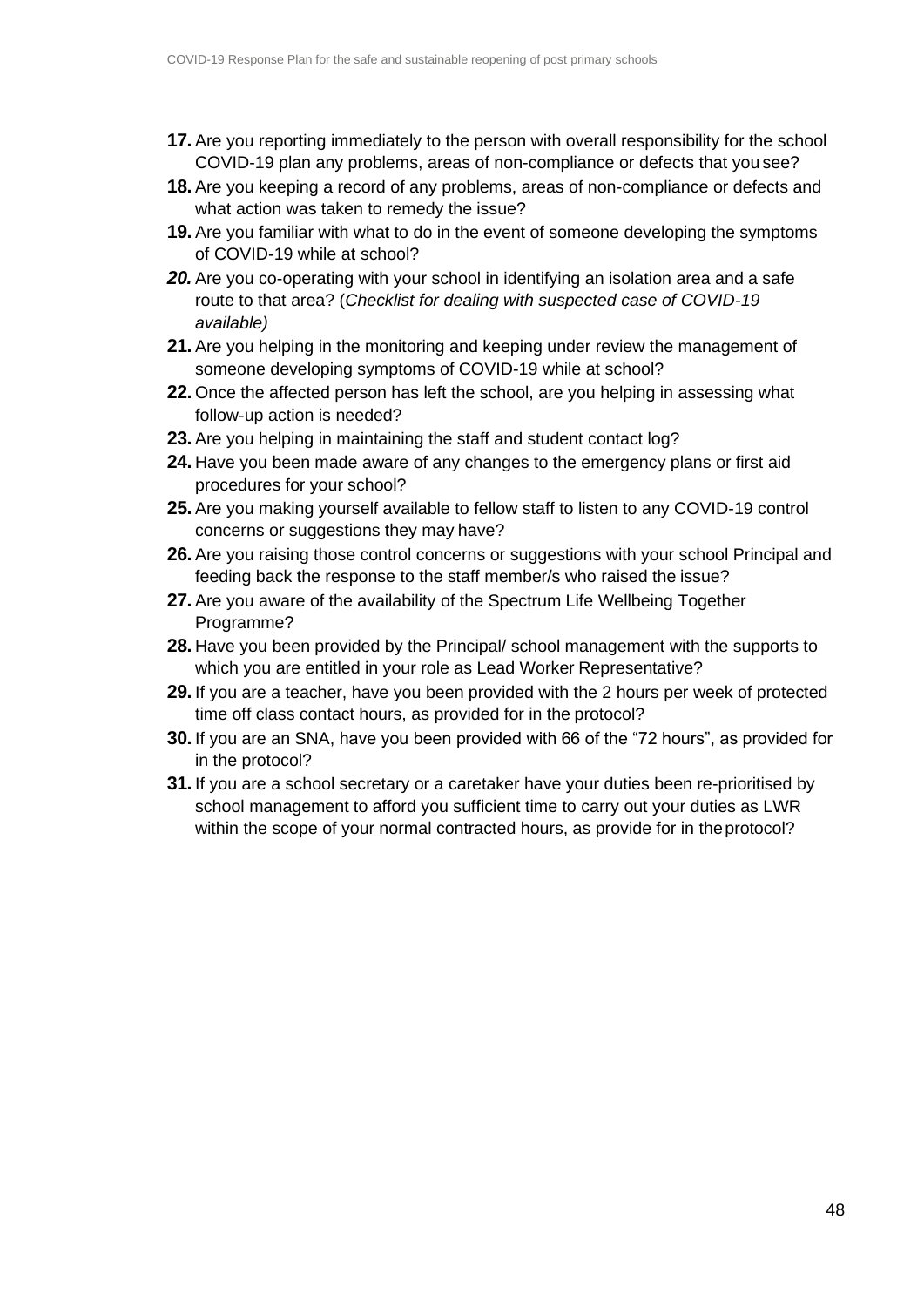# <span id="page-47-0"></span>**Appendix 9 Checklist for Cleaning**

- **1.** Have you a system in place for checking and keeping up to date with the latest public health advice from Government and the Department of Education, to ensure that advice is made available in a timely manner to staff and students and to adjust your cleaning procedures in line with that advice?
- **2.** Have you reviewed the [HPSC health advice for the safe reopening of schools,](https://static.rasset.ie/documents/news/2020/07/interim-recommendations-for-the-reopening-of-schools-and-educational-facilities.pdf) in particular *Section 5.6 Environmental Hygiene*?
- **3.** Have you explained the need for the enhanced cleaning regime to staff and students?
- **4.** Are you aware that cleaning is best achieved using a general purpose detergent ad warm water, clean cloths, mops and the mechanical action of wiping and cleaning, following by rinsing and drying?
- **5.** Have you sufficient cleaning materials in place to support the enhanced cleaning regime?
- **6.** Have you provided training for cleaning staff on the enhanced cleaning regime? (*DES intends to provide online training for cleaning staff)*
- **7.** Have you made arrangements for the regular and safe emptying of bins?
- **8.** Are you familiar with the cleaning options for school settings set out in the HPSC health advice for schools for surfaces, toilets, cleaning equipment, PPE and waste management?
- **9.** Are you aware that each school setting should be cleaned once per day?
- **10.** Have you in place a system for regular cleaning of the following frequently touched surfaces?
	- Door handles,
	- Hand rails
	- Chairs/arm rests
	- Communal eating areas
	- Sinks
	- Toilets facilities
- **11.** Have you provided cleaning materials to staff and students so that they can clean their own desk or immediate workspace?
- **12.** Have you advised staff that they are responsible for cleaning personal items that have been brought to work and are likely to be handled at work or duringbreaks? E.g. mobile phone laptop and to avoid leaving them down on communal surfaces or they will need to clean the surface after the personal item is removed.
- **13.** Have you advised staff and students to avoid sharing items such as cups, bottles, cutlery, pens
- **14.** Have you put in place a written cleaning schedule to be made available to cleaning staff including:
	- $\triangleright$  Items and areas to be cleaned
	- $\triangleright$  Frequency of cleaning
	- $\triangleright$  Cleaning materials to be used
	- $\triangleright$  Equipment to be used and method of operation
- *15.* Details of how to clean following a suspected case of COVID-19 are at *Section 7 of the Plan above (can be added here again if considered useful)*